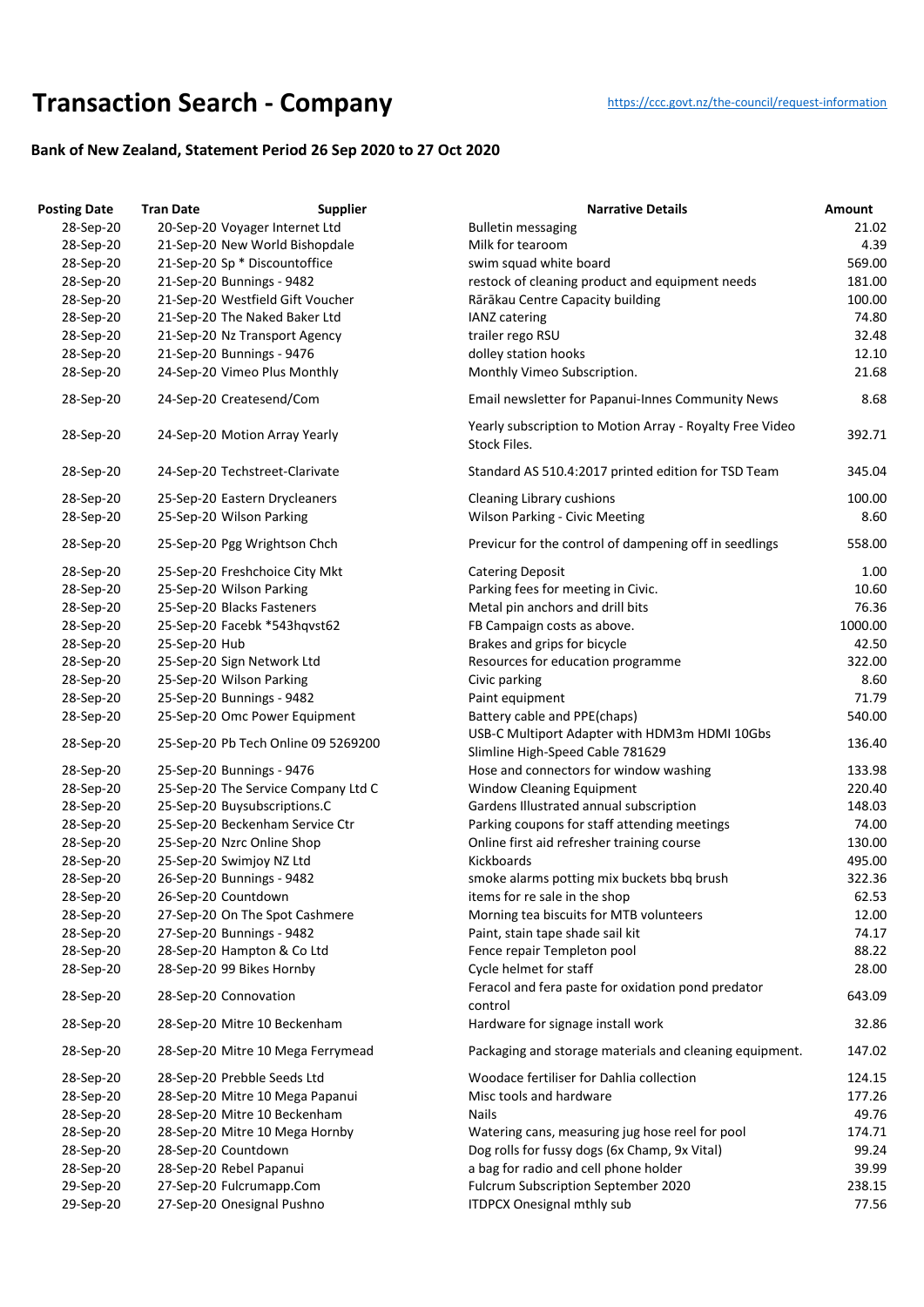| osting Date            | <b>Tran Date</b>                                      | <b>Supplier</b>                     | <b>Narrative Details</b>                                                               |
|------------------------|-------------------------------------------------------|-------------------------------------|----------------------------------------------------------------------------------------|
| 29-Sep-20              | 27-Sep-20 Adobe Stock                                 |                                     | Subscription fee for Adobe stock licence                                               |
| 29-Sep-20              | 28-Sep-20 Vynco Industries (N.                        |                                     | Drivers for display case light units in Graham Bennett                                 |
|                        |                                                       |                                     | exhibition                                                                             |
| 29-Sep-20              | 28-Sep-20 Bunnings - 9476                             |                                     | Crate for lawn gear                                                                    |
| 29-Sep-20              | 28-Sep-20 Createsend/Com                              |                                     | Email newsletters for Woolston Village Upgrade                                         |
| 29-Sep-20              | 28-Sep-20 Hub                                         |                                     | Bike parts for maintenance to cycle safe bikes                                         |
| 29-Sep-20              |                                                       | 28-Sep-20 Pearsons 2018 Limited     | ap 5 for potholes                                                                      |
| 29-Sep-20              |                                                       | 28-Sep-20 Pearsons 2018 Limited     | ap 5 for pot holes                                                                     |
| 29-Sep-20              | 28-Sep-20 Bunnings - 9482                             |                                     | cement for travis plant signs                                                          |
| 29-Sep-20              | 28-Sep-20 Copyland Digital Print                      |                                     | <b>Community Board Certificate of Appreciation Printing</b>                            |
| 29-Sep-20              | 28-Sep-20 Cotters Electrical Ltd                      |                                     | vacume cleaner dust bags for workshop support                                          |
| 29-Sep-20              |                                                       | 28-Sep-20 Sifco Fastening Solutions | New staple gun for workshop support                                                    |
| 29-Sep-20              |                                                       | 28-Sep-20 Fulton Hogan Sign Shop    | 2x acm plate signs and self adhesive anti graffiti<br>laminated print                  |
| 29-Sep-20              | 28-Sep-20 Mbie Standards Nz                           |                                     | standards - chem lab                                                                   |
| 29-Sep-20              | 28-Sep-20 Bunnings - 9482                             |                                     | Respirator & filters                                                                   |
| 29-Sep-20              |                                                       | 28-Sep-20 Barrington Post Centre Pl | Copy fire trailer K902T licence                                                        |
| 29-Sep-20              |                                                       | 28-Sep-20 On The Spot Cashmere      | Volunteer support                                                                      |
| 29-Sep-20              | 28-Sep-20 Ross Galt Lock & Key                        |                                     | Key press/holder                                                                       |
|                        |                                                       |                                     | 3 x spare camera batteries and 3 x camera bags for ne                                  |
| 29-Sep-20              |                                                       | 28-Sep-20 Pb Tech Online 09 5269200 | Cannon Cameras (South Learning Centre)                                                 |
| 29-Sep-20              | 28-Sep-20 Paper Plus Kaiapoi                          |                                     | 2021 wall calendar for planning                                                        |
| 29-Sep-20              |                                                       | 28-Sep-20 Para Rubber Christchur    | NPW Hockey goal project costs.                                                         |
| 29-Sep-20              |                                                       | 29-Sep-20 Mitre 10 Mega Ferrymead   | <b>Broom</b>                                                                           |
| 29-Sep-20              |                                                       | 29-Sep-20 Resene - Northwood 032    | Paint for steel columns                                                                |
| 29-Sep-20              | 29-Sep-20 Pgg Wrightson Chch                          |                                     | ranger uniform item, rings for lambs animal area,<br>workshop items tape for bbq signs |
| 29-Sep-20              | 29-Sep-20 Supervalue Sumner                           |                                     | Staff milk for September<br>Email newsletter for Resource Consents Update -            |
| 30-Sep-20              | 28-Sep-20 Createsend/Com                              |                                     | September 2020                                                                         |
| 30-Sep-20              | 28-Sep-20 Officevibe                                  |                                     | ITDA Officevibe mthly sub                                                              |
| 30-Sep-20              | 28-Sep-20 Paypal *goformz Inc                         |                                     | <b>CCRE GoFormz Animal Mgt pa</b>                                                      |
| 30-Sep-20              | 28-Sep-20 Hoo*hootsuite Inc                           |                                     | Monthly TRUMBA license (original in US\$).                                             |
| 30-Sep-20              | 28-Sep-20 Ab* Abebooks Gnrsqj                         |                                     | Library book                                                                           |
| 30-Sep-20              | 29-Sep-20 Caltex Hornby                               |                                     | Milk order for staff kitchen                                                           |
| 30-Sep-20              |                                                       | 29-Sep-20 Mister Minit South City   | Extra keys for OMC padlock                                                             |
| 30-Sep-20              | 29-Sep-20 Nz Safety Blackwoods                        |                                     | Order not Received - Refund Issued                                                     |
| 30-Sep-20              | 29-Sep-20 Bp Connect Hoon Hay                         |                                     | petrol lawnmower                                                                       |
| 30-Sep-20              | 29-Sep-20 Hub                                         |                                     | Chains for Cycle safe bikes                                                            |
| 30-Sep-20              | 29-Sep-20 Kmart - Riccarton                           |                                     | equipmemt for GC for covid level 2                                                     |
| 30-Sep-20              |                                                       | 29-Sep-20 Pearsons 2018 Limited     | mussel shells for museum garden                                                        |
| 30-Sep-20              | 29-Sep-20 Dyers Road Itm                              |                                     | In House Maintenance - Biosolids WO                                                    |
|                        |                                                       |                                     | buffing polish stick, belt sander dressing stick for                                   |
| 30-Sep-20              |                                                       | 29-Sep-20 George Henry & Co Ltd     | workshop support                                                                       |
| 30-Sep-20              |                                                       | 29-Sep-20 Mainland Fasteners Ltd    | jet screws, washers for workshop support                                               |
| 30-Sep-20              |                                                       | 29-Sep-20 The Warehouse Online      | towels for sale                                                                        |
| 30-Sep-20              | 29-Sep-20 R & S Trade Group Ltd                       |                                     | New Head lamp torch for balance tank cleaning                                          |
| 30-Sep-20              | 29-Sep-20 Papertree                                   |                                     | Courier of unit standard to Primary ITO for auditing of<br>assessing,                  |
| 30-Sep-20              | 29-Sep-20 Bunnings - 9476                             |                                     | Selection of Cacti for alpine crevice garden x 9                                       |
| 30-Sep-20              | 29-Sep-20 Mico Papanui 7085                           |                                     | PVC pipe                                                                               |
| 30-Sep-20              | 29-Sep-20 Ross Galt Lock & Key                        |                                     | Keys for HQPk trap/chem box                                                            |
| 30-Sep-20              |                                                       | 29-Sep-20 Pb Tech Online 09 5269200 | Logitech K800 WIRELESS ILLUMINATED KEYBOARD                                            |
| 30-Sep-20              | 29-Sep-20 Bunnings - 9476                             |                                     | Spirit of Salts cleaner                                                                |
| 30-Sep-20              | 29-Sep-20 Ab* Abebooks Gnrt2b                         |                                     | Library book                                                                           |
|                        |                                                       |                                     |                                                                                        |
| 30-Sep-20<br>30-Sep-20 | 30-Sep-20 Wet & Forget Limited<br>30-Sep-20 Countdown |                                     | rapid clean application<br>supplies (biscuits, tea, coffee) for weekly volunteer gr    |
|                        |                                                       |                                     | at Charlesorth Reserve and McCormacks bay                                              |
| 30-Sep-20              | 30-Sep-20 Four Square Akaroa                          |                                     | Milk and other consumables for August and Septemb                                      |

| <b>Posting Date</b> | <b>Tran Date</b>                 | <b>Supplier</b>                     | <b>Narrative Details</b>                                                                                 | Amount  |
|---------------------|----------------------------------|-------------------------------------|----------------------------------------------------------------------------------------------------------|---------|
| 29-Sep-20           | 27-Sep-20 Adobe Stock            |                                     | Subscription fee for Adobe stock licence                                                                 | 45.73   |
|                     |                                  |                                     | Drivers for display case light units in Graham Bennett                                                   |         |
| 29-Sep-20           | 28-Sep-20 Vynco Industries (N.   |                                     | exhibition                                                                                               | 91.96   |
| 29-Sep-20           | 28-Sep-20 Bunnings - 9476        |                                     | Crate for lawn gear                                                                                      | 37.27   |
| 29-Sep-20           | 28-Sep-20 Createsend/Com         |                                     | Email newsletters for Woolston Village Upgrade                                                           | 11.97   |
| 29-Sep-20           | 28-Sep-20 Hub                    |                                     | Bike parts for maintenance to cycle safe bikes                                                           | 131.20  |
| 29-Sep-20           |                                  | 28-Sep-20 Pearsons 2018 Limited     | ap 5 for potholes                                                                                        | 42.00   |
| 29-Sep-20           |                                  | 28-Sep-20 Pearsons 2018 Limited     | ap 5 for pot holes                                                                                       | 42.00   |
| 29-Sep-20           | 28-Sep-20 Bunnings - 9482        |                                     | cement for travis plant signs                                                                            | 104.00  |
|                     |                                  |                                     |                                                                                                          |         |
| 29-Sep-20           |                                  | 28-Sep-20 Copyland Digital Print    | <b>Community Board Certificate of Appreciation Printing</b>                                              | 7.00    |
| 29-Sep-20           | 28-Sep-20 Cotters Electrical Ltd |                                     | vacume cleaner dust bags for workshop support                                                            | 90.00   |
| 29-Sep-20           |                                  | 28-Sep-20 Sifco Fastening Solutions | New staple gun for workshop support                                                                      | 125.06  |
| 29-Sep-20           |                                  | 28-Sep-20 Fulton Hogan Sign Shop    | 2x acm plate signs and self adhesive anti graffiti<br>laminated print                                    | 79.56   |
| 29-Sep-20           | 28-Sep-20 Mbie Standards Nz      |                                     | standards - chem lab                                                                                     | 213.46  |
| 29-Sep-20           | 28-Sep-20 Bunnings - 9482        |                                     | Respirator & filters                                                                                     | 107.00  |
| 29-Sep-20           |                                  | 28-Sep-20 Barrington Post Centre Pl | Copy fire trailer K902T licence                                                                          | 14.62   |
| 29-Sep-20           |                                  | 28-Sep-20 On The Spot Cashmere      | Volunteer support                                                                                        | 23.20   |
| 29-Sep-20           |                                  | 28-Sep-20 Ross Galt Lock & Key      | Key press/holder                                                                                         | 90.00   |
|                     |                                  |                                     | 3 x spare camera batteries and 3 x camera bags for new                                                   |         |
| 29-Sep-20           |                                  | 28-Sep-20 Pb Tech Online 09 5269200 | Cannon Cameras (South Learning Centre)                                                                   | 301.22  |
|                     |                                  |                                     |                                                                                                          |         |
| 29-Sep-20           | 28-Sep-20 Paper Plus Kaiapoi     |                                     | 2021 wall calendar for planning                                                                          | 9.99    |
| 29-Sep-20           |                                  | 28-Sep-20 Para Rubber Christchur    | NPW Hockey goal project costs.                                                                           | 960.00  |
| 29-Sep-20           |                                  | 29-Sep-20 Mitre 10 Mega Ferrymead   | Broom                                                                                                    | 12.98   |
| 29-Sep-20           |                                  | 29-Sep-20 Resene - Northwood 032    | Paint for steel columns                                                                                  | 35.00   |
| 29-Sep-20           | 29-Sep-20 Pgg Wrightson Chch     |                                     | ranger uniform item, rings for lambs animal area,<br>workshop items tape for bbq signs                   | 85.15   |
| 29-Sep-20           | 29-Sep-20 Supervalue Sumner      |                                     | Staff milk for September<br>Email newsletter for Resource Consents Update -                              | 24.40   |
| 30-Sep-20           | 28-Sep-20 Createsend/Com         |                                     |                                                                                                          | 12.18   |
|                     |                                  |                                     | September 2020                                                                                           |         |
| 30-Sep-20           | 28-Sep-20 Officevibe             |                                     | ITDA Officevibe mthly sub                                                                                | 1152.99 |
| 30-Sep-20           | 28-Sep-20 Paypal *goformz Inc    |                                     | <b>CCRE GoFormz Animal Mgt pa</b>                                                                        | 6320.33 |
| 30-Sep-20           | 28-Sep-20 Hoo*hootsuite Inc      |                                     | Monthly TRUMBA license (original in US\$).                                                               | 118.89  |
| 30-Sep-20           |                                  | 28-Sep-20 Ab* Abebooks Gnrsqj       | Library book                                                                                             | 104.69  |
| 30-Sep-20           | 29-Sep-20 Caltex Hornby          |                                     | Milk order for staff kitchen                                                                             | 10.80   |
| 30-Sep-20           |                                  | 29-Sep-20 Mister Minit South City   | Extra keys for OMC padlock                                                                               | 19.80   |
| 30-Sep-20           |                                  | 29-Sep-20 Nz Safety Blackwoods      | Order not Received - Refund Issued                                                                       | 241.34  |
| 30-Sep-20           |                                  | 29-Sep-20 Bp Connect Hoon Hay       | petrol lawnmower                                                                                         | 28.83   |
| 30-Sep-20           | 29-Sep-20 Hub                    |                                     | Chains for Cycle safe bikes                                                                              | 170.00  |
| 30-Sep-20           | 29-Sep-20 Kmart - Riccarton      |                                     | equipmemt for GC for covid level 2                                                                       | 91.00   |
| 30-Sep-20           |                                  | 29-Sep-20 Pearsons 2018 Limited     | mussel shells for museum garden                                                                          | 34.00   |
| 30-Sep-20           | 29-Sep-20 Dyers Road Itm         |                                     | In House Maintenance - Biosolids WO                                                                      | 41.34   |
| 30-Sep-20           |                                  | 29-Sep-20 George Henry & Co Ltd     | buffing polish stick, belt sander dressing stick for<br>workshop support                                 | 43.06   |
| 30-Sep-20           |                                  | 29-Sep-20 Mainland Fasteners Ltd    | jet screws, washers for workshop support                                                                 | 149.39  |
| 30-Sep-20           |                                  | 29-Sep-20 The Warehouse Online      | towels for sale                                                                                          | 200.00  |
|                     |                                  | 29-Sep-20 R & S Trade Group Ltd     |                                                                                                          | 60.38   |
| 30-Sep-20           |                                  |                                     | New Head lamp torch for balance tank cleaning                                                            |         |
| 30-Sep-20           | 29-Sep-20 Papertree              |                                     | Courier of unit standard to Primary ITO for auditing of my<br>assessing,                                 | 11.60   |
| 30-Sep-20           | 29-Sep-20 Bunnings - 9476        |                                     | Selection of Cacti for alpine crevice garden x 9                                                         | 51.93   |
| 30-Sep-20           | 29-Sep-20 Mico Papanui 7085      |                                     | PVC pipe                                                                                                 | 64.02   |
| 30-Sep-20           |                                  | 29-Sep-20 Ross Galt Lock & Key      | Keys for HQPk trap/chem box                                                                              | 18.00   |
| 30-Sep-20           |                                  | 29-Sep-20 Pb Tech Online 09 5269200 | Logitech K800 WIRELESS ILLUMINATED KEYBOARD                                                              | 178.39  |
| 30-Sep-20           | 29-Sep-20 Bunnings - 9476        |                                     | Spirit of Salts cleaner                                                                                  | 8.50    |
| 30-Sep-20           |                                  | 29-Sep-20 Ab* Abebooks Gnrt2b       | Library book                                                                                             | 55.39   |
| 30-Sep-20           |                                  | 30-Sep-20 Wet & Forget Limited      | rapid clean application                                                                                  | 111.95  |
| 30-Sep-20           | 30-Sep-20 Countdown              |                                     | supplies (biscuits, tea, coffee) for weekly volunteer group<br>at Charlesorth Reserve and McCormacks bay | 44.18   |
|                     |                                  |                                     |                                                                                                          |         |
| 30-Sep-20           | 30-Sep-20 Four Square Akaroa     |                                     | Milk and other consumables for August and September                                                      | 19.05   |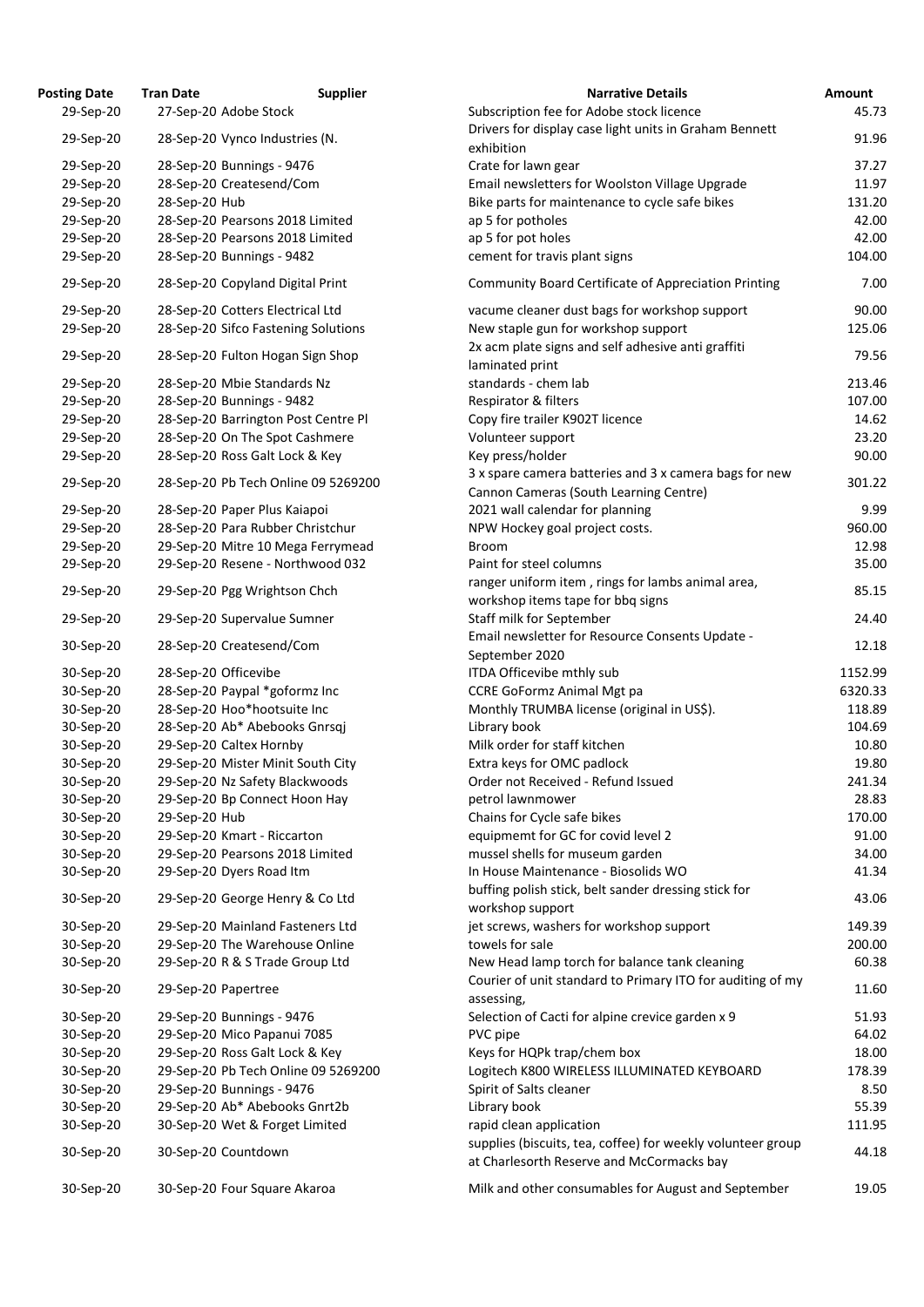| osting Date | <b>Tran Date</b> | <b>Supplier</b>                   | <b>Narrative Details</b>                                        |
|-------------|------------------|-----------------------------------|-----------------------------------------------------------------|
| 30-Sep-20   |                  | 30-Sep-20 Briscoes Chch Salisbury | Items for staffroom                                             |
| 30-Sep-20   |                  | 30-Sep-20 Mrc Global (NZ) Ltd     | In House Maintenance - WO                                       |
| 30-Sep-20   |                  | 30-Sep-20 Freshchoice City Mkt    | Refreshments for farewell morning tea on 30 Sep                 |
|             |                  |                                   | 2020 as per the Catering Policy                                 |
| 30-Sep-20   |                  | 30-Sep-20 Countdown               | Communicating with the community food                           |
| 30-Sep-20   |                  | 30-Sep-20 Armstrong Locksmiths    | Key for Akaroa Service Desk Stock                               |
| 30-Sep-20   |                  | 30-Sep-20 James Bull & Co         | 5 KEYS for park. security                                       |
| 30-Sep-20   |                  | 30-Sep-20 Pak N Save Riccarton    | Riccarton Hoops, Community Capacity Building                    |
| 30-Sep-20   |                  | 30-Sep-20 Pgg Wrightson Chch      | work trousers and pig nuts for animal pest contro               |
| 30-Sep-20   |                  | 30-Sep-20 Central Innovation      | <b>ITDPLOB ArchiCAD CCBC mthly</b>                              |
| 30-Sep-20   |                  | 30-Sep-20 New World Prestons      | Milk for BLFP                                                   |
| 30-Sep-20   |                  | 30-Sep-20 Flexoplas Packaging     | Rubbish bags for beach bins                                     |
| 30-Sep-20   |                  | 30-Sep-20 Kilmarnock Enterprises  | 68 Skype headsets refurbished                                   |
| 30-Sep-20   |                  | 30-Sep-20 Total Pos Solutions     | Eftpos Machine hire for public event.                           |
| 1-Oct-20    |                  | 28-Sep-20 Ab* Abebooks.Co Gnlr4o  | Library book                                                    |
| 1-Oct-20    |                  | 29-Sep-20 Facebk *akgn7wadr2      | Facebook Marketing for What's on.                               |
| 1-Oct-20    |                  | 29-Sep-20 Apple New Zealand       | Apple Developer program annual license                          |
| 1-Oct-20    |                  | 30-Sep-20 London Street Dairy     | Milk for office                                                 |
| 1-Oct-20    |                  | 30-Sep-20 Para Rubber Christchur  | new hose for Lawn boy sprayer                                   |
| 1-Oct-20    |                  | 30-Sep-20 Hirepool Christchurch   | Credit Voucher Hirepool Christchurch                            |
| 1-Oct-20    |                  | 30-Sep-20 Hirepool Christchurch   | hire turf detacher for Nurses Chapel lawns                      |
| 1-Oct-20    |                  | 30-Sep-20 Wilson Parking          | <b>Wilson Parking - Meeting Civic</b>                           |
| 1-Oct-20    |                  | 30-Sep-20 Raven Products Ltd      | New door mat to address trip hazard                             |
| 1-Oct-20    |                  | 30-Sep-20 Hi-Q Electronics Ltd    | Dome Covers for concrete bolts for various sculpt               |
|             |                  |                                   | <b>Graham Bennett exhibition</b>                                |
| 1-Oct-20    |                  | 30-Sep-20 Bunnings - 9476         | Screws, nails - Templeton fence                                 |
| 1-Oct-20    |                  | 30-Sep-20 Fulton Hogan Sign Shop  | Sign graphics GC                                                |
| 1-Oct-20    |                  | 30-Sep-20 Bunnings - 9476         | Cleaning Sponge, Morgan Sponge                                  |
| $1-Oct-20$  |                  | 30-Sep-20 Tower Junction          | postage/freight plants                                          |
| 1-Oct-20    |                  | 30-Sep-20 Wilson Parking          | Parking                                                         |
| 1-Oct-20    |                  | 30-Sep-20 Jaycar Electronics      | Power adapter for Botanic Gardens visitor centre<br>exhibition  |
|             |                  |                                   |                                                                 |
| 1-Oct-20    |                  | 30-Sep-20 Westfield Gift Voucher  | Riccarton Hoops, Community Capacity Building<br>towels for sale |
| 1-Oct-20    |                  | 30-Sep-20 The Warehouse Online    |                                                                 |
| 1-Oct-20    |                  | 30-Sep-20 Fosters Outdoor Power   | Chainsaw chaps and helmet for bio team summer                   |
| 1-Oct-20    | 30-Sep-20 Hub    |                                   | bike tubes                                                      |
| 1-Oct-20    |                  | 30-Sep-20 South Pacific Rose N    | roses                                                           |
| 1-Oct-20    |                  | 30-Sep-20 Bunnings - 9482         | BBQ item for bricks, work shop items-tape, seala                |
| 1-Oct-20    |                  | 30-Sep-20 Pay My Park             | Parking                                                         |
| 1-Oct-20    |                  | 1-Oct-20 Z Cashmere               | Fuel for car: Fuel Card has not been replaced yet.              |
| 1-Oct-20    |                  | 1-Oct-20 Placemakers Riccarton    | matrex coldpatch bags to repair potholes in paths               |
| 1-Oct-20    |                  | 1-Oct-20 Anzor Fasteners          | Fixings for Display Cabinets in Graham Bennett ex               |
| 1-Oct-20    |                  | 1-Oct-20 Countdown                | Nappies for resale                                              |
| 1-Oct-20    |                  | 1-Oct-20 Action Outdoors          | Sustainability Trailer 2020 - Jockey Wheel - H&S<br>Requirement |
| 1-Oct-20    |                  | 1-Oct-20 New World Durham Street  | Apples, Cat Meat (possum traps)                                 |
| 1-Oct-20    |                  | 1-Oct-20 Resene - Ferrymead       | Paint supplies                                                  |
| 1-Oct-20    |                  | 1-Oct-20 Peter Timbs Meats        | Ap5 for potholes                                                |
| 1-Oct-20    |                  | 1-Oct-20 Pak N Save Riccarton     | Riccarton Hoops, Community Capacity Building                    |
| 1-Oct-20    |                  | 1-Oct-20 Mitre 10 Mega Ferrymead  | Workshop Consumables - WO                                       |
| 1-Oct-20    |                  | 1-Oct-20 Hampton & Co Ltd         | buff polishing stick, belt sander dressing stick for            |
|             |                  |                                   | workshop support                                                |
| 1-Oct-20    |                  | 1-Oct-20 Wsl Belfast              | Guillotine - returned                                           |
| 1-Oct-20    |                  | 1-Oct-20 Wsl Belfast              | Credit Voucher Wsl Belfast - Returned guillotine                |
| 1-Oct-20    |                  | 1-Oct-20 Mitre 10 Mega Papanui    | Bracing and associated fixings or chlorine day tan              |
| 1-Oct-20    |                  | 1-Oct-20 Wsl South City           | Small office table and filing tray                              |
| $1-Oct-20$  |                  | 1-Oct-20 Rebel Christchurch       | Swiss ball bought for FTL for sitting at desk as requ           |

| <b>Posting Date</b> | <b>Tran Date</b> | <b>Supplier</b>                   | <b>Narrative Details</b>                                                                        | <b>Amount</b> |
|---------------------|------------------|-----------------------------------|-------------------------------------------------------------------------------------------------|---------------|
| 30-Sep-20           |                  | 30-Sep-20 Briscoes Chch Salisbury | Items for staffroom                                                                             | 143.41        |
| 30-Sep-20           |                  | 30-Sep-20 Mrc Global (NZ) Ltd     | In House Maintenance - WO                                                                       | 163.10        |
| 30-Sep-20           |                  | 30-Sep-20 Freshchoice City Mkt    | Refreshments for farewell morning tea on 30 September<br>2020 as per the Catering Policy        | 142.10        |
| 30-Sep-20           |                  | 30-Sep-20 Countdown               | Communicating with the community food                                                           | 44.68         |
| 30-Sep-20           |                  | 30-Sep-20 Armstrong Locksmiths    | Key for Akaroa Service Desk Stock                                                               | 26.50         |
| 30-Sep-20           |                  | 30-Sep-20 James Bull & Co         | 5 KEYS for park. security                                                                       | 97.75         |
| 30-Sep-20           |                  | 30-Sep-20 Pak N Save Riccarton    | Riccarton Hoops, Community Capacity Building                                                    | 22.20         |
| 30-Sep-20           |                  | 30-Sep-20 Pgg Wrightson Chch      | work trousers and pig nuts for animal pest control work                                         | 153.97        |
| 30-Sep-20           |                  | 30-Sep-20 Central Innovation      | <b>ITDPLOB ArchiCAD CCBC mthly</b>                                                              | 379.50        |
| 30-Sep-20           |                  | 30-Sep-20 New World Prestons      | Milk for BLFP                                                                                   | 6.70          |
| 30-Sep-20           |                  | 30-Sep-20 Flexoplas Packaging     | Rubbish bags for beach bins                                                                     | 908.96        |
| 30-Sep-20           |                  | 30-Sep-20 Kilmarnock Enterprises  | 68 Skype headsets refurbished                                                                   | 121.21        |
| 30-Sep-20           |                  | 30-Sep-20 Total Pos Solutions     | Eftpos Machine hire for public event.                                                           | 143.75        |
| 1-Oct-20            |                  | 28-Sep-20 Ab* Abebooks.Co Gnlr4o  | Library book                                                                                    | 165.67        |
| 1-Oct-20            |                  | 29-Sep-20 Facebk *akgn7wadr2      | Facebook Marketing for What's on.                                                               | 75.00         |
| 1-Oct-20            |                  | 29-Sep-20 Apple New Zealand       | Apple Developer program annual license                                                          | 149.00        |
| 1-Oct-20            |                  | 30-Sep-20 London Street Dairy     | Milk for office                                                                                 | 191.40        |
| 1-Oct-20            |                  | 30-Sep-20 Para Rubber Christchur  | new hose for Lawn boy sprayer                                                                   | 19.55         |
| 1-Oct-20            |                  | 30-Sep-20 Hirepool Christchurch   | Credit Voucher Hirepool Christchurch                                                            | $-60.32$      |
| 1-Oct-20            |                  | 30-Sep-20 Hirepool Christchurch   | hire turf detacher for Nurses Chapel lawns                                                      | 140.00        |
| 1-Oct-20            |                  | 30-Sep-20 Wilson Parking          | <b>Wilson Parking - Meeting Civic</b>                                                           | 8.60          |
| 1-Oct-20            |                  |                                   |                                                                                                 | 225.32        |
|                     |                  | 30-Sep-20 Raven Products Ltd      | New door mat to address trip hazard<br>Dome Covers for concrete bolts for various sculptures in |               |
| 1-Oct-20            |                  | 30-Sep-20 Hi-Q Electronics Ltd    | <b>Graham Bennett exhibition</b>                                                                | 53.39         |
| 1-Oct-20            |                  | 30-Sep-20 Bunnings - 9476         | Screws, nails - Templeton fence                                                                 | 34.02         |
| 1-Oct-20            |                  | 30-Sep-20 Fulton Hogan Sign Shop  | Sign graphics GC                                                                                | 146.27        |
| 1-Oct-20            |                  | 30-Sep-20 Bunnings - 9476         | Cleaning Sponge, Morgan Sponge                                                                  | 8.96          |
| 1-Oct-20            |                  | 30-Sep-20 Tower Junction          | postage/freight plants                                                                          | 27.40         |
| 1-Oct-20            |                  | 30-Sep-20 Wilson Parking          | Parking                                                                                         | 8.60          |
| 1-Oct-20            |                  | 30-Sep-20 Jaycar Electronics      | Power adapter for Botanic Gardens visitor centre<br>exhibition                                  | 143.70        |
| 1-Oct-20            |                  | 30-Sep-20 Westfield Gift Voucher  | Riccarton Hoops, Community Capacity Building                                                    | 80.00         |
| 1-Oct-20            |                  | 30-Sep-20 The Warehouse Online    | towels for sale                                                                                 | 306.00        |
| 1-Oct-20            |                  | 30-Sep-20 Fosters Outdoor Power   | Chainsaw chaps and helmet for bio team summer staff                                             | 468.50        |
| 1-Oct-20            | 30-Sep-20 Hub    |                                   | bike tubes                                                                                      | 40.00         |
| 1-Oct-20            |                  | 30-Sep-20 South Pacific Rose N    | roses                                                                                           | 129.55        |
| 1-Oct-20            |                  | 30-Sep-20 Bunnings - 9482         | BBQ item for bricks, work shop items-tape, sealant                                              | 48.92         |
| 1-Oct-20            |                  | 30-Sep-20 Pay My Park             | Parking                                                                                         | 3.60          |
| 1-Oct-20            |                  | 1-Oct-20 Z Cashmere               | Fuel for car: Fuel Card has not been replaced yet.                                              | 35.27         |
| 1-Oct-20            |                  | 1-Oct-20 Placemakers Riccarton    | matrex coldpatch bags to repair potholes in paths                                               | 174.95        |
| 1-Oct-20            |                  | 1-Oct-20 Anzor Fasteners          | Fixings for Display Cabinets in Graham Bennett exhibition                                       | 102.40        |
| 1-Oct-20            |                  | 1-Oct-20 Countdown                | Nappies for resale<br>Sustainability Trailer 2020 - Jockey Wheel - H&S                          | 65.15         |
| 1-Oct-20            |                  | 1-Oct-20 Action Outdoors          | Requirement                                                                                     | 277.98        |
| 1-Oct-20            |                  | 1-Oct-20 New World Durham Street  | Apples, Cat Meat (possum traps)                                                                 | 11.28         |
| 1-Oct-20            |                  | 1-Oct-20 Resene - Ferrymead       | Paint supplies                                                                                  | 91.12         |
| 1-Oct-20            |                  | 1-Oct-20 Peter Timbs Meats        | Ap5 for potholes                                                                                | 114.74        |
| 1-Oct-20            |                  | 1-Oct-20 Pak N Save Riccarton     | Riccarton Hoops, Community Capacity Building                                                    | 6.99          |
| 1-Oct-20            |                  | 1-Oct-20 Mitre 10 Mega Ferrymead  | Workshop Consumables - WO                                                                       | 41.98         |
| 1-Oct-20            |                  | 1-Oct-20 Hampton & Co Ltd         | buff polishing stick, belt sander dressing stick for<br>workshop support                        | 429.72        |
| 1-Oct-20            |                  | 1-Oct-20 Wsl Belfast              | Guillotine - returned                                                                           | 139.00        |
| 1-Oct-20            |                  | 1-Oct-20 Wsl Belfast              | Credit Voucher Wsl Belfast - Returned guillotine                                                | $-139.00$     |
| 1-Oct-20            |                  | 1-Oct-20 Mitre 10 Mega Papanui    | Bracing and associated fixings or chlorine day tanks                                            | 49.76         |
| $1-Oct-20$          |                  | 1-Oct-20 Wsl South City           | Small office table and filing tray                                                              | 252.98        |
| 1-Oct-20            |                  | 1-Oct-20 Rebel Christchurch       | Swiss ball bought for FTL for sitting at desk as requested<br>by staff                          | 64.99         |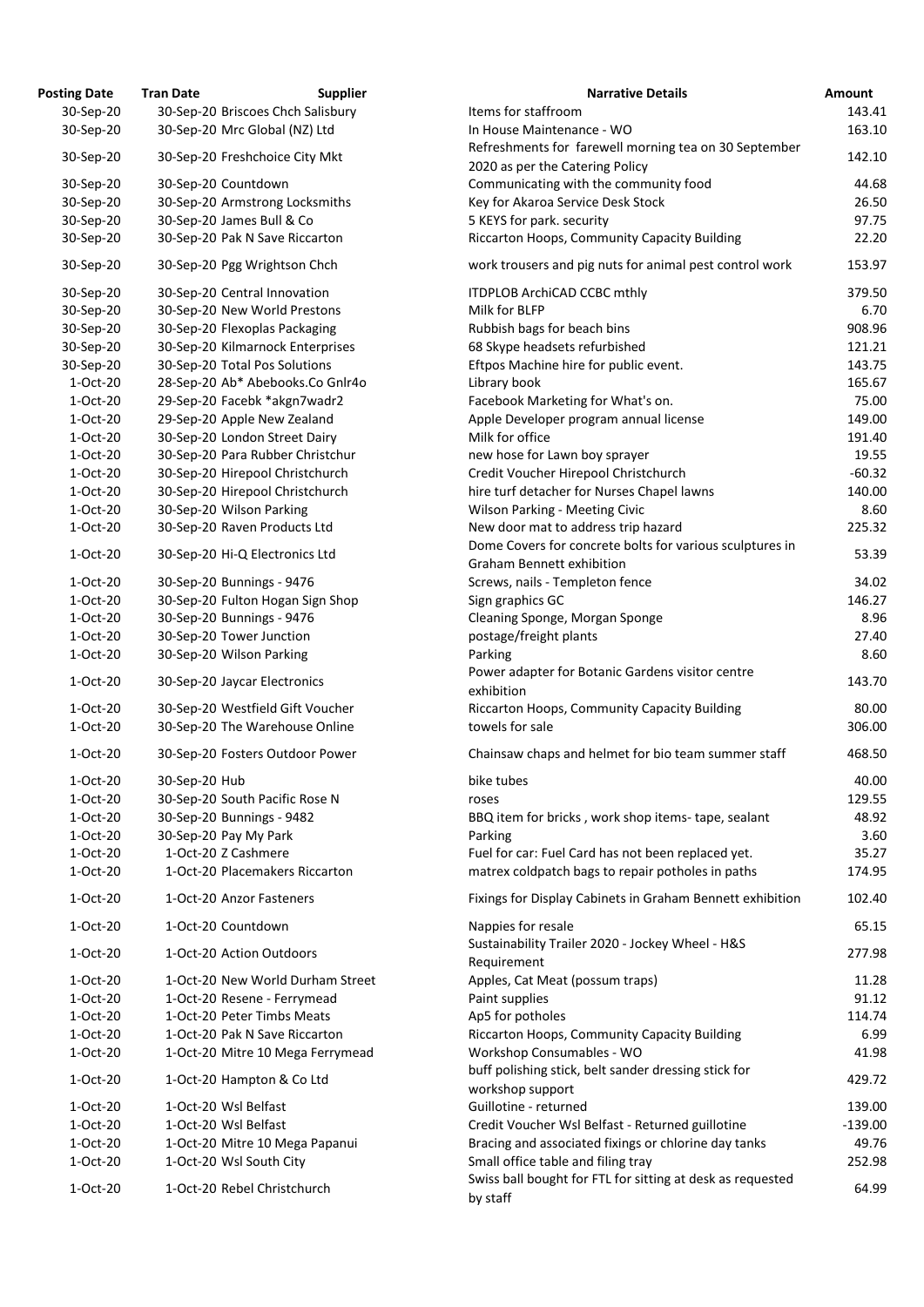| <b>Posting Date</b> | <b>Tran Date</b>             | <b>Supplier</b>                    | <b>Narrative Details</b>                                                                                 | Amount |
|---------------------|------------------------------|------------------------------------|----------------------------------------------------------------------------------------------------------|--------|
| 1-Oct-20            |                              | 1-Oct-20 Addressfinder By Ablet    | Monthly Address-Finder invoice.                                                                          | 149.50 |
| 2-Oct-20            | 29-Sep-20 Runscope.Com       |                                    | <b>ITDPECO Runscope mthly</b>                                                                            | 122.99 |
| 2-Oct-20            | 30-Sep-20 Facebk *j8pbswjdr2 |                                    | Facebook marketing for What's on.                                                                        | 3.68   |
| 2-Oct-20            | 30-Sep-20 Createsend/Com     |                                    | Email newsletter for Linwood-Central-Heathcote<br><b>Community News</b>                                  | 17.43  |
| 2-Oct-20            | 30-Sep-20 Facebk *rjh8sua552 |                                    | FB advertising for Go Live!                                                                              | 30.00  |
| 2-Oct-20            | 30-Sep-20 Facebk *w3n6xvws62 |                                    | Facebook marketing for Recycling                                                                         | 127.00 |
| 2-Oct-20            | 30-Sep-20 Facebk *qhd72w29v2 |                                    | Facebook boost for public programmes event in spring                                                     | 20.00  |
|                     |                              |                                    | programme                                                                                                |        |
| 2-Oct-20            | 30-Sep-20 Facebk *nftnswesp2 |                                    | TI message posted on Facebook<br>fuel containers                                                         | 10.71  |
| 2-Oct-20            |                              | 1-Oct-20 Bp Connect Marshlands     |                                                                                                          | 173.94 |
| 2-Oct-20            | 1-Oct-20 Memobottle.Com      |                                    | Goods for resale                                                                                         | 449.03 |
| 2-Oct-20            | 1-Oct-20 Hcd Christchurch    |                                    | In House Maintenance                                                                                     | 320.22 |
| 2-Oct-20            |                              | 1-Oct-20 Nz Safety Blackwoods      | reusable respirator, wipes and filters                                                                   | 111.37 |
| $2$ -Oct-20         |                              | 1-Oct-20 Steel & Tube Processing C | Steel for Ralph Hotere Black Rainbow bracket                                                             | 46.26  |
| 2-Oct-20            | 1-Oct-20 Magnets NZ Ltd      |                                    | Magnets for Exhibitions team design wall<br>Crimps and Cable for suspension of various sculptures in     | 120.75 |
| 2-Oct-20            |                              | 1-Oct-20 Bridon New Zealand - Chch | <b>Graham Bennett exhibition</b>                                                                         | 418.86 |
| 2-Oct-20            |                              | 1-Oct-20 Steel & Tube Processing C | Fence repair Denton                                                                                      | 99.61  |
| 2-Oct-20            | 1-Oct-20 Createsend/Com      |                                    | Payment for Foundation enewsletter promoting the                                                         | 164.32 |
|                     |                              |                                    | purchase of Bill Hammond artwork.                                                                        |        |
| 2-Oct-20            | 1-Oct-20 Createsend/Com      |                                    | Email newsletter for Halswell-Hornby-Riccarton<br><b>Community News</b>                                  | 11.01  |
|                     |                              |                                    | Purchase of Whistles with lanyards for new summer                                                        |        |
| 2-Oct-20            | 1-Oct-20 Swimjoy NZ Ltd      |                                    | lifeguards as part of their uniform and H&S needs                                                        | 58.00  |
| 2-Oct-20            |                              | 1-Oct-20 Pulp Kitchen Catering     | Banks Peninsula 22 September and Christchurch West                                                       | 564.62 |
|                     |                              |                                    | Melton 24 September Zone Meetings - Catering                                                             |        |
| 2-Oct-20            |                              | 1-Oct-20 George Henry & Co Ltd     | 30 mm spanners for uv pipe work at ge2                                                                   | 72.20  |
| 2-Oct-20            |                              | 1-Oct-20 New World Stanmore        | CMUA meeting resources - Directors' meeting                                                              | 17.47  |
| 2-Oct-20            |                              | 1-Oct-20 Pb Technologies Christchu | 2 TB portable storage and HDMI adapter needed for<br>auditorium to be able to show feature-length films  | 160.85 |
| 2-Oct-20            |                              | 1-Oct-20 Paknsave Moorhouse        | Riccarton Hoops, Community Capacity Building                                                             | 30.19  |
| 2-Oct-20            |                              | 1-Oct-20 Paknsave Moorhouse        | Leaving afternoon tea - Catering provided within leaving                                                 | 50.14  |
| 2-Oct-20            | 1-Oct-20 Couplands Bakeries  |                                    | policy<br>Leaving afternoon tea - Catering provided within leaving<br>policy                             | 56.97  |
| 2-Oct-20            |                              | 1-Oct-20 Omc Power Equipment       | Service and repair stihl KM 131R combi engine                                                            | 317.55 |
| 2-Oct-20            | 1-Oct-20 Wilson Parking      |                                    | Civic parking                                                                                            | 6.60   |
| 2-Oct-20            | 1-Oct-20 Bunnings - 9482     |                                    | Duct tape                                                                                                | 7.96   |
| 2-Oct-20            | 1-Oct-20 Silica Gel Products |                                    | Silica Gel for Track counters                                                                            | 146.27 |
| 2-Oct-20            |                              | 1-Oct-20 Christchurch Mitsubi      | Purchase of floor mats                                                                                   | 148.10 |
| 2-Oct-20            |                              | 1-Oct-20 The Service Company Ltd C | <b>Cleaning Rags</b>                                                                                     | 37.75  |
| 2-Oct-20            | 1-Oct-20 Bunnings - 9482     |                                    | BBQ item for repair work                                                                                 | 54.69  |
| 2-Oct-20            |                              | 1-Oct-20 Ross Galt Lock & Key      | combination locks Roto K                                                                                 | 220.00 |
| 2-Oct-20            |                              | 1-Oct-20 Ross Galt Lock & Key      | Padlocks and keys Roto K                                                                                 | 885.00 |
| 2-Oct-20            |                              | 1-Oct-20 Mitre 10 Mega Hornby      | NPW Tools (Dremel for locks)                                                                             | 272.24 |
| 2-Oct-20            | 2-Oct-20 Countdown           |                                    | Milk for Tea Room                                                                                        | 4.42   |
| 2-Oct-20            | 2-Oct-20 Toms Emporium       |                                    | Beads and jewels for Kaleidoscopes holiday programme,<br>Twist ties for Our Place schools lessons Term 4 | 103.10 |
| 2-Oct-20            | 2-Oct-20 Cial Online Parking |                                    | Parking - departing for QTown for Foundation fundraising<br>trip                                         | 40.00  |
| 2-Oct-20            | 2-Oct-20 Nzrc Online Shop    |                                    | <b>First Aid Training</b>                                                                                | 225.00 |
| 2-Oct-20            | 2-Oct-20 Pak N Save Wainoni  |                                    | Swim Nappies for Resale                                                                                  | 68.94  |
| 2-Oct-20            | 2-Oct-20 Deluxe Cinemas      |                                    | Awards for attendees                                                                                     | 36.00  |
| 2-Oct-20            |                              | 2-Oct-20 Christchurch Gondola      | Awards for attendees                                                                                     | 230.00 |
| 2-Oct-20            |                              | 2-Oct-20 Signage Sys Baxgroup      | Information board for community use in reserve                                                           | 976.50 |
| 2-Oct-20            |                              | 2-Oct-20 Placemakers Riccarton     | crate handles for Hotere crates expen                                                                    | 62.86  |
| 2-Oct-20            | 2-Oct-20 Ccc Parking         |                                    | parking - meeting                                                                                        | 5.15   |
|                     |                              |                                    |                                                                                                          |        |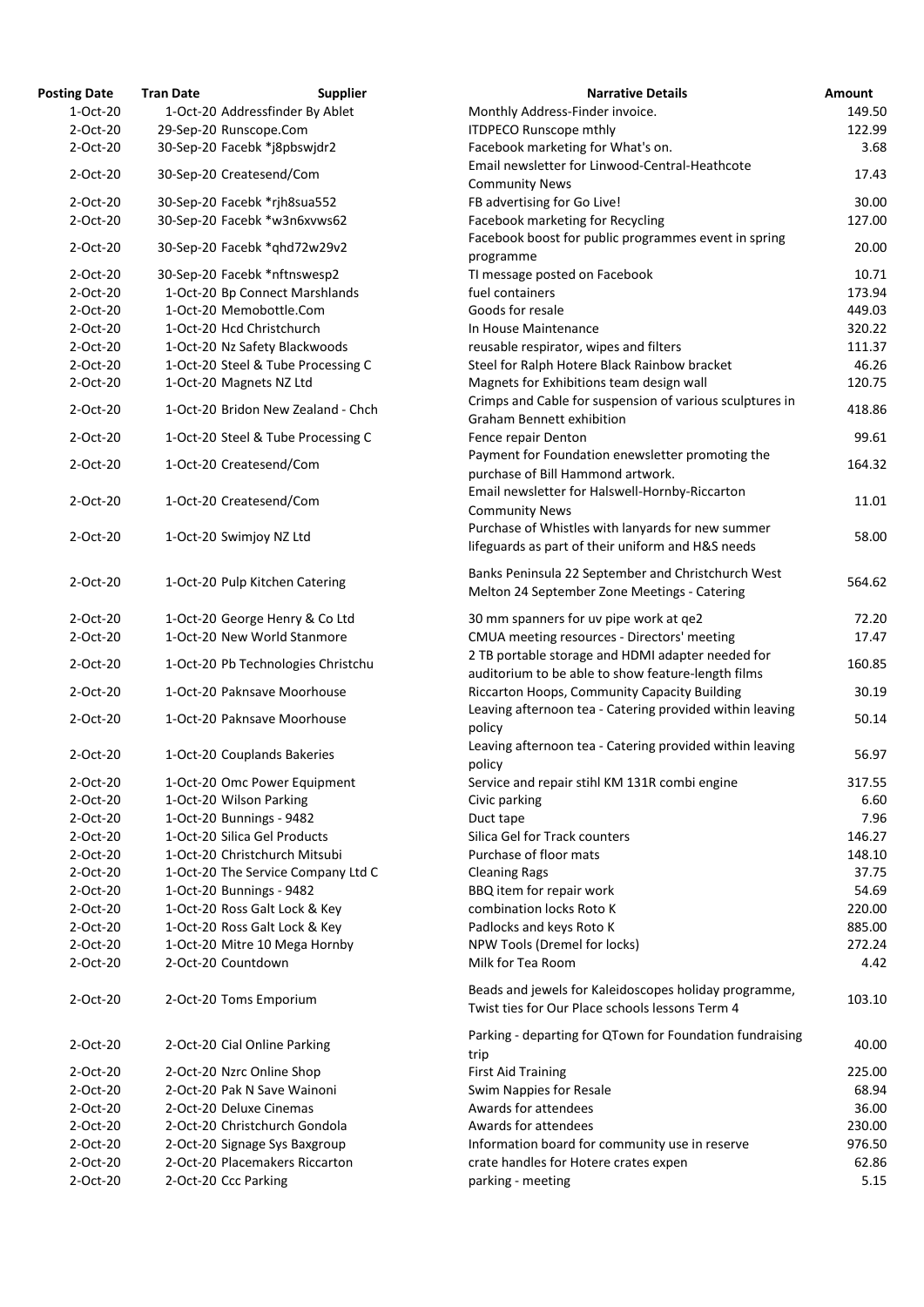| <b>Posting Date</b> | <b>Tran Date</b>                  | <b>Supplier</b> | <b>Narrative Details</b>                                                                                  | <b>Amount</b> |
|---------------------|-----------------------------------|-----------------|-----------------------------------------------------------------------------------------------------------|---------------|
| 2-Oct-20            | 2-Oct-20 Cwh South City Sc        |                 | 1st aid equipment - blood pressure machine + blood sugar<br>test                                          | 113.98        |
| 2-Oct-20            | 2-Oct-20 The Secretary            |                 | Hire of Akaroa Golf Club for public meeting in Akaroa                                                     | 230.00        |
| 2-Oct-20            | 2-Oct-20 Cactus Outdoor Limited   |                 | Hat and vests JR                                                                                          |               |
|                     |                                   |                 |                                                                                                           | 301.30        |
| 2-Oct-20            | 2-Oct-20 The Warehouse 120        |                 | Chemical spray measuring jugs                                                                             | 4.00          |
| 2-Oct-20            | 2-Oct-20 Oakleys Plumbing Suppli  |                 | Water filter for staff room                                                                               | 247.43        |
| 2-Oct-20            | 2-Oct-20 Countdown                |                 | bread and milk for re sale in the shop                                                                    | 41.64         |
| 2-Oct-20            | 2-Oct-20 Pgg Wrightson Chch       |                 | NPW Steel post driver replacement. (tools)                                                                | 195.00        |
| 2-Oct-20            | 2-Oct-20 Kennards Hire Wigram     |                 | NPW removal of Rugby League posts. Lifter hire cost.                                                      | 225.00        |
| 5-Oct-20            | 30-Sep-20 Paypal *josiejoans      |                 | Goods for resale                                                                                          | 463.85        |
| 5-Oct-20            | 30-Sep-20 Goformz                 |                 | ITDPLOB Goformz Health Licensing mthly sub                                                                | 117.21        |
| 5-Oct-20            | 1-Oct-20 Fulcrumapp.Com           |                 | Data collection software monthly account for District<br>Planning                                         | 58.92         |
| 5-Oct-20            | 1-Oct-20 Facebk *qhlsnuw552       |                 | Email newsletter for Halswell-Hornby-Riccarton<br><b>Community News</b>                                   | 30.00         |
| 5-Oct-20            | 1-Oct-20 Paypal *arcs             |                 | ARCS membership                                                                                           | 128.85        |
| 5-Oct-20            | 1-Oct-20 Fulcrumapp.Com           |                 | Supply of data capture tool CWW assets                                                                    | 1001.57       |
| 5-Oct-20            | 1-Oct-20 Ab* Abebooks Gnrsqk      |                 | Library book                                                                                              | 71.05         |
| 5-Oct-20            |                                   |                 | Graham Bennett - Book Launch Invite - Round 2 - mail out                                                  | 8.98          |
|                     | 1-Oct-20 Createsend/Com           |                 |                                                                                                           |               |
| 5-Oct-20            | 1-Oct-20 Createsend/Com           |                 | Touching Sight and Graham Bennett Opening Invitation -<br>mail out                                        | 12.85         |
| 5-Oct-20            | 2-Oct-20 Ross Galt Lock & Key     |                 | master keys                                                                                               | 75.90         |
| 5-Oct-20            | 2-Oct-20 London Street Dairy      |                 | account from Lyttelton Dairy for Library and CS staff milk<br>etc                                         | 121.80        |
| 5-Oct-20            | 2-Oct-20 Mbie-Ewrb                |                 | <b>Electrical Registration</b>                                                                            | 250.00        |
| 5-Oct-20            | 2-Oct-20 The Warehouse 181        |                 | derris dust for caterpillar control in specimen cabbage<br>trees                                          | 20.00         |
| 5-Oct-20            | 2-Oct-20 Bunnings - 9476          |                 | Sand bags for Okains bay inundation protection                                                            | 34.96         |
| 5-Oct-20            | 2-Oct-20 Boatshed Cafe            |                 | Community Service awards for attendees                                                                    | 50.00         |
| 5-Oct-20            | 2-Oct-20 Bunnings - 9476          |                 | Hardware supplies                                                                                         | 19.80         |
| 5-Oct-20            | 2-Oct-20 Hcd Christchurch         |                 | Hose parts                                                                                                | 35.72         |
| 5-Oct-20            | 2-Oct-20 Hcd Christchurch         |                 | Hose parts                                                                                                | 37.04         |
| 5-Oct-20            | 2-Oct-20 Facebk *xl3emuw452       |                 | FB advertising for Go Live!                                                                               | 30.00         |
| 5-Oct-20            | 2-Oct-20 Sp * Conservation Supp   |                 | Tyvek                                                                                                     | 720.00        |
| 5-Oct-20            | 2-Oct-20 Nzrc Online Shop         |                 | Red Cross First Aid training                                                                              | 130.00        |
| 5-Oct-20            | 2-Oct-20 Scorpio Books            |                 | Plant book                                                                                                | 20.00         |
| 5-Oct-20            | 2-Oct-20 Apple.Com/Bill           |                 | Drive space information application                                                                       | 4.99          |
| 5-Oct-20            | 2-Oct-20 Smiths Hire              |                 |                                                                                                           | 280.00        |
|                     |                                   |                 | Water Blaster south park new path.                                                                        |               |
| 5-Oct-20            | 2-Oct-20 Saddlebackconservation   |                 | <b>Saddleback Conservation services</b>                                                                   | 900.94        |
| 5-Oct-20            | 2-Oct-20 Saddlebackconservation   |                 | <b>Saddleback Conservation services</b>                                                                   | 900.94        |
| 5-Oct-20            | 2-Oct-20 Saddlebackconservation   |                 | <b>Saddleback Conservation services</b>                                                                   | 900.94        |
| 5-Oct-20            | 2-Oct-20 Saddlebackconservation   |                 | <b>Saddleback Conservation services</b>                                                                   | 900.94        |
| 5-Oct-20            | 2-Oct-20 Para Rubber Christchur   |                 | crate sponge seal exhibition expen                                                                        | 74.95         |
| 5-Oct-20            | 2-Oct-20 Shardlows Packaging      |                 | very sticky double sided tape, nt knife blades, artline fine<br>pens workshop support                     | 220.34        |
| 5-Oct-20            | 2-Oct-20 Glo.Com                  |                 | Online yoga training tool                                                                                 | 27.84         |
| 5-Oct-20            | 2-Oct-20 Marshalls Tv & Health    |                 | pool noodles, rope & suction cups to make lane ropes                                                      | 141.30        |
| 5-Oct-20            | 2-Oct-20 R & S Trade Group Ltd    |                 | Hire of tripod, harness and winch for confined space entry<br>to balance tank at the whale pool           | 422.92        |
| 5-Oct-20            | 2-Oct-20 Ca Anz Annual Billing    |                 | <b>Employee Professional Subscription fee</b>                                                             | 913.00        |
| 5-Oct-20            | 2-Oct-20 Ministry Ofjustice 301   |                 | Payment of fines and speeding                                                                             | 502.00        |
| 5-Oct-20            | 2-Oct-20 Ministry Ofjustice 301   |                 | Speeding & Parking fines                                                                                  | 1000.00       |
| 5-Oct-20            | 2-Oct-20 Home And Castle Hardware |                 | New battery for cafe space roller door, required so we<br>could open the space for use during earl voting | 4.50          |
| 5-Oct-20            | 2-Oct-20 New World Kaiapoi        |                 | Milk for re sale in the shop                                                                              | 7.78          |
| 5-Oct-20            | 2-Oct-20 Ab* Abebooks Goxt2z      |                 | Library book                                                                                              | 30.02         |
| 5-Oct-20            | 3-Oct-20 Facebk *w5jquue552       |                 | Facebook marketing for Go Live! Campaign                                                                  | 50.00         |
|                     |                                   |                 |                                                                                                           |               |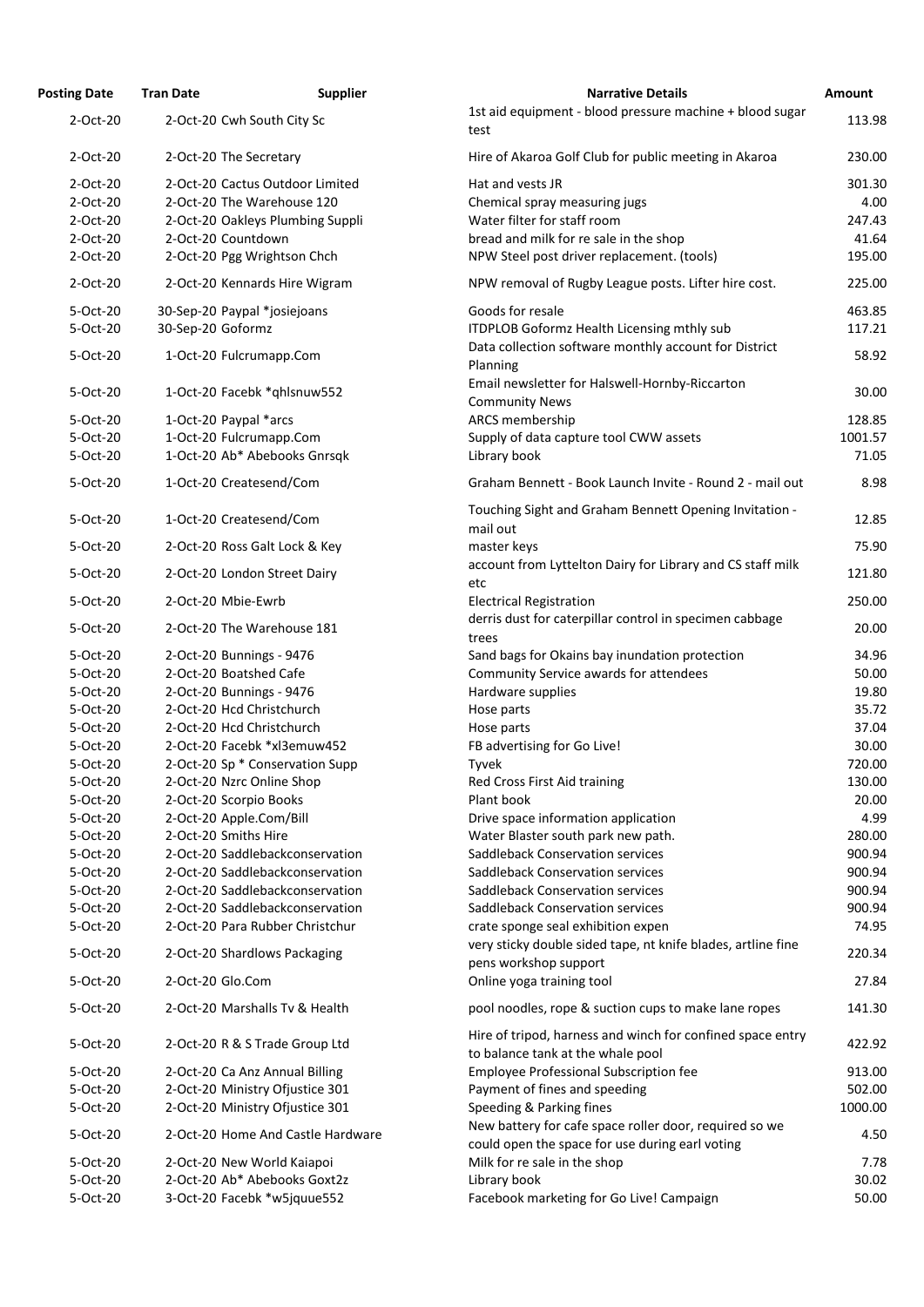| <b>osting Date</b> | <b>Tran Date</b> | <b>Supplier</b>                    | <b>Narrative Details</b>                                |
|--------------------|------------------|------------------------------------|---------------------------------------------------------|
| 5-Oct-20           |                  | 3-Oct-20 Aliexpress.Com            | Water bottle holders for bikes                          |
| 5-Oct-20           |                  | 3-Oct-20 New World Prestons        | volunteer planting event BBQ Horseshoe Lake             |
| 5-Oct-20           |                  | 3-Oct-20 Amazon Web Services       | Server hosting fees for various Smart Cities project.   |
| 5-Oct-20           |                  | 3-Oct-20 Ainice Enterprise         | Farewell catering                                       |
| 5-Oct-20           |                  | 3-Oct-20 Timely Limited            | Monthly calendar booking system for phone set up        |
| 5-Oct-20           |                  | 4-Oct-20 Bunnings - 9482           | ring chime door stops brackets foam                     |
| 5-Oct-20           |                  | 4-Oct-20 Mitre 10 Mega Hornby      | tank fittings for templeton                             |
| 5-Oct-20           |                  | 4-Oct-20 Mitre 10 Mega Hornby      | tank parts for templeton                                |
| 5-Oct-20           |                  | 4-Oct-20 New World Prestons        | Milk for re sale in the shop                            |
| 5-Oct-20           |                  | 4-Oct-20 Bunnings - 9482           | Impact drill heads, packet of drills                    |
| 5-Oct-20           | 5-Oct-20 Seekom  |                                    | Credit card transaction fees for online bookings        |
| 5-Oct-20           |                  | 5-Oct-20 Pak N Save Wainoni        | Swim Nappies for Resale                                 |
| 5-Oct-20           |                  | 5-Oct-20 Countdown                 | <b>Milk</b>                                             |
| 5-Oct-20           | 5-Oct-20 On Cue  |                                    | Weathering the Storm 1 - 4 December 2020 - NZHS Riv     |
|                    |                  |                                    | <b>Group NZFSS Joint Conference</b>                     |
| 5-Oct-20           |                  | 5-Oct-20 Battery Masta Ltd         | New batteries for pest control work                     |
| 5-Oct-20           |                  | 5-Oct-20 Rebel Christchurch        | basketball net - Rauora Park                            |
| 5-Oct-20           |                  | 5-Oct-20 Wsl Belfast               | Guillotine for Redwood workroom                         |
| 5-Oct-20           |                  | 5-Oct-20 Mitre 10 Mega Papanui     | Selection of plants for rock garden                     |
| 5-Oct-20           |                  | 5-Oct-20 Pgg Wrightson Chch        | Backcountry work trousers.                              |
| 5-Oct-20           |                  | 5-Oct-20 Topmaq C0184 Chch         | Wheels for sack barrow                                  |
| 5-Oct-20           |                  | 5-Oct-20 Dtb Distributors Ltd      | Ice blocks for re sale in the shop                      |
|                    |                  |                                    | Working at heights annual harness safety test with Th   |
| 5-Oct-20           |                  | 5-Oct-20 The Chain Man Ltd         | Chainman LTD.                                           |
| 6-Oct-20           |                  | 4-Oct-20 You, Me & Bones           | Goods for resale                                        |
| 6-Oct-20           |                  | 4-Oct-20 Facebk *j24jnuw452        | Facebook Marketing for Go Live! Campaign.               |
| 6-Oct-20           |                  | 5-Oct-20 Mitre 10 Mega Hornby      | Lyttelton WWTP Maintenance Items                        |
| 6-Oct-20           |                  | 5-Oct-20 Mitre 10 Mega Hornby      | Lyttelton WWTP Maintenance                              |
|                    |                  |                                    | Greater Christchurch Partnership 2050 - tracking how    |
| 6-Oct-20           |                  | 5-Oct-20 Mailchimp                 | many people open email, click on links etc              |
| 6-Oct-20           |                  | 5-Oct-20 Nz Planning               | NZPI - Coastal Inundation & Planning Workshop           |
| $6$ -Oct-20        |                  | 5-Oct-20 Nzrc Online Shop          | <b>Red Cross First Aid Training</b>                     |
| 6-Oct-20           |                  | 5-Oct-20 Steel & Tube Processing C | Fence repair Denton                                     |
| 6-Oct-20           |                  | 5-Oct-20 Bam*reliance Fire         | Fire Extinguisher testing for Okains Bay                |
| 6-Oct-20           |                  | 5-Oct-20 Cirtex Industries Ltd     | Sandbags for Okains bay - inundation protection         |
| 6-Oct-20           |                  | 5-Oct-20 Pak N Save Northlands     | Pak n Sav monthly account - Graham Condon               |
| 6-Oct-20           |                  | 5-Oct-20 The Service Company Ltd C | cleaning supplies                                       |
| 6-Oct-20           |                  | 5-Oct-20 Ross Galt Lock & Key      | Padlock cylinders                                       |
| 6-Oct-20           |                  | 5-Oct-20 The Service Company Ltd C | cleaning supplies                                       |
| 6-Oct-20           |                  | 5-Oct-20 R J P Panel & Paint       | <b>Buffing supplies</b>                                 |
|                    |                  |                                    | Boxes for stationery storage on new shelving and hang   |
| 6-Oct-20           |                  | 5-Oct-20 Look Sharp Papanui        | to hang reusable display posters on                     |
| 6-Oct-20           |                  | 5-Oct-20 Nz Safety Blackwoods      | <b>Annual PPE Boots</b>                                 |
|                    |                  |                                    | Playground furniture will be reimbursed by Friends of   |
| 6-Oct-20           |                  | 5-Oct-20 Farmers Online            | Library                                                 |
| 6-Oct-20           |                  | 5-Oct-20 Farmlands Co-Operati      | Troughs purchased for the stock paddocks                |
| 6-Oct-20           |                  | 5-Oct-20 Bunnings - 9482           | Safety Gloves for Survey Vans                           |
|                    |                  |                                    | Tools and Supplies purchased to fabricate extra tools t |
| 6-Oct-20           |                  | 5-Oct-20 Bunnings - 9482           | speed up MH dipping.                                    |
| 6-Oct-20           |                  | 5-Oct-20 Oderings Nurseries        | Leucadendron Carmen Reserve                             |
| 6-Oct-20           |                  | 5-Oct-20 Wilson Parking            | Civic parking                                           |
| 6-Oct-20           |                  | 5-Oct-20 Bunnings - 9482           | Shower head                                             |
| 6-Oct-20           | 5-Oct-20 Repco   |                                    | Fuel can, battery & spark plug for mower                |
|                    |                  |                                    | scroll saw for copper discs for wilkinson public        |
| 6-Oct-20           |                  | 5-Oct-20 Toolshed Woolston         | programmes                                              |
|                    |                  |                                    | Microsoft Ergonomic Keyboard, Wired USB. 4090           |
| 6-Oct-20           |                  | 5-Oct-20 Pb Tech Online 09 5269200 | 2837315                                                 |
| 6-Oct-20           |                  | 5-Oct-20 The Service Company Ltd C | <b>Scouring Pads</b>                                    |
| 6-Oct-20           |                  | 5-Oct-20 Ross Galt Lock & Key      | Locks and barrels for Roto K toilet doors               |
|                    |                  |                                    | quik ties and pliers for preparation of Kickstart road  |
| 6-Oct-20           |                  | 6-Oct-20 Mitre 10 Beckenham        |                                                         |

| <b>Posting Date</b> | <b>Tran Date</b>     | <b>Supplier</b>                    | <b>Narrative Details</b>                                  | <b>Amount</b> |
|---------------------|----------------------|------------------------------------|-----------------------------------------------------------|---------------|
| 5-Oct-20            |                      | 3-Oct-20 Aliexpress.Com            | Water bottle holders for bikes                            | 27.28         |
| 5-Oct-20            |                      | 3-Oct-20 New World Prestons        | volunteer planting event BBQ Horseshoe Lake               | 34.99         |
| 5-Oct-20            |                      | 3-Oct-20 Amazon Web Services       | Server hosting fees for various Smart Cities project.     | 116.14        |
| 5-Oct-20            |                      | 3-Oct-20 Ainice Enterprise         | Farewell catering                                         | 151.34        |
| 5-Oct-20            |                      | 3-Oct-20 Timely Limited            | Monthly calendar booking system for phone set up          | 40.25         |
| 5-Oct-20            |                      | 4-Oct-20 Bunnings - 9482           | ring chime door stops brackets foam                       | 327.82        |
| 5-Oct-20            |                      | 4-Oct-20 Mitre 10 Mega Hornby      | tank fittings for templeton                               | 36.11         |
| 5-Oct-20            |                      | 4-Oct-20 Mitre 10 Mega Hornby      | tank parts for templeton                                  | 45.69         |
| 5-Oct-20            |                      | 4-Oct-20 New World Prestons        | Milk for re sale in the shop                              | 22.16         |
| 5-Oct-20            |                      | 4-Oct-20 Bunnings - 9482           | Impact drill heads, packet of drills                      | 51.93         |
| 5-Oct-20            | 5-Oct-20 Seekom      |                                    | Credit card transaction fees for online bookings          | 304.36        |
| 5-Oct-20            |                      | 5-Oct-20 Pak N Save Wainoni        | Swim Nappies for Resale                                   | 758.34        |
| 5-Oct-20            | 5-Oct-20 Countdown   |                                    | Milk                                                      | 5.72          |
|                     |                      |                                    | Weathering the Storm 1 - 4 December 2020 - NZHS Rivers    |               |
| 5-Oct-20            | 5-Oct-20 On Cue      |                                    | <b>Group NZFSS Joint Conference</b>                       | 816.50        |
| 5-Oct-20            |                      | 5-Oct-20 Battery Masta Ltd         | New batteries for pest control work                       | 34.90         |
| 5-Oct-20            |                      | 5-Oct-20 Rebel Christchurch        | basketball net - Rauora Park                              | 19.99         |
| 5-Oct-20            | 5-Oct-20 Wsl Belfast |                                    | Guillotine for Redwood workroom                           | 229.00        |
| 5-Oct-20            |                      | 5-Oct-20 Mitre 10 Mega Papanui     | Selection of plants for rock garden                       | 125.51        |
| 5-Oct-20            |                      | 5-Oct-20 Pgg Wrightson Chch        | Backcountry work trousers.                                | 99.99         |
| 5-Oct-20            |                      | 5-Oct-20 Topmag C0184 Chch         | Wheels for sack barrow                                    | 53.80         |
| 5-Oct-20            |                      | 5-Oct-20 Dtb Distributors Ltd      | Ice blocks for re sale in the shop                        | 192.50        |
|                     |                      |                                    | Working at heights annual harness safety test with The    |               |
| 5-Oct-20            |                      | 5-Oct-20 The Chain Man Ltd         | Chainman LTD.                                             | 71.01         |
| 6-Oct-20            |                      | 4-Oct-20 You, Me & Bones           | Goods for resale                                          | 668.68        |
| 6-Oct-20            |                      | 4-Oct-20 Facebk *j24jnuw452        | Facebook Marketing for Go Live! Campaign.                 | 26.54         |
| 6-Oct-20            |                      | 5-Oct-20 Mitre 10 Mega Hornby      | Lyttelton WWTP Maintenance Items                          | 25.13         |
| 6-Oct-20            |                      | 5-Oct-20 Mitre 10 Mega Hornby      | Lyttelton WWTP Maintenance                                | 628.52        |
|                     |                      |                                    | Greater Christchurch Partnership 2050 - tracking how      |               |
| 6-Oct-20            | 5-Oct-20 Mailchimp   |                                    | many people open email, click on links etc                | 19.55         |
| 6-Oct-20            | 5-Oct-20 Nz Planning |                                    | NZPI - Coastal Inundation & Planning Workshop             | 450.00        |
| 6-Oct-20            |                      | 5-Oct-20 Nzrc Online Shop          | <b>Red Cross First Aid Training</b>                       | 225.00        |
| 6-Oct-20            |                      | 5-Oct-20 Steel & Tube Processing C | Fence repair Denton                                       | 22.15         |
| 6-Oct-20            |                      | 5-Oct-20 Bam*reliance Fire         | Fire Extinguisher testing for Okains Bay                  | 66.70         |
| 6-Oct-20            |                      | 5-Oct-20 Cirtex Industries Ltd     | Sandbags for Okains bay - inundation protection           | 157.55        |
| 6-Oct-20            |                      | 5-Oct-20 Pak N Save Northlands     | Pak n Sav monthly account - Graham Condon                 | 171.18        |
| 6-Oct-20            |                      | 5-Oct-20 The Service Company Ltd C | cleaning supplies                                         | 84.93         |
| 6-Oct-20            |                      | 5-Oct-20 Ross Galt Lock & Key      | Padlock cylinders                                         | 113.00        |
| 6-Oct-20            |                      | 5-Oct-20 The Service Company Ltd C | cleaning supplies                                         | 228.85        |
| 6-Oct-20            |                      | 5-Oct-20 R J P Panel & Paint       | <b>Buffing supplies</b>                                   | 261.23        |
|                     |                      |                                    | Boxes for stationery storage on new shelving and hangers  |               |
| 6-Oct-20            |                      | 5-Oct-20 Look Sharp Papanui        | to hang reusable display posters on                       | 36.90         |
| 6-Oct-20            |                      | 5-Oct-20 Nz Safety Blackwoods      | <b>Annual PPE Boots</b>                                   | 269.50        |
|                     |                      |                                    | Playground furniture will be reimbursed by Friends of the |               |
| 6-Oct-20            |                      | 5-Oct-20 Farmers Online            | Library                                                   | 264.20        |
| 6-Oct-20            |                      | 5-Oct-20 Farmlands Co-Operati      | Troughs purchased for the stock paddocks                  | 197.08        |
| 6-Oct-20            |                      | 5-Oct-20 Bunnings - 9482           | Safety Gloves for Survey Vans                             | 21.90         |
|                     |                      |                                    | Tools and Supplies purchased to fabricate extra tools to  |               |
| 6-Oct-20            |                      | 5-Oct-20 Bunnings - 9482           | speed up MH dipping.                                      | 50.32         |
| 6-Oct-20            |                      | 5-Oct-20 Oderings Nurseries        | Leucadendron Carmen Reserve                               | 274.89        |
| 6-Oct-20            |                      | 5-Oct-20 Wilson Parking            | Civic parking                                             | 4.60          |
| 6-Oct-20            |                      | 5-Oct-20 Bunnings - 9482           | Shower head                                               | 29.95         |
| 6-Oct-20            | 5-Oct-20 Repco       |                                    | Fuel can, battery & spark plug for mower                  | 45.37         |
|                     |                      |                                    | scroll saw for copper discs for wilkinson public          |               |
| 6-Oct-20            |                      | 5-Oct-20 Toolshed Woolston         | programmes                                                | 291.90        |
|                     |                      |                                    | Microsoft Ergonomic Keyboard, Wired USB. 4090             |               |
| 6-Oct-20            |                      | 5-Oct-20 Pb Tech Online 09 5269200 | 2837315                                                   | 97.33         |
| 6-Oct-20            |                      | 5-Oct-20 The Service Company Ltd C | <b>Scouring Pads</b>                                      | 9.18          |
| 6-Oct-20            |                      | 5-Oct-20 Ross Galt Lock & Key      | Locks and barrels for Roto K toilet doors                 | 174.00        |
| 6-Oct-20            |                      | 6-Oct-20 Mitre 10 Beckenham        | quik ties and pliers for preparation of Kickstart road    |               |
|                     |                      |                                    | safety event                                              | 54.08         |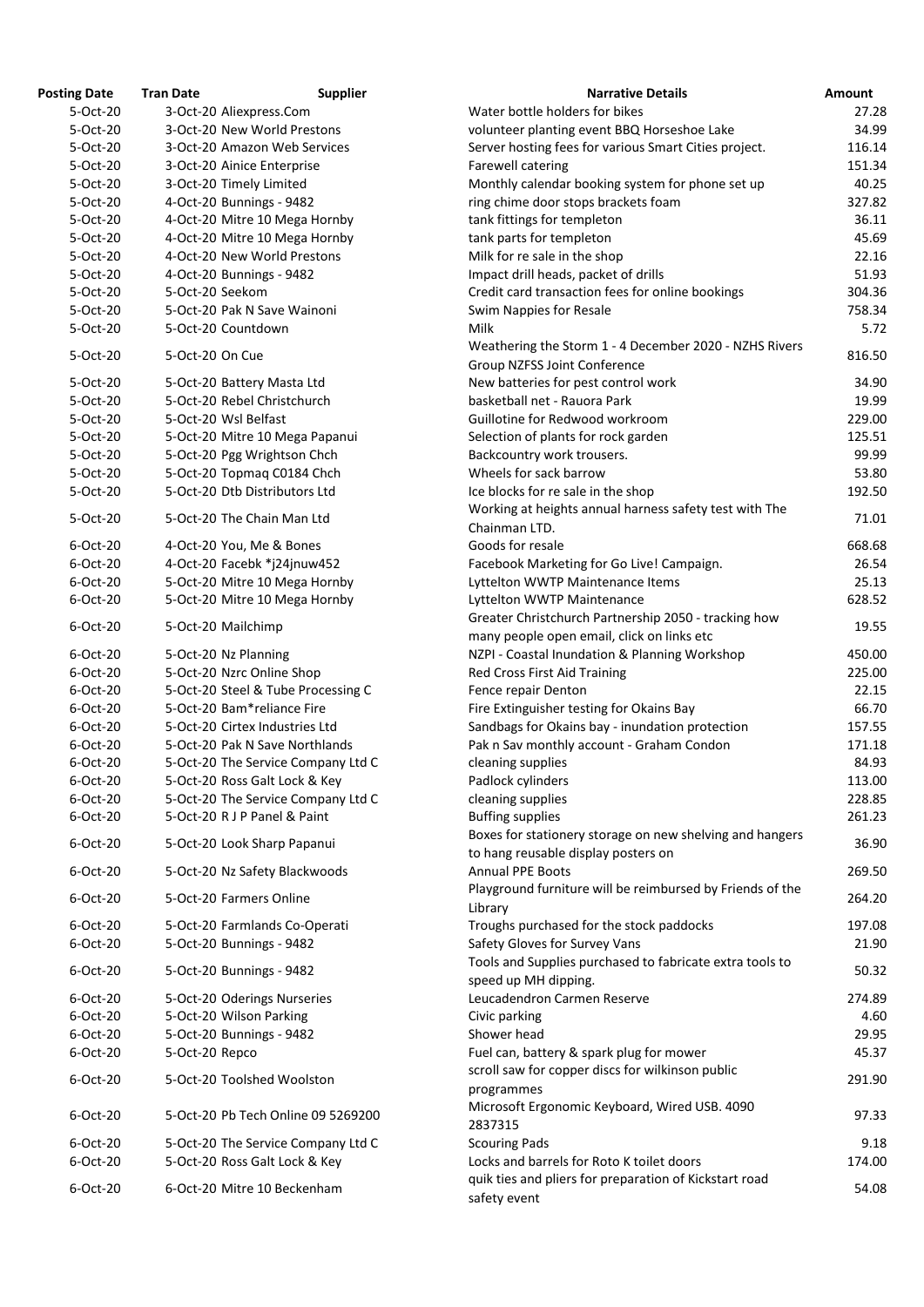| <b>Posting Date</b> | <b>Tran Date</b>                 | <b>Supplier</b> | <b>Narrative Details</b>                                                               |
|---------------------|----------------------------------|-----------------|----------------------------------------------------------------------------------------|
| $6$ -Oct-20         | 6-Oct-20 Rmla                    |                 | Livestream - RMLA - RMA Reform: Coming full circle                                     |
| 6-Oct-20            | 6-Oct-20 The Kitchen Cafe        |                 | Catering for leaving function (was at Council 6 years                                  |
| 6-Oct-20            | 6-Oct-20 Canterbury Museum       |                 | Image reproduction Central city interpretation                                         |
| 6-Oct-20            | 6-Oct-20 Z Addington             |                 | carwash for CCC car                                                                    |
| 6-Oct-20            | 6-Oct-20 Little River Cafe & Sto |                 | Milk for Little River service centre                                                   |
| $6$ -Oct-20         | 6-Oct-20 Countdown               |                 | milk for Redwood staffroom                                                             |
| 6-Oct-20            | 6-Oct-20 Kiwigas                 |                 | BBQ gas bottle refills                                                                 |
| 6-Oct-20            | 6-Oct-20 Farmlands Co-Operati    |                 | animal area food for lambs been feed by ranger                                         |
| 6-Oct-20            | 6-Oct-20 Kiwigas                 |                 | BBQ units gas bottle refills                                                           |
| 6-Oct-20            | 6-Oct-20 New World Prestons      |                 | Milk and grocery items for re sale in the shop                                         |
| 6-Oct-20            | 6-Oct-20 Vendella International  |                 | Tea, coffee, milk, hot choc for accommodation                                          |
| 6-Oct-20            | 6-Oct-20 Chch City Council Civic |                 | Car parking Vouchers                                                                   |
| 7-Oct-20            | 5-Oct-20 Zoom.Us 888-799-9666    |                 | Zoom video communication for month of October -                                        |
|                     |                                  |                 | Greater Christchurch Partnership<br>Email newsletters for Warden Street reconstruction |
| 7-Oct-20            | 5-Oct-20 Createsend/Com          |                 |                                                                                        |
| 7-Oct-20            | 5-Oct-20 Createsend/Com          |                 | Email newsletters for CMUA Update 6 October 2020                                       |
| 7-Oct-20            | 5-Oct-20 Amzn Mktp Us*mk9ry8ec2  |                 | <b>Registration Methods textbook</b>                                                   |
| 7-Oct-20            | 5-Oct-20 Fulcrumapp.Com          |                 | monthly fee for app for data collection                                                |
| 7-Oct-20            | 6-Oct-20 Lyttelton Port Company  |                 | Proximity Card/ Induction from Lyttelton Port CO                                       |
| 7-Oct-20            | 6-Oct-20 Burnsco Marine          |                 | <b>PPE</b>                                                                             |
| 7-Oct-20            | 6-Oct-20 Countdown               |                 | Bags for poison                                                                        |
| 7-Oct-20            | 6-Oct-20 Wilson Parking          |                 | Wilson Parking - Meeting Civic                                                         |
| 7-Oct-20            | 6-Oct-20 Super Cheap Auto        |                 | Vehicle Cleaning product                                                               |
| 7-Oct-20            | 6-Oct-20 Bunnings - 9476         |                 | Mini sledgehammer and wd40                                                             |
| 7-Oct-20            | 6-Oct-20 Createsend/Com          |                 | Email newsletters for Akaroa Wastewater update<br>October.                             |
| 7-Oct-20            | 6-Oct-20 Lincraft NZ Limited     |                 | Sewing supplies                                                                        |
| 7-Oct-20            | 6-Oct-20 Aa Sydenham             |                 | HT license renewal                                                                     |
| 7-Oct-20            | 6-Oct-20 Nz Safety Blackwoods    |                 | <b>Annual PPE Boots</b>                                                                |
| 7-Oct-20            | 6-Oct-20 Blacks Fasteners        |                 | In House Maintenance Dryer                                                             |
| 7-Oct-20            | 6-Oct-20 Bunnings - 9482         |                 | Gate latch - Horseshoe Lake                                                            |
| 7-Oct-20            | 6-Oct-20 Bunnings - 9476         |                 | Outdoor tap equipment & broom                                                          |
| 7-Oct-20            | 6-Oct-20 Ullrich Alumnm Co Ltd   |                 | Aluminium for Connor Clarke pictures                                                   |
| 7-Oct-20            | 6-Oct-20 Aarque Group Limited    |                 | Vinyl for exhibitions / gallery space                                                  |
| 7-Oct-20            | 6-Oct-20 Bunnings - 9476         |                 | Spray paint to label cleaning clothes, Washers for sa<br>barrow                        |
| 7-Oct-20            | 6-Oct-20 Dawes Grain & Stock Fd  |                 | animal area shaving for rabbit house bedding                                           |
| 7-Oct-20            | 6-Oct-20 Createsend/Com          |                 | Graham Bennett Book Launch Invitation - mail out                                       |
| 7-Oct-20            | 6-Oct-20 Ecodrop Metro           |                 | NPW/QEII rubbish run/ Final costs.                                                     |
| 7-Oct-20            | 7-Oct-20 Is Cleaning Ltd         |                 | shop vacuum cleaner                                                                    |
|                     |                                  |                 | Catering for a meeting of the Te Tira Kahikuhiku                                       |
| 7-Oct-20            | 7-Oct-20 Freshchoice City Mkt    |                 | Consulative Group Meeting Held on 7 October 2020                                       |
| 7-Oct-20            | 7-Oct-20 Resene Lichfield St 031 |                 | Resene enamacryl for library trolley                                                   |
| 7-Oct-20            | 7-Oct-20 Spotlight Christchurch  |                 | Spotlight for sofa covers                                                              |
| 7-Oct-20            | 7-Oct-20 Fresh Choice Parklands  |                 | volunteer food and batteries                                                           |
|                     |                                  |                 | Book of glitter card for making Finnish stars for the                                  |
| 7-Oct-20            | 7-Oct-20 Spotlight Nz            |                 | Christmas workshop                                                                     |
| 7-Oct-20            | 7-Oct-20 Pak N Save Riccarton    |                 | <b>Staff Consumables</b>                                                               |
| 7-Oct-20            | 7-Oct-20 Mitre 10 Mega Ferrymead |                 | Maintenance Akaroa/Duvauchelles                                                        |
| 7-Oct-20            | 7-Oct-20 Countdown               |                 | sunscreen for sale                                                                     |
|                     |                                  |                 | BBQ units battery for gas ones replacement for dam                                     |
| 7-Oct-20            | 7-Oct-20 Battery Masta Ltd       |                 | one                                                                                    |
| 7-Oct-20            | 7-Oct-20 Total Pos Solutions     |                 | Eftpos and till rolls                                                                  |
| 8-Oct-20            | 6-Oct-20 Spotify P11a09f846      |                 | Music license for the gallery                                                          |
| 8-Oct-20            | 6-Oct-20 Facebk *eatfxue552      |                 | Facebook Marketing for Go Live! Festival.                                              |
| 8-Oct-20            | 6-Oct-20 Facebk *6c3y3x2ck2      |                 | Facebook marketing campaign.                                                           |
| 8-Oct-20            | 6-Oct-20 Dnh*godaddy.Com Nzd     |                 | ITDOWI research 1 yr                                                                   |
| 8-Oct-20            | 7-Oct-20 Stihl Shop Northwood    |                 | waterblast wand                                                                        |
| 8-Oct-20            | 7-Oct-20 Stihl Shop Northwood    |                 | battery push mower                                                                     |
| 8-Oct-20            | 7-Oct-20 Wilson Parking          |                 | Wilson Parking - meeting Civic                                                         |

| <b>Posting Date</b> | <b>Tran Date</b>             | <b>Supplier</b>                  | <b>Narrative Details</b>                                                                             | Amount  |
|---------------------|------------------------------|----------------------------------|------------------------------------------------------------------------------------------------------|---------|
| 6-Oct-20            | 6-Oct-20 Rmla                |                                  | Livestream - RMLA - RMA Reform: Coming full circle                                                   | 50.00   |
| 6-Oct-20            | 6-Oct-20 The Kitchen Cafe    |                                  | Catering for leaving function (was at Council 6 years)                                               | 150.00  |
| 6-Oct-20            |                              | 6-Oct-20 Canterbury Museum       | Image reproduction Central city interpretation                                                       | 40.00   |
| 6-Oct-20            | 6-Oct-20 Z Addington         |                                  | carwash for CCC car                                                                                  | 16.00   |
| 6-Oct-20            |                              | 6-Oct-20 Little River Cafe & Sto | Milk for Little River service centre                                                                 | 14.10   |
| 6-Oct-20            | 6-Oct-20 Countdown           |                                  | milk for Redwood staffroom                                                                           | 5.60    |
| 6-Oct-20            | 6-Oct-20 Kiwigas             |                                  | BBQ gas bottle refills                                                                               | 51.80   |
| 6-Oct-20            |                              |                                  |                                                                                                      | 70.08   |
|                     |                              | 6-Oct-20 Farmlands Co-Operati    | animal area food for lambs been feed by ranger                                                       |         |
| 6-Oct-20            | 6-Oct-20 Kiwigas             |                                  | BBQ units gas bottle refills                                                                         | 164.85  |
| 6-Oct-20            |                              | 6-Oct-20 New World Prestons      | Milk and grocery items for re sale in the shop                                                       | 34.70   |
| 6-Oct-20            |                              | 6-Oct-20 Vendella International  | Tea, coffee, milk, hot choc for accommodation                                                        | 229.62  |
| 6-Oct-20            |                              | 6-Oct-20 Chch City Council Civic | Car parking Vouchers<br>Zoom video communication for month of October -                              | 55.50   |
| 7-Oct-20            |                              | 5-Oct-20 Zoom.Us 888-799-9666    | Greater Christchurch Partnership                                                                     | 23.13   |
| 7-Oct-20            | 5-Oct-20 Createsend/Com      |                                  | Email newsletters for Warden Street reconstruction                                                   | 7.21    |
| 7-Oct-20            | 5-Oct-20 Createsend/Com      |                                  | Email newsletters for CMUA Update 6 October 2020                                                     | 10.27   |
| 7-Oct-20            |                              | 5-Oct-20 Amzn Mktp Us*mk9ry8ec2  | <b>Registration Methods textbook</b>                                                                 | 196.87  |
| 7-Oct-20            | 5-Oct-20 Fulcrumapp.Com      |                                  | monthly fee for app for data collection                                                              | 175.92  |
| 7-Oct-20            |                              | 6-Oct-20 Lyttelton Port Company  | Proximity Card/ Induction from Lyttelton Port CO                                                     | 30.00   |
| 7-Oct-20            | 6-Oct-20 Burnsco Marine      |                                  | <b>PPE</b>                                                                                           | 249.98  |
| 7-Oct-20            | 6-Oct-20 Countdown           |                                  | Bags for poison                                                                                      | 9.00    |
| 7-Oct-20            | 6-Oct-20 Wilson Parking      |                                  | Wilson Parking - Meeting Civic                                                                       | 14.60   |
| 7-Oct-20            | 6-Oct-20 Super Cheap Auto    |                                  | Vehicle Cleaning product                                                                             | 67.96   |
| 7-Oct-20            | 6-Oct-20 Bunnings - 9476     |                                  | Mini sledgehammer and wd40                                                                           | 47.93   |
| 7-Oct-20            | 6-Oct-20 Createsend/Com      |                                  | Email newsletters for Akaroa Wastewater update<br>October.                                           | 9.10    |
| 7-Oct-20            | 6-Oct-20 Lincraft NZ Limited |                                  | Sewing supplies                                                                                      | 138.30  |
| 7-Oct-20            | 6-Oct-20 Aa Sydenham         |                                  | HT license renewal                                                                                   | 43.90   |
| 7-Oct-20            |                              | 6-Oct-20 Nz Safety Blackwoods    | <b>Annual PPE Boots</b>                                                                              | 215.39  |
| 7-Oct-20            | 6-Oct-20 Blacks Fasteners    |                                  | In House Maintenance Dryer                                                                           | 400.49  |
|                     |                              |                                  |                                                                                                      |         |
| 7-Oct-20            | 6-Oct-20 Bunnings - 9482     |                                  | Gate latch - Horseshoe Lake                                                                          | 7.60    |
| 7-Oct-20            | 6-Oct-20 Bunnings - 9476     |                                  | Outdoor tap equipment & broom                                                                        | 110.94  |
| 7-Oct-20            |                              | 6-Oct-20 Ullrich Alumnm Co Ltd   | Aluminium for Connor Clarke pictures                                                                 | 75.76   |
| 7-Oct-20            |                              | 6-Oct-20 Aarque Group Limited    | Vinyl for exhibitions / gallery space<br>Spray paint to label cleaning clothes, Washers for sack     | 131.85  |
| 7-Oct-20            | 6-Oct-20 Bunnings - 9476     |                                  | barrow                                                                                               | 11.59   |
| 7-Oct-20            |                              | 6-Oct-20 Dawes Grain & Stock Fd  | animal area shaving for rabbit house bedding                                                         | 20.00   |
| 7-Oct-20            | 6-Oct-20 Createsend/Com      |                                  | Graham Bennett Book Launch Invitation - mail out                                                     | 7.18    |
| 7-Oct-20            | 6-Oct-20 Ecodrop Metro       |                                  | NPW/QEII rubbish run/ Final costs.                                                                   | 143.75  |
| 7-Oct-20            | 7-Oct-20 Is Cleaning Ltd     |                                  | shop vacuum cleaner                                                                                  | 863.85  |
| 7-Oct-20            |                              | 7-Oct-20 Freshchoice City Mkt    | Catering for a meeting of the Te Tira Kahikuhiku<br>Consulative Group Meeting Held on 7 October 2020 | 1.00    |
| 7-Oct-20            |                              | 7-Oct-20 Resene Lichfield St 031 | Resene enamacryl for library trolley                                                                 | 85.35   |
| 7-Oct-20            |                              | 7-Oct-20 Spotlight Christchurch  | Spotlight for sofa covers                                                                            | 189.00  |
| 7-Oct-20            |                              | 7-Oct-20 Fresh Choice Parklands  | volunteer food and batteries                                                                         | 38.79   |
| 7-Oct-20            | 7-Oct-20 Spotlight Nz        |                                  | Book of glitter card for making Finnish stars for the                                                | 42.09   |
|                     |                              |                                  | Christmas workshop                                                                                   |         |
| 7-Oct-20            |                              | 7-Oct-20 Pak N Save Riccarton    | <b>Staff Consumables</b>                                                                             | 4.58    |
| 7-Oct-20            |                              | 7-Oct-20 Mitre 10 Mega Ferrymead | Maintenance Akaroa/Duvauchelles                                                                      | 355.23  |
| 7-Oct-20            | 7-Oct-20 Countdown           |                                  | sunscreen for sale                                                                                   | 26.31   |
| 7-Oct-20            | 7-Oct-20 Battery Masta Ltd   |                                  | BBQ units battery for gas ones replacement for damaged<br>one                                        | 87.40   |
| 7-Oct-20            | 7-Oct-20 Total Pos Solutions |                                  | Eftpos and till rolls                                                                                | 155.25  |
| 8-Oct-20            | 6-Oct-20 Spotify P11a09f846  |                                  | Music license for the gallery                                                                        | 14.99   |
| 8-Oct-20            |                              | 6-Oct-20 Facebk *eatfxue552      | Facebook Marketing for Go Live! Festival.                                                            | 75.00   |
| 8-Oct-20            |                              | 6-Oct-20 Facebk *6c3y3x2ck2      | Facebook marketing campaign.                                                                         | 90.78   |
| 8-Oct-20            |                              | 6-Oct-20 Dnh*godaddy.Com Nzd     | ITDOWI research 1 yr                                                                                 | 126.49  |
| 8-Oct-20            |                              |                                  | waterblast wand                                                                                      | 72.68   |
|                     |                              | 7-Oct-20 Stihl Shop Northwood    |                                                                                                      |         |
| 8-Oct-20            |                              | 7-Oct-20 Stihl Shop Northwood    | battery push mower                                                                                   | 1149.48 |
| 8-Oct-20            | 7-Oct-20 Wilson Parking      |                                  | Wilson Parking - meeting Civic                                                                       | 10.60   |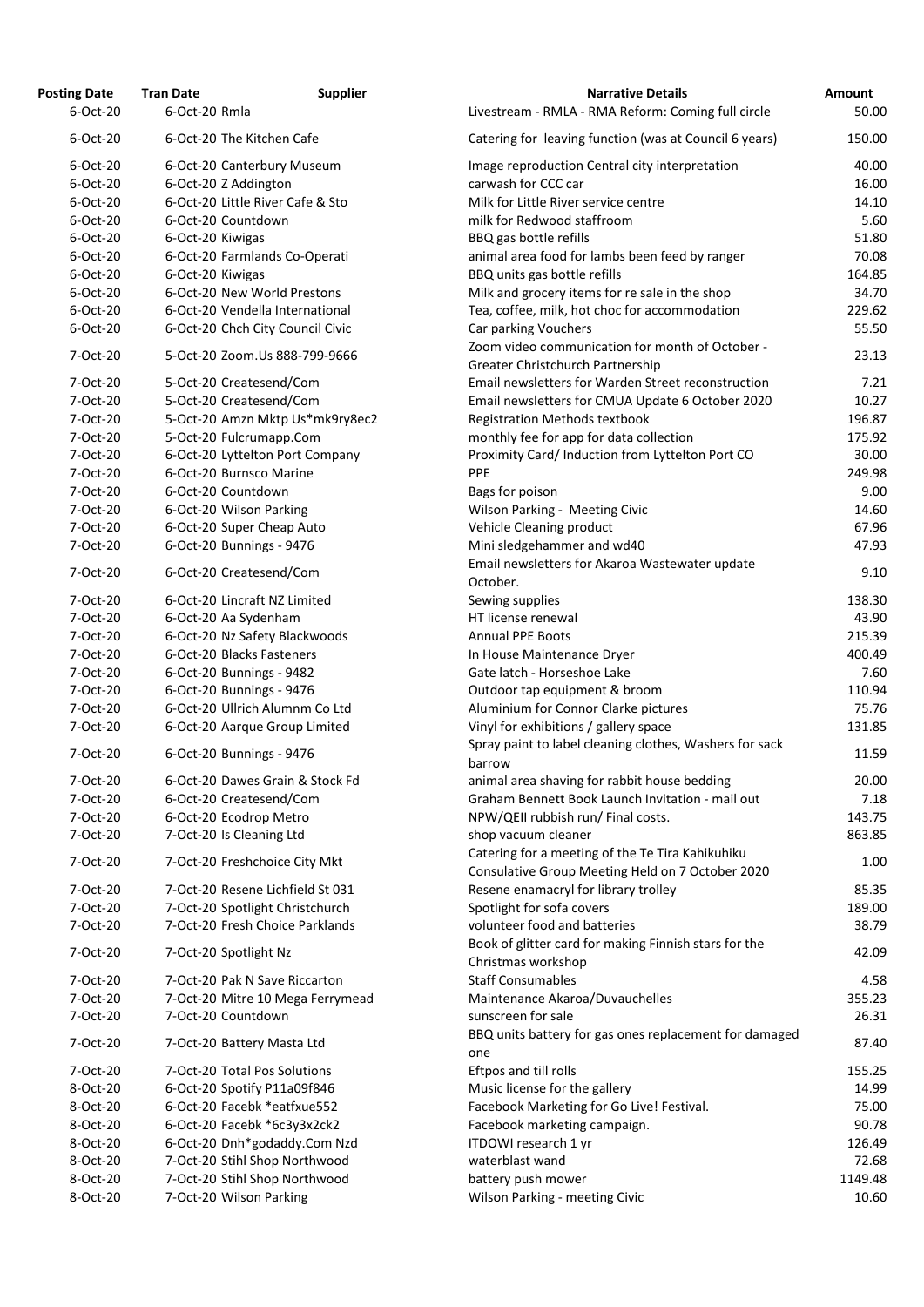| <b>Posting Date</b>  | <b>Tran Date</b> | <b>Supplier</b>                                          | <b>Narrative Details</b>                                                                     |
|----------------------|------------------|----------------------------------------------------------|----------------------------------------------------------------------------------------------|
| 8-Oct-20             |                  | 7-Oct-20 Caltex Hornby                                   | Milk for Hornby staff room                                                                   |
| 8-Oct-20             |                  | 7-Oct-20 Nz Safety Blackwoods                            | PPE Disposable overalls & Gloves - On call vehicle<br>recovery                               |
| 8-Oct-20             |                  | 7-Oct-20 Createsend/Com                                  | Email newsletters for Banks Peninsula Community                                              |
| 8-Oct-20             |                  | 7-Oct-20 Createsend/Com                                  | Email newsletters for Fendalton-Waimairi-Harewo<br><b>Community News</b>                     |
| 8-Oct-20             |                  | 7-Oct-20 Createsend/Com                                  | Email newsletters for Coastal-Burwood Communit                                               |
| 8-Oct-20             |                  | 7-Oct-20 Createsend/Com                                  | Email newsletter campaign for Christchurch Herita                                            |
| 8-Oct-20             |                  |                                                          | Festival 2020 - Newsletter #1                                                                |
| 8-Oct-20             |                  | 7-Oct-20 Wilson Parking<br>7-Oct-20 Mitre 10 Mega Hornby | Civic meeting - parking Wilsons<br>Reflective tape for bikes                                 |
| 8-Oct-20             |                  | 7-Oct-20 Nz Safety Blackwoods                            | Hi vis vests                                                                                 |
| 8-Oct-20             |                  | 7-Oct-20 Bunnings - 9482                                 | Irrigation Hose x 2 rolls                                                                    |
| 8-Oct-20             |                  | 7-Oct-20 Nzrc Online Shop                                | Red Cross First Aid training                                                                 |
| 8-Oct-20             |                  | 7-Oct-20 Freshchoice City Mkt                            | Catering for a meeting of the Te Tira Kahikuhiku                                             |
|                      |                  |                                                          | Consulative Group Meeting Held on 7 October 20.                                              |
| 8-Oct-20             |                  | 7-Oct-20 Mainland Fasteners Ltd                          | mainland fasterners test fixings                                                             |
| 8-Oct-20<br>8-Oct-20 |                  | 7-Oct-20 Bunnings - 9482<br>7-Oct-20 The Salvation Army  | couplings for travis irrigation hose<br><b>Cutlery for Pages Road depot</b>                  |
| 8-Oct-20             |                  | 7-Oct-20 Gold Band Taxis Chch                            | Taxi fare CHCH Airport to Accommodation central                                              |
|                      |                  |                                                          |                                                                                              |
| 8-Oct-20             |                  | 7-Oct-20 Wilson Parking                                  | Parking for meeting at Turanga                                                               |
| 8-Oct-20             |                  | 7-Oct-20 Bunnings - 9482                                 | pool lanes                                                                                   |
| 8-Oct-20             |                  | 7-Oct-20 New World Fendalton                             | kitchen supplies mona vale                                                                   |
| 8-Oct-20             |                  | 7-Oct-20 Gardenpost & Wildflower W                       | Wildflower mix                                                                               |
| 8-Oct-20             |                  | 7-Oct-20 Ullrich Alumnm Co Ltd                           | Aluminium for Connor Clarke pictures                                                         |
| 8-Oct-20             |                  | 7-Oct-20 Christchurch Cleaning Sup                       | loo paper for waimak loos, BBQ fat tray cleaning<br>smoko room items                         |
| 8-Oct-20             |                  | 7-Oct-20 Claudes Kitchen Limited                         | Farewell function 7.10.20                                                                    |
| 8-Oct-20             |                  | 7-Oct-20 Bunnings - 9482                                 | Saw blades and grinding discs                                                                |
| 8-Oct-20             |                  | 7-Oct-20 Bunnings - 9532 Chch Arpt                       | DeWalt 18v combo kit for Plains                                                              |
| 8-Oct-20             |                  | 8-Oct-20 Z Moorhouse                                     | 4 x 9kg gas bottles for weed control on paths                                                |
| 8-Oct-20             |                  | 8-Oct-20 Nzrc Online Shop                                | NZ Red Cross - First Aid Training                                                            |
| 8-Oct-20             |                  | 8-Oct-20 Countdown<br>8-Oct-20 Deluxe Cinemas            | Check Tickets for managing Capacity at TQEII<br>Awards for recipients receiving certificates |
| 8-Oct-20<br>8-Oct-20 |                  | 8-Oct-20 Resene Tower Junction34                         |                                                                                              |
| 8-Oct-20             |                  | 8-Oct-20 Ccc Art Gallery Car Prk                         | Paint supplies<br>Car parking council meeting                                                |
| 8-Oct-20             |                  | 8-Oct-20 Chch City Council Civic                         | Parking coupons for team                                                                     |
| 8-Oct-20             |                  | 8-Oct-20 Halswell Timber                                 | Timber for steps                                                                             |
| 8-Oct-20             |                  | 8-Oct-20 Mitre 10 Beckenham                              | Brooms, lock, sign                                                                           |
| 8-Oct-20             |                  | 8-Oct-20 Breville New Zealand                            | Group head for coffee machine                                                                |
| 9-Oct-20             |                  | 6-Oct-20 Paypal *heartsavern                             | NPW AED WOF                                                                                  |
|                      |                  |                                                          | Electronic monthly subscription to chart building                                            |
| 9-Oct-20             |                  | 7-Oct-20 Visual Elements As                              | software for Greater Christchurch                                                            |
| 9-Oct-20             |                  | 7-Oct-20 Dnh*godaddy.Com Nzd                             | ITDOWI GoDaddy Std SLL cccjobs 2 yrs                                                         |
| 9-Oct-20             |                  | 8-Oct-20 Bunnings - 9482                                 | wall brackets screws glue                                                                    |
| 9-Oct-20             |                  | 8-Oct-20 Mitch Cuff                                      | door grilles                                                                                 |
| 9-Oct-20             |                  | 8-Oct-20 James Bull & Co                                 | 3 keys cut for Kiosk building access                                                         |
| 9-Oct-20             |                  | 8-Oct-20 The Service Company Ltd C                       | makita buffer                                                                                |
| 9-Oct-20             |                  | 8-Oct-20 Createsend/Com                                  | Email newsletters for Central city transport Octob                                           |
| 9-Oct-20             |                  | 8-Oct-20 Createsend/Com                                  | Email newsletters for Hornby facility update - Oct<br>2020                                   |
| 9-Oct-20             |                  | 8-Oct-20 Nz Safety Blackwoods                            | replacement bottles for eye wash station at qe2                                              |
| 9-Oct-20             |                  | 8-Oct-20 Super Cheap Auto                                | Heavy Duty Superwash 5L FOR mowers park and g<br>Rob.                                        |
| 9-Oct-20             |                  | 8-Oct-20 Bunnings - 9476                                 | Flexi Tubs 9 at \$9.98 for gardening                                                         |
| 9-Oct-20             |                  | 8-Oct-20 North Canterbury Stockfee                       | budgies, canaries, finches - Woodham aviary                                                  |
| 9-Oct-20             |                  | 8-Oct-20 Bunnings - 9482                                 | Wet & dry vac                                                                                |
| 9-Oct-20             |                  | 8-Oct-20 Super Cheap Auto                                | Bulbs and tail lights for Toro trailer                                                       |

| <b>Posting Date</b>  | <b>Tran Date</b><br><b>Supplier</b>                           | <b>Narrative Details</b>                                                                             | Amount          |
|----------------------|---------------------------------------------------------------|------------------------------------------------------------------------------------------------------|-----------------|
| 8-Oct-20             | 7-Oct-20 Caltex Hornby                                        | Milk for Hornby staff room                                                                           | 11.00           |
| 8-Oct-20             | 7-Oct-20 Nz Safety Blackwoods                                 | PPE Disposable overalls & Gloves - On call vehicle<br>recovery                                       | 30.96           |
| 8-Oct-20             | 7-Oct-20 Createsend/Com                                       | Email newsletters for Banks Peninsula Community News                                                 | 10.12           |
| 8-Oct-20             | 7-Oct-20 Createsend/Com                                       | Email newsletters for Fendalton-Waimairi-Harewood<br><b>Community News</b>                           | 10.36           |
| 8-Oct-20             | 7-Oct-20 Createsend/Com                                       | Email newsletters for Coastal-Burwood Community News                                                 | 11.46           |
| 8-Oct-20             | 7-Oct-20 Createsend/Com                                       | Email newsletter campaign for Christchurch Heritage<br>Festival 2020 - Newsletter #1                 | 16.48           |
| 8-Oct-20             | 7-Oct-20 Wilson Parking                                       | Civic meeting - parking Wilsons                                                                      | 8.60            |
| 8-Oct-20             | 7-Oct-20 Mitre 10 Mega Hornby                                 | Reflective tape for bikes                                                                            | 21.82           |
| 8-Oct-20             | 7-Oct-20 Nz Safety Blackwoods                                 | Hi vis vests                                                                                         | 84.35           |
| 8-Oct-20             | 7-Oct-20 Bunnings - 9482                                      | Irrigation Hose x 2 rolls                                                                            | 99.90           |
| 8-Oct-20             | 7-Oct-20 Nzrc Online Shop                                     | Red Cross First Aid training                                                                         | 130.00          |
| 8-Oct-20             | 7-Oct-20 Freshchoice City Mkt                                 | Catering for a meeting of the Te Tira Kahikuhiku<br>Consulative Group Meeting Held on 7 October 2020 | 133.38          |
| 8-Oct-20             | 7-Oct-20 Mainland Fasteners Ltd                               | mainland fasterners test fixings                                                                     | 7.07            |
| 8-Oct-20             | 7-Oct-20 Bunnings - 9482                                      | couplings for travis irrigation hose                                                                 | 17.90           |
| 8-Oct-20             | 7-Oct-20 The Salvation Army                                   | <b>Cutlery for Pages Road depot</b>                                                                  | 3.00            |
| 8-Oct-20             | 7-Oct-20 Gold Band Taxis Chch                                 | Taxi fare CHCH Airport to Accommodation central city                                                 | 43.10           |
| 8-Oct-20             | 7-Oct-20 Wilson Parking                                       | Parking for meeting at Turanga                                                                       | 10.60           |
| 8-Oct-20             | 7-Oct-20 Bunnings - 9482                                      | pool lanes                                                                                           | 81.58           |
| 8-Oct-20             | 7-Oct-20 New World Fendalton                                  | kitchen supplies mona vale                                                                           | 32.25           |
| 8-Oct-20             | 7-Oct-20 Gardenpost & Wildflower W                            | Wildflower mix                                                                                       | 48.50           |
| 8-Oct-20             | 7-Oct-20 Ullrich Alumnm Co Ltd                                | Aluminium for Connor Clarke pictures                                                                 | 56.82           |
| 8-Oct-20             | 7-Oct-20 Christchurch Cleaning Sup                            | loo paper for waimak loos, BBQ fat tray cleaning stuff,<br>smoko room items                          | 124.33          |
| 8-Oct-20             | 7-Oct-20 Claudes Kitchen Limited                              | Farewell function 7.10.20                                                                            | 400.00          |
| 8-Oct-20             | 7-Oct-20 Bunnings - 9482                                      | Saw blades and grinding discs                                                                        | 119.39          |
| 8-Oct-20             | 7-Oct-20 Bunnings - 9532 Chch Arpt                            | DeWalt 18v combo kit for Plains                                                                      | 999.00          |
| 8-Oct-20             | 8-Oct-20 Z Moorhouse                                          | 4 x 9kg gas bottles for weed control on paths                                                        | 156.00          |
| 8-Oct-20             | 8-Oct-20 Nzrc Online Shop                                     | NZ Red Cross - First Aid Training                                                                    | 225.00          |
| 8-Oct-20             | 8-Oct-20 Countdown                                            | Check Tickets for managing Capacity at TQEII                                                         | 10.50           |
| 8-Oct-20             | 8-Oct-20 Deluxe Cinemas                                       | Awards for recipients receiving certificates                                                         | 36.00           |
| 8-Oct-20             | 8-Oct-20 Resene Tower Junction34                              | Paint supplies                                                                                       | 95.69           |
| 8-Oct-20             | 8-Oct-20 Ccc Art Gallery Car Prk                              | Car parking council meeting                                                                          | 5.00            |
| 8-Oct-20             | 8-Oct-20 Chch City Council Civic                              | Parking coupons for team                                                                             | 111.00          |
| 8-Oct-20<br>8-Oct-20 | 8-Oct-20 Halswell Timber<br>8-Oct-20 Mitre 10 Beckenham       | Timber for steps<br>Brooms, lock, sign                                                               | 236.85<br>90.03 |
| 8-Oct-20             | 8-Oct-20 Breville New Zealand                                 | Group head for coffee machine                                                                        | 85.06           |
| 9-Oct-20             | 6-Oct-20 Paypal *heartsavern                                  | NPW AED WOF                                                                                          | 294.94          |
|                      |                                                               | Electronic monthly subscription to chart building                                                    |                 |
| 9-Oct-20             | 7-Oct-20 Visual Elements As                                   | software for Greater Christchurch                                                                    | 14.01           |
| 9-Oct-20             | 7-Oct-20 Dnh*godaddy.Com Nzd                                  | ITDOWI GoDaddy Std SLL cccjobs 2 yrs                                                                 | 252.98          |
| 9-Oct-20             | 8-Oct-20 Bunnings - 9482                                      | wall brackets screws glue                                                                            | 204.34          |
| 9-Oct-20             | 8-Oct-20 Mitch Cuff                                           | door grilles                                                                                         | 620.61          |
| 9-Oct-20             | 8-Oct-20 James Bull & Co                                      | 3 keys cut for Kiosk building access<br>makita buffer                                                | 62.10<br>492.20 |
| 9-Oct-20<br>9-Oct-20 | 8-Oct-20 The Service Company Ltd C<br>8-Oct-20 Createsend/Com | Email newsletters for Central city transport October                                                 | 8.83            |
| 9-Oct-20             | 8-Oct-20 Createsend/Com                                       | Email newsletters for Hornby facility update - October                                               | 11.85           |
| 9-Oct-20             | 8-Oct-20 Nz Safety Blackwoods                                 | 2020<br>replacement bottles for eye wash station at ge2                                              | 69.89           |
| 9-Oct-20             | 8-Oct-20 Super Cheap Auto                                     | Heavy Duty Superwash 5L FOR mowers park and gardens.<br>Rob.                                         | 27.99           |
| 9-Oct-20             | 8-Oct-20 Bunnings - 9476                                      | Flexi Tubs 9 at \$9.98 for gardening                                                                 | 89.82           |
| 9-Oct-20             | 8-Oct-20 North Canterbury Stockfee                            | budgies, canaries, finches - Woodham aviary                                                          | 759.00          |
| 9-Oct-20             | 8-Oct-20 Bunnings - 9482                                      | Wet & dry vac                                                                                        | 229.00          |
| 9-Oct-20             | 8-Oct-20 Super Cheap Auto                                     | Bulbs and tail lights for Toro trailer                                                               | 52.47           |
|                      |                                                               |                                                                                                      |                 |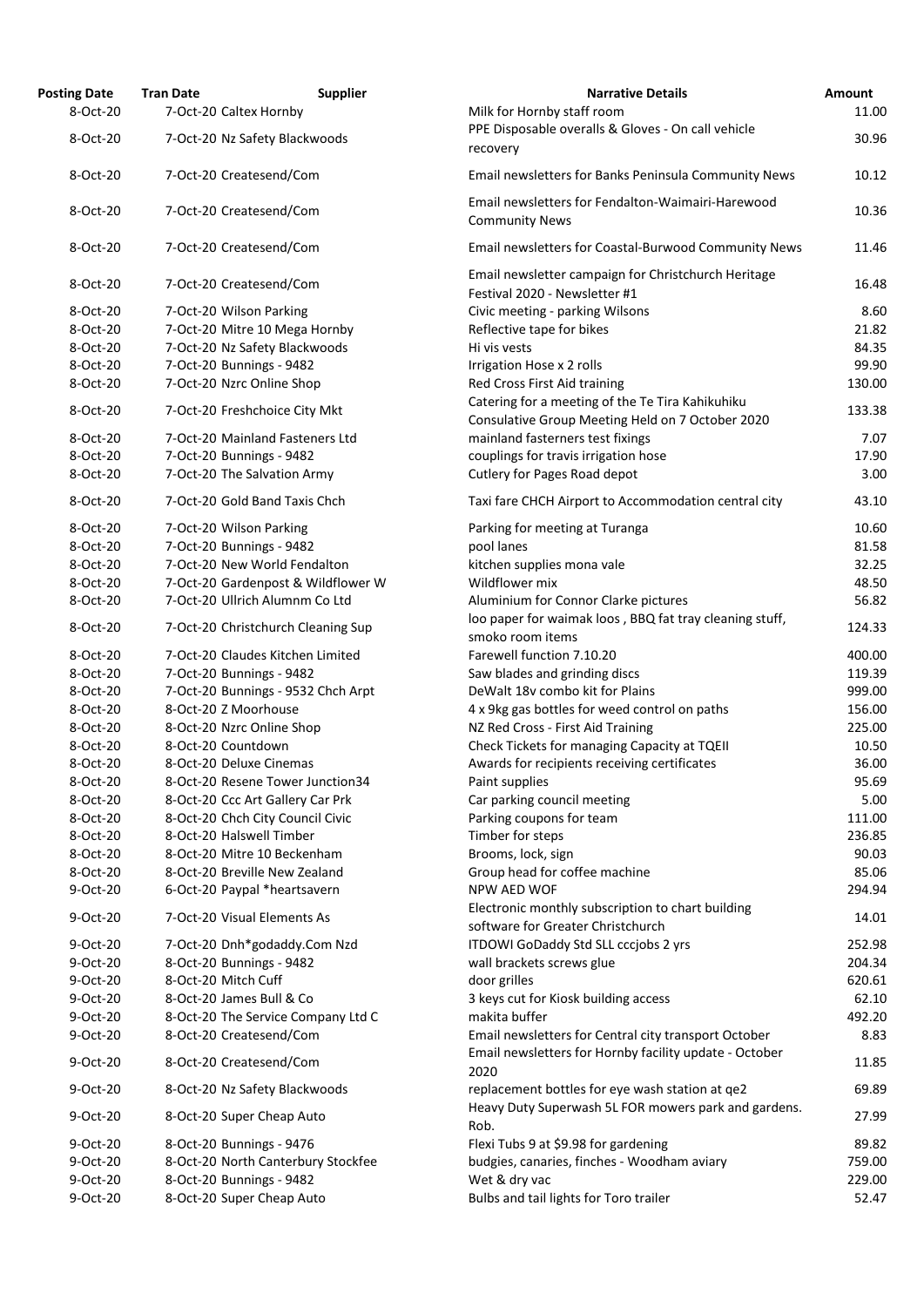| <b>Posting Date</b> | <b>Tran Date</b>                  | <b>Supplier</b> | <b>Narrative Details</b>                                                                | <b>Amount</b> |
|---------------------|-----------------------------------|-----------------|-----------------------------------------------------------------------------------------|---------------|
| 9-Oct-20            | 8-Oct-20 Bunnings - 9482          |                 | Speed bore drill bit, hasp and staples, round valve box                                 | 211.80        |
| 9-Oct-20            | 8-Oct-20 Bianca Lorenne Ltd       |                 | Giftware for resale in the B G V C Giftshop                                             | 294.94        |
| 9-Oct-20            | 9-Oct-20 Irrigation Warehouse     |                 | irrigation hoses                                                                        | 467.73        |
| 9-Oct-20            | 9-Oct-20 Beattie Air Conditionin  |                 | Aircon maintenance                                                                      | 129.38        |
| 9-Oct-20            | 9-Oct-20 Pak N Save Wainoni       |                 | Skewers to make stars for the Our Place schools lesson -                                | 13.74         |
| 9-Oct-20            | 9-Oct-20 Mrc Global (NZ) Ltd      |                 | Term 4 2020<br>In House Maintenance - WO                                                | 537.03        |
| 9-Oct-20            | 9-Oct-20 Countdown                |                 | Coffee for Staff Room                                                                   | 12.98         |
|                     |                                   |                 | double Adaptor for Cerm Tablet display and container for                                |               |
| 9-Oct-20            | 9-Oct-20 Mitre 10 Mega Papanui    |                 | <b>Staff Room Graham Condon</b>                                                         | 12.99         |
| 9-Oct-20            | 9-Oct-20 Mitre 10 Beckenham       |                 | 3 storage boxes for vehicle - gear/tools storage                                        | 110.28        |
| 9-Oct-20            | 9-Oct-20 Mitre 10 Mega Ferrymead  |                 | <b>General Cleaning - WO</b>                                                            | 107.96        |
| 9-Oct-20            | 9-Oct-20 Paper Plus New Brighton  |                 | stamps for beach clean                                                                  | 71.96         |
| 9-Oct-20            | 9-Oct-20 Aarque Group Limited     |                 | Vinyl for Exhibitions space                                                             | 7.77          |
| 9-Oct-20            | 9-Oct-20 The Warehouse 120        |                 | a noodle                                                                                | 5.00          |
| 9-Oct-20            | 9-Oct-20 Mitre 10 Mega Papanui    |                 | three Duct tapes and two water cans                                                     | 70.95         |
| 9-Oct-20            | 9-Oct-20 Fresh Choice Parklands   |                 | Volunteer costs for BBQ goods for planting day                                          | 58.74         |
| 9-Oct-20            | 9-Oct-20 Peter Timbs Meats        |                 | Sausages for volunteers for BBQ at planting day                                         | 101.52        |
| 12-Oct-20           | 8-Oct-20 Facebk *3mahr935r2       |                 | Facebook Campaigns for Go Live!                                                         | 30.00         |
| 12-Oct-20           | 8-Oct-20 Createsend/Com           |                 | Email newsletters for Central city transport October (316<br>recipients)                | 11.74         |
| 12-Oct-20           | 8-Oct-20 Createsend/Com           |                 | Email newsletters for Water Supply Update 9 October                                     | 24.70         |
| 12-Oct-20           | 8-Oct-20 Zoom.Us 888-799-9666     |                 | Zoom Monthly Subscription - for hosting meetings with<br>community groups.              | 23.43         |
| 12-Oct-20           | 8-Oct-20 Garmin Austral Subscrip  |                 | Telecommunications - Usage summary by type - System,<br><b>Text Messaging, Tracking</b> | 59.00         |
| 12-Oct-20           | 9-Oct-20 Maritime New Zealand     |                 | Ranger Boat fee                                                                         | 60.69         |
| 12-Oct-20           | 9-Oct-20 Harvey Norman Moorhouse  |                 | Presentation Pointer for holding presentations                                          | 89.90         |
| 12-Oct-20           | 9-Oct-20 Wilson Parking           |                 | Parking fees for meeting at TU.                                                         | 9.60          |
| 12-Oct-20           | 9-Oct-20 Facebk *b8wsev2552       |                 | Facebook marketing for GoLive! Campaign.                                                | 100.00        |
|                     |                                   |                 | parts for chlorine delivery ute and ducting for wave                                    |               |
| 12-Oct-20           | 9-Oct-20 Hcd Christchurch         |                 | machine at pioneer                                                                      | 120.59        |
| 12-Oct-20           | 9-Oct-20 Countdown                |                 | <b>Milk</b>                                                                             | 6.77          |
| 12-Oct-20           | 9-Oct-20 Kmart                    |                 | cleaning storage                                                                        | 16.00         |
| 12-Oct-20           | 9-Oct-20 Trumba Corporation       |                 | Trumba subscription - original charge in US\$                                           | 155.62        |
| 12-Oct-20           | 9-Oct-20 New World Kaiapoi        |                 | Milk and grocery items for re sale in the shop                                          | 21.12         |
| 12-Oct-20           | 10-Oct-20 Smk*wufoo.Com Charge    |                 | NYE20 - Food Vendors Registration - Wufoo                                               | 60.73         |
| 12-Oct-20           | 10-Oct-20 Sprout Social, Inc      |                 | <b>ITDPCX SproutSocial mthly sub</b>                                                    | 501.36        |
| 12-Oct-20           | 10-Oct-20 Vendhq.Com              |                 | For libraries e-newsletters                                                             | 1148.20       |
| 12-Oct-20           | 10-Oct-20 Bunnings - 9476         |                 | Aqua Knead to fix tiles                                                                 | 210.00        |
| 12-Oct-20           | 11-Oct-20 Ecodrop Styx            |                 | waste                                                                                   | 80.50         |
| 12-Oct-20           | 11-Oct-20 Mitch Cuff              |                 | door grilles                                                                            | 1032.47       |
| 12-Oct-20           | 12-Oct-20 The Warehouse 123       |                 | Belt Press Maintenance - WO                                                             | 40.00         |
| 12-Oct-20           | 12-Oct-20 Mrc Global (NZ) Ltd     |                 | Workshop Consumables - WO                                                               | 132.85        |
| 12-Oct-20           | 12-Oct-20 Rr Fisher & Company Ltd |                 | Beltpress Maintenance - WO                                                              | 825.99        |
| 12-Oct-20           | 12-Oct-20 McG Temporary Fence Ltd |                 | Fencing hire                                                                            | 106.38        |
| 12-Oct-20           | 12-Oct-20 Q Variety Store Palm    |                 | Equipment for use on education programmes                                               | 22.47         |
| 12-Oct-20           | 12-Oct-20 Life Pharmacy The Palms |                 | Equipment for use on education programmes                                               | 34.99         |
| 12-Oct-20           | 12-Oct-20 Wsl Eastgate            |                 | Equipment for use on education programmes                                               | 79.98         |
| 12-Oct-20           | 12-Oct-20 Hydraquip               |                 | Repairs to water blaster lance for summer pool clean up                                 | 15.29         |
| 12-Oct-20           | 12-Oct-20 Mitre 10 Mega Papanui   |                 | Misc tools                                                                              | 57.71         |
| 12-Oct-20           | 12-Oct-20 Pak N Save Northlands   |                 | For community meetings on 13 October and 16 October<br>2020.                            | 35.08         |
| 12-Oct-20           | 12-Oct-20 The Warehouse 175       |                 | <b>Trouser belts</b>                                                                    | 70.00         |
| 13-Oct-20           | 11-Oct-20 Articheck.Co.Uk         |                 | Articheck for condition reporting                                                       | 254.05        |
| 13-Oct-20           | 11-Oct-20 Facebk *rt9k9x65r2      |                 | Facebook campaign for Go Live! Festival                                                 | 30.00         |
| 13-Oct-20           | 12-Oct-20 Wilson Parking          |                 | Wilson Parking - Meeting Civic                                                          | 16.60         |
| 13-Oct-20           | 12-Oct-20 Nz Planning             |                 | NZPI Associate Membership                                                               | 250.00        |

13.74

23.43

35.08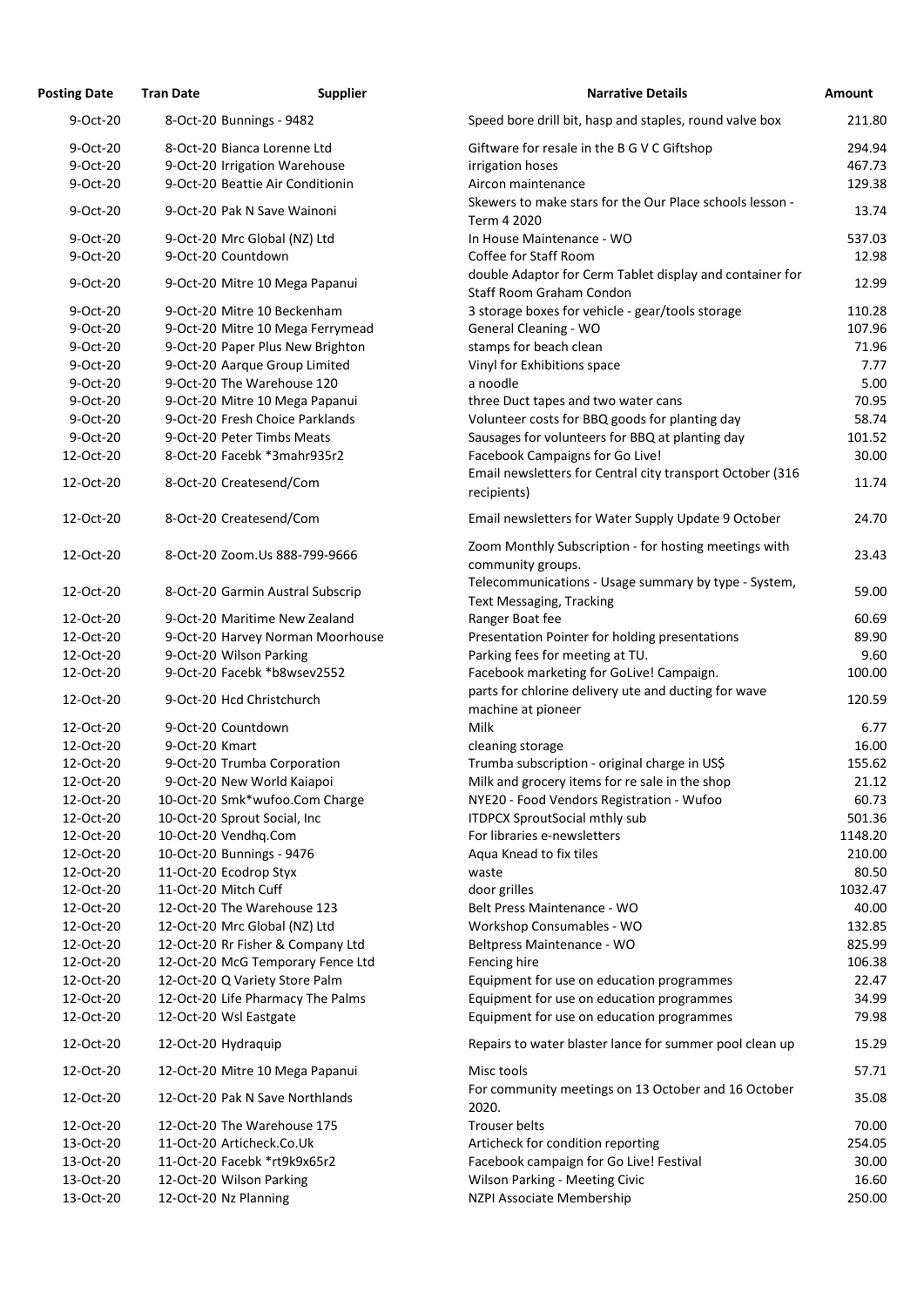| <b>Posting Date</b>    | <b>Tran Date</b><br><b>Supplier</b>                             | <b>Narrative Details</b>                                                                               | <b>Amount</b>  |
|------------------------|-----------------------------------------------------------------|--------------------------------------------------------------------------------------------------------|----------------|
| 13-Oct-20              | 12-Oct-20 Bunnings - 9476                                       | Installing signage at NPW - black wire                                                                 | 12.60          |
| 13-Oct-20              | 12-Oct-20 R J P Panel & Paint                                   | <b>Buffing supplies</b>                                                                                | 21.76          |
| 13-Oct-20              | 12-Oct-20 Mitre 10 Beckenham                                    | Hardware supplies                                                                                      | 26.57          |
| 13-Oct-20              | 12-Oct-20 Cyclesurgery                                          | Cycle helmet staff                                                                                     | 55.00          |
| 13-Oct-20              | 12-Oct-20 Farmers Riccarton                                     | Bubble machines for preschool programming                                                              | 50.96          |
| 13-Oct-20              | 12-Oct-20 Map World                                             | Handheld GPS                                                                                           | 569.00         |
| 13-Oct-20              | 12-Oct-20 Wilson Parking                                        | Parking for meeting at Turanga                                                                         | 12.60          |
| 13-Oct-20              | 12-Oct-20 Wilson Parking                                        | Parking for training at Civic                                                                          | 14.60          |
| 13-Oct-20              | 12-Oct-20 On The Spot Cashmere                                  | Morning tea biscuits for SRS working bee                                                               | 24.40          |
| 13-Oct-20              | 12-Oct-20 Mitre 10 Beckenham                                    | Concrete for installing new dog bins                                                                   | 35.32          |
| 13-Oct-20              | 12-Oct-20 Vtnz Northwood                                        | Rego reprint                                                                                           | 4.19           |
| 13-Oct-20              | 12-Oct-20 Vtnz Northwood                                        | WOF holders for trailers                                                                               | 19.56          |
| 13-Oct-20              | 12-Oct-20 St Pierres                                            | For community meetings on 13 October and 16 October<br>2020.                                           | 44.00          |
| 13-Oct-20              | 12-Oct-20 Sp * Kauae Raro                                       | Library book                                                                                           | 23.00          |
| 13-Oct-20              | 13-Oct-20 Fendalton Service Ctr                                 | Parking Coupons purchased                                                                              | 74.00          |
| 13-Oct-20              | 13-Oct-20 Countdown                                             | <b>Community Gardens Network Meeting - Pre-approved</b>                                                | 25.31          |
| 13-Oct-20              | 13-Oct-20 The Warehouse 123                                     | <b>Community Service Awards Items</b>                                                                  | 61.00          |
| 13-Oct-20              | 13-Oct-20 Bargain Chemist Eastgate                              | <b>Community Service Awards Items</b>                                                                  | 64.49          |
| 13-Oct-20              | 13-Oct-20 The Warehouse 175                                     | GPS incidentals (Batteries) for Heathers GPS                                                           | 99.00          |
| 13-Oct-20              | 13-Oct-20 New World Fendalton                                   | Morning tea for Rehua marae kaumatuas visit on 15<br>October.                                          | 31.13          |
| 13-Oct-20              | 13-Oct-20 Aarque Group Limited                                  | 8 x rolls Jetpro Bond 841 x 90 paper for HP 7200 large                                                 | 685.70         |
|                        |                                                                 | format printer                                                                                         |                |
| 13-Oct-20              | 13-Oct-20 Hampton & Co Ltd                                      | plywood for hotere crate                                                                               | 85.94          |
| 13-Oct-20              | 13-Oct-20 Hampton & Co Ltd                                      | MDF for Education desk/cabinet                                                                         | 117.63         |
| 13-Oct-20              | 13-Oct-20 Hapa                                                  | Farewell gifts for Japanese Ambassador and Japanese<br>Consul in Christchurch, both leaving NZ soon    | 108.00         |
| 13-Oct-20              | 13-Oct-20 Caltex Redwood                                        | Milk for Redwood staff                                                                                 | 2.80           |
| 13-Oct-20              | 13-Oct-20 Mitre 10 Mega Hornby                                  | NPW Hockey goal project                                                                                | 386.79         |
| 13-Oct-20              | 13-Oct-20 Mitre 10 Mega Hornby                                  | NPW Hockey goal project                                                                                | 981.67         |
| 14-Oct-20              | 12-Oct-20 Apple.Com/Bill                                        | ITDOWI Kiosk Pro Plus x 4 for Annual Surveys via Apple<br>devices                                      | 313.01         |
|                        |                                                                 | Entry fee for "Lockdown: Tales from Aotearoa" in the                                                   |                |
| 14-Oct-20              | 12-Oct-20 Paypal *nzbookaward                                   | Ockham New Zealand Book Awards                                                                         | 184.00         |
| 14-Oct-20              | 12-Oct-20 Hoo*hootsuite Inc                                     | Annual Hootsuite Invoice for Digital Content. Social Media<br>scheduling tool                          | 191.10         |
| 14-Oct-20              | 13-Oct-20 Wilson Parking                                        | <b>Wilson Parking - Civic Meeting</b>                                                                  | 4.60           |
| 14-Oct-20              | 13-Oct-20 New World St Martins                                  | water, sunblock for Kickstart road safety event                                                        | 27.06          |
| 14-Oct-20              | 13-Oct-20 Nz Safety Blackwoods                                  | collapsible road cones for road safety demonstrations                                                  | 236.99         |
|                        |                                                                 |                                                                                                        |                |
| 14-Oct-20<br>14-Oct-20 | 13-Oct-20 Go Wireless Nz                                        | Toe Drain Comms - WO<br>Hole saw for corian desks                                                      | 303.12         |
|                        | 13-Oct-20 Bunnings - 9476                                       |                                                                                                        | 85.10          |
| 14-Oct-20              | 13-Oct-20 Oderings Nurseries                                    | <b>Community Services Awards for Attendees</b>                                                         | 303.83         |
| 14-Oct-20<br>14-Oct-20 | 13-Oct-20 Wilson Parking<br>13-Oct-20 Nz Institute Of Surveyors | Parking for meeting at Turanga<br>Training course: Challenges in collecting and processing             | 12.60<br>57.50 |
|                        |                                                                 | 3D Data.                                                                                               |                |
| 14-Oct-20              | 13-Oct-20 Nz Institute Of Surveyors                             | Challenges in collecting and processing 3D Data.                                                       | 57.50          |
| 14-Oct-20              | 13-Oct-20 Shardlows Packaging                                   | foil tape for hotere crates                                                                            | 128.80         |
| 14-Oct-20              | 13-Oct-20 Nz Safety Blackwoods                                  | industrial cleaning wipes, dust masks.                                                                 | 170.84         |
| 14-Oct-20              | 13-Oct-20 Wilson Parking                                        | Parking for training at the Civic building<br>S+SNZ Webinar: Challenges in Collecting Data in the +10m | 14.60          |
| 14-Oct-20              | 13-Oct-20 Nz Institute Of Surveyors                             | to -10m Zone.                                                                                          | 57.50          |
| 14-Oct-20              | 13-Oct-20 Richard Suckling                                      | eye exam                                                                                               | 51.75          |
| 14-Oct-20              | 13-Oct-20 Sp * Moana Fresh                                      | Library book                                                                                           | 36.00          |
| 14-Oct-20              | 13-Oct-20 Harvey Norman Northw                                  | Folding cellphone protection covers                                                                    | 138.00         |
| 14-Oct-20              | 13-Oct-20 Animates Tower Junction                               | Personal use in error - Reimbursed at Service Desk                                                     | 9.99           |
| 14-Oct-20              | 13-Oct-20 Bunnings - 9476                                       | C leaning products for the B G Visitor Centre                                                          | 92.80          |
| 14-Oct-20              | 14-Oct-20 Countdown                                             | <b>Community Services Awards Food</b>                                                                  | 10.00          |

| <b>Narrative Details</b>                                                                            | <b>Amount</b>  |
|-----------------------------------------------------------------------------------------------------|----------------|
| Installing signage at NPW - black wire                                                              | 12.60          |
| <b>Buffing supplies</b>                                                                             | 21.76          |
| Hardware supplies                                                                                   | 26.57          |
| Cycle helmet staff                                                                                  | 55.00          |
| Bubble machines for preschool programming                                                           | 50.96          |
| <b>Handheld GPS</b>                                                                                 | 569.00         |
| Parking for meeting at Turanga                                                                      | 12.60          |
| Parking for training at Civic                                                                       | 14.60          |
| Morning tea biscuits for SRS working bee                                                            | 24.40          |
| Concrete for installing new dog bins                                                                | 35.32          |
| Rego reprint                                                                                        | 4.19           |
| <b>WOF holders for trailers</b>                                                                     | 19.56          |
| For community meetings on 13 October and 16 October<br>2020.                                        | 44.00          |
| Library book                                                                                        | 23.00          |
| Parking Coupons purchased                                                                           | 74.00          |
| <b>Community Gardens Network Meeting - Pre-approved</b>                                             | 25.31          |
| <b>Community Service Awards Items</b>                                                               | 61.00          |
| <b>Community Service Awards Items</b>                                                               | 64.49          |
| GPS incidentals (Batteries) for Heathers GPS                                                        | 99.00          |
| Morning tea for Rehua marae kaumatuas visit on 15                                                   |                |
| October.                                                                                            | 31.13          |
| 8 x rolls Jetpro Bond 841 x 90 paper for HP 7200 large                                              | 685.70         |
| format printer                                                                                      |                |
| plywood for hotere crate                                                                            | 85.94          |
| MDF for Education desk/cabinet                                                                      | 117.63         |
| Farewell gifts for Japanese Ambassador and Japanese<br>Consul in Christchurch, both leaving NZ soon | 108.00         |
| Milk for Redwood staff                                                                              | 2.80           |
| NPW Hockey goal project                                                                             | 386.79         |
| NPW Hockey goal project                                                                             | 981.67         |
| ITDOWI Kiosk Pro Plus x 4 for Annual Surveys via Apple                                              | 313.01         |
| devices                                                                                             |                |
| Entry fee for "Lockdown: Tales from Aotearoa" in the<br><b>Ockham New Zealand Book Awards</b>       | 184.00         |
| Annual Hootsuite Invoice for Digital Content. Social Media                                          | 191.10         |
| scheduling tool                                                                                     |                |
| <b>Wilson Parking - Civic Meeting</b>                                                               | 4.60           |
| water, sunblock for Kickstart road safety event                                                     | 27.06          |
| collapsible road cones for road safety demonstrations                                               | 236.99         |
| Toe Drain Comms - WO                                                                                | 303.12         |
| Hole saw for corian desks                                                                           | 85.10          |
| <b>Community Services Awards for Attendees</b>                                                      | 303.83         |
| Parking for meeting at Turanga                                                                      | 12.60          |
| Training course: Challenges in collecting and processing                                            | 57.50          |
| 3D Data.                                                                                            |                |
| Challenges in collecting and processing 3D Data.                                                    | 57.50          |
| foil tape for hotere crates                                                                         | 128.80         |
| industrial cleaning wipes, dust masks.                                                              | 170.84         |
| Parking for training at the Civic building                                                          | 14.60          |
| S+SNZ Webinar: Challenges in Collecting Data in the +10m                                            | 57.50          |
| to -10m Zone.                                                                                       |                |
| eye exam                                                                                            | 51.75          |
| Library book                                                                                        | 36.00          |
| Folding cellphone protection covers                                                                 | 138.00         |
| Personal use in error - Reimbursed at Service Desk                                                  | 9.99           |
| C leaning products for the B G Visitor Centre<br>Community Services Awards Food                     | 92.80<br>10.00 |
|                                                                                                     |                |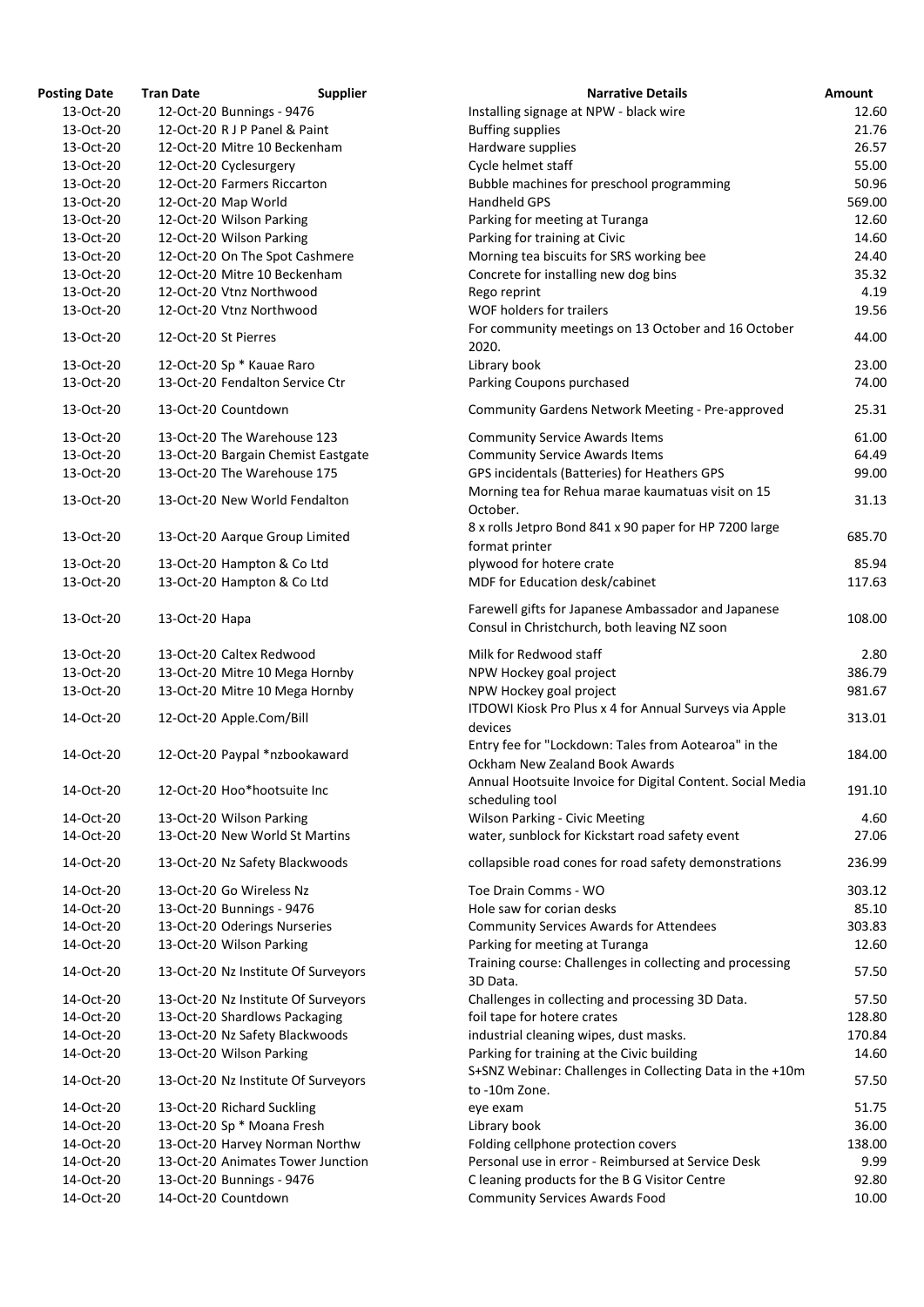| <b>Posting Date</b> | <b>Tran Date</b>                | <b>Supplier</b>                     | <b>Narrative Details</b>                                                                               | Amount |
|---------------------|---------------------------------|-------------------------------------|--------------------------------------------------------------------------------------------------------|--------|
| 14-Oct-20           | 14-Oct-20 Mitre 10 Beckenham    |                                     | more door wedges for Aranui CC                                                                         | 9.96   |
| 14-Oct-20           | 14-Oct-20 New World Prestons    |                                     | \$60.00 gift voucher for Travis wetland volunteer                                                      | 60.00  |
| 14-Oct-20           |                                 | 14-Oct-20 Mitre 10 Mega Ferrymead   | <b>Boat Maintenance</b>                                                                                | 88.92  |
| 14-Oct-20           | 14-Oct-20 Air Tool Solutions    |                                     | Dryer Maintenance - WO                                                                                 | 140.25 |
| 14-Oct-20           | 14-Oct-20 Ccc Parking           |                                     | parking for meeting                                                                                    | 5.15   |
| 14-Oct-20           |                                 | 14-Oct-20 Wet & Forget Christchur   | Shower Witch shower cleaner                                                                            | 53.00  |
| 14-Oct-20           | 14-Oct-20 Little Big Tree Co    |                                     | Plants for section E                                                                                   | 141.44 |
|                     |                                 |                                     | Catering for Cultural blessing ceremony of the Cambridge                                               |        |
| 14-Oct-20           |                                 | 14-Oct-20 New World Durham Street   | Green Pou's                                                                                            | 54.36  |
| 14-Oct-20           | 14-Oct-20 Kb Electrics Ltd      |                                     | Electrical Wof for Ranger Caravan W5068                                                                | 125.00 |
| 14-Oct-20           | 14-Oct-20 Ccc Parking           |                                     | H&S Meeting parking                                                                                    | 5.15   |
| 14-Oct-20           | 14-Oct-20 Burwood Produce       |                                     | bird seed and sharing for bedding                                                                      | 152.80 |
| 15-Oct-20           |                                 | 1-Oct-20 Reference Publishing       | commercial horticulture magazine subscription                                                          | 63.25  |
| 15-Oct-20           | 13-Oct-20 Mantishub.Com         |                                     | Mantis Hub Subscription - October                                                                      | 763.87 |
| 15-Oct-20           |                                 | 13-Oct-20 B&h Photo 800-606-6969    | Polarising screen for large studio softbox. Nikon Slide<br>copier attachment. Firewire computer cable. | 808.60 |
| 15-Oct-20           | 13-Oct-20 Paypal *june 20th     |                                     | Library book                                                                                           | 83.00  |
| 15-Oct-20           | 13-Oct-20 Papaya Pty Limited    |                                     | Giftware for resale in the B G V C Gift shop                                                           | 284.08 |
| 15-Oct-20           | 14-Oct-20 Wilson Parking        |                                     | <b>Wilson Parking - Civic Meeting</b>                                                                  | 12.60  |
| 15-Oct-20           | 14-Oct-20 Oderings Nurseries    |                                     | veg plants for Curators House gardens                                                                  | 75.94  |
| 15-Oct-20           | 14-Oct-20 Nz Safety Blackwoods  |                                     | PPE & Safety Equipment                                                                                 | 327.02 |
|                     |                                 |                                     |                                                                                                        |        |
| 15-Oct-20           | 14-Oct-20 Bunnings - 9476       |                                     | Akaaroa & Duvauchells Maintenance                                                                      | 118.00 |
| 15-Oct-20           |                                 | 14-Oct-20 Fosters Outdoor Power     | Leaf blower                                                                                            | 673.99 |
| 15-Oct-20           | 14-Oct-20 Wilson Parking        |                                     | Parking fees for meeting at Turanga.                                                                   | 9.60   |
| 15-Oct-20           | 14-Oct-20 Bunnings - 9476       |                                     | Work gloves                                                                                            | 24.98  |
| 15-Oct-20           | 14-Oct-20 Mitre 10 Beckenham    |                                     | Black and red reflective tape and cloth                                                                | 27.60  |
| 15-Oct-20           | 14-Oct-20 Calder Electronics    |                                     | Replica Dome Alarm                                                                                     | 19.90  |
| 15-Oct-20           | 14-Oct-20 Wilson Parking        |                                     | Parking for Team Leader meeting at Turanga                                                             | 9.10   |
| 15-Oct-20           | 14-Oct-20 Wilson Parking        |                                     | Parking to attend TL forum                                                                             | 9.60   |
| 15-Oct-20           | 14-Oct-20 Wilson Parking        |                                     | Parking for meeting at Turanga                                                                         | 12.60  |
| 15-Oct-20           | 14-Oct-20 Wilson Parking        |                                     | Parking for attending meeting                                                                          | 9.10   |
| 15-Oct-20           | 14-Oct-20 Super Cheap Auto      |                                     | Ready boat for midge season - WO                                                                       | 127.99 |
| 15-Oct-20           | 14-Oct-20 Bp 2go Linwood        |                                     | Ready Boat for midge season                                                                            | 141.85 |
| 15-Oct-20           | 14-Oct-20 Pulp Kitchen Catering |                                     | Catering for Canty Regional Landfill Joint Committee and<br>Canty Waste Joint Committee                | 406.19 |
| 15-Oct-20           | 14-Oct-20 Bunnings - 9482       |                                     | Speed bore drill bit                                                                                   | 10.98  |
| 15-Oct-20           | 14-Oct-20 Bunnings - 9476       |                                     | Biocoir coconut matting weed control number 4                                                          | 88.50  |
| 15-Oct-20           | 14-Oct-20 Bunnings - 9482       |                                     | Misc fixings                                                                                           | 7.43   |
| 15-Oct-20           |                                 | 14-Oct-20 The Service Company Ltd C | Stainless steel cleaner, Magic sponges, Bio-zyme                                                       | 317.26 |
| 15-Oct-20           | 14-Oct-20 The Museum Store      |                                     | Library book                                                                                           | 69.95  |
| 15-Oct-20           | 14-Oct-20 Wilson Parking        |                                     | Parking for team leader forum at Turanga.                                                              | 9.60   |
| 15-Oct-20           | 14-Oct-20 Wilson P988           |                                     | Parking costs for team leader meeting at Tūranga                                                       | 7.60   |
|                     |                                 |                                     | 14.10.20                                                                                               |        |
| 15-Oct-20           |                                 | 15-Oct-20 Mitre 10 Mega Rangiora    | fence post                                                                                             | 21.16  |
| 15-Oct-20           | 15-Oct-20 Irrigation Warehouse  |                                     | irrigation hoses                                                                                       | 590.16 |
| 15-Oct-20           | 15-Oct-20 Topmaq C0184 Chch     |                                     | travel irrigator                                                                                       | 799.90 |
| 15-Oct-20           | 15-Oct-20 Paper Plus South City |                                     | Window Chalk pens to trial for Big Draw event Labour<br>Weekend before bulk order made                 | 41.94  |
| 15-Oct-20           | 15-Oct-20 Wet & Forget Limited  |                                     | wet and forget for the treatment of lichen on crop covers                                              | 540.00 |
| 15-Oct-20           | 15-Oct-20 Olivers Engraving     |                                     | Trophy and engraving for esport tournament                                                             | 207.00 |
| 15-Oct-20           |                                 | 15-Oct-20 Mitre 10 Mega Papanui     | Hardware supplies                                                                                      | 81.82  |
| 15-Oct-20           | 15-Oct-20 Nursing Council Of Nz |                                     | Annual Practising Certificate Fee                                                                      | 110.00 |
| 15-Oct-20           | 15-Oct-20 Mitre 10 Beckenham    |                                     | Mitre 10 misc                                                                                          | 77.34  |
| 15-Oct-20           | 15-Oct-20 Countdown             |                                     | Milk                                                                                                   | 9.24   |
| 15-Oct-20           | 15-Oct-20 Mona Vale             |                                     | Programme Volunteer Recognition                                                                        | 60.00  |
| 15-Oct-20           | 15-Oct-20 Four Square Akaroa    |                                     | tea, coffee, milk, cleaning products                                                                   | 51.70  |
| 15-Oct-20           |                                 | 15-Oct-20 Mitre 10 Mega Ferrymead   | TF In House Maintenance WO                                                                             | 25.08  |
| 15-Oct-20           |                                 | 15-Oct-20 Placemakers Riccarton     | timber for frame battens                                                                               | 112.48 |
| 15-Oct-20           | 15-Oct-20 Countdown             |                                     | cleaning products for blocked drain                                                                    | 10.18  |
| 15-Oct-20           | 15-Oct-20 The Warehouse 123     |                                     | 2x oil diffusers                                                                                       | 81.00  |
|                     |                                 |                                     |                                                                                                        |        |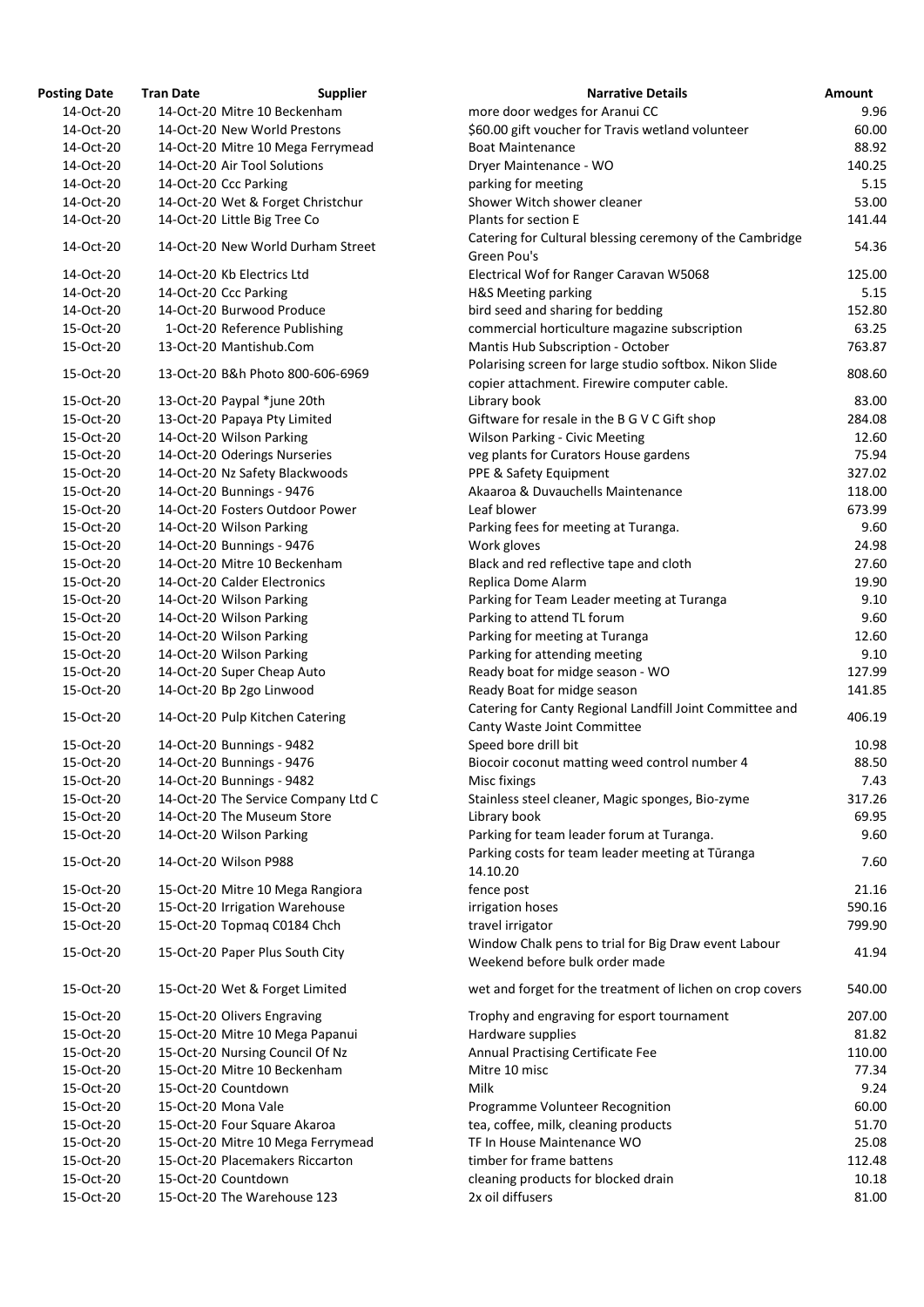| <b>Osting Date</b> | <b>Supplier</b><br><b>Tran Date</b> | <b>Narrative Details</b>                                                   |
|--------------------|-------------------------------------|----------------------------------------------------------------------------|
| 15-Oct-20          | 15-Oct-20 New World Wigram          | Gluten free catering items for Mayor's morning tea fo                      |
|                    |                                     | March15 Widows on 15 October 2020.                                         |
| 15-Oct-20          | 15-Oct-20 Hire King Limited         | Deposit paid for hire of water blaster for toddlers po                     |
|                    |                                     | Waltham<br>Old toaster died, replacement toaster purchased for             |
| 15-Oct-20          | 15-Oct-20 Briscoes Chch Salisbury   | kitchen                                                                    |
|                    |                                     | Meal expenses for Louise Henderson returns to                              |
| 15-Oct-20          | 15-Oct-20 Hub Convenience           | Wellington                                                                 |
| 15-Oct-20          | 15-Oct-20 New World Prestons        | Milk for re sale in the shop                                               |
| 15-Oct-20          | 15-Oct-20 Kiwigas                   | Gas bottles for camp BBQ's                                                 |
| 15-Oct-20          | 15-Oct-20 Armstrong Locksmiths      | NPW Lock maintenace                                                        |
| 16-Oct-20          | 13-Oct-20 Paypal *happyhireli       | Hire for Community Service Awards                                          |
| 16-Oct-20          | 14-Oct-20 Play Explore Imagine      | Goods for resale                                                           |
| 16-Oct-20          | 14-Oct-20 Facebk *p7fgtwe5r2        | Facebook marketing for Go-Live! Festival.                                  |
| 16-Oct-20          | 14-Oct-20 Fulcrumapp.Com            | Additional user to collect heritage building condition<br>assessment data. |
| 16-Oct-20          | 14-Oct-20 Sp * Commercial Trader    | anti fatigue mats for lifeguards                                           |
| 16-Oct-20          | 15-Oct-20 Spectrum Lighting & Sound | pa system service                                                          |
| 16-Oct-20          | 15-Oct-20 Independant Bin Supplies  | wheelie bins lids                                                          |
| 16-Oct-20          | 15-Oct-20 Nz Safety Blackwoods      | trousers gloves boots glasses                                              |
| 16-Oct-20          | 15-Oct-20 Caltex Hornby             | Milk for Hornby staff room                                                 |
| 16-Oct-20          | 15-Oct-20 Sweet Soul Patisseri      | Farewell function for employee who was leaving cou                         |
|                    |                                     | Five to ten years service                                                  |
| 16-Oct-20          | 15-Oct-20 New World St Martins      | water and cups for Kickstart road safety event                             |
| 16-Oct-20          | 15-Oct-20 Bunnings - 9476           | Lockable Tool box for truck                                                |
| 16-Oct-20          | 15-Oct-20 New World St Martins      | Morning tea retirement celebration (18+ years)                             |
| 16-Oct-20          | 15-Oct-20 Createsend/Com            | payment for Art Gallery October enewletter                                 |
| 16-Oct-20          | 15-Oct-20 Createsend/Com            | Linwood-Central-Heathcote Community News                                   |
| 16-Oct-20          | 15-Oct-20 Hcd Christchurch          | replacement parts for chlorine ute tank                                    |
| 16-Oct-20          | 15-Oct-20 Amare Safety Christchurch | PPE, safety boots                                                          |
| 16-Oct-20          | 15-Oct-20 Terra Lana                | Creek planting little Hagley riverbank                                     |
| 16-Oct-20          | 15-Oct-20 Noel Leeming 1w           | Logitech G300S Optical Mouse for trial for TSD CAD<br>operators.           |
| 16-Oct-20          | 15-Oct-20 Pb Tech Online 09 5269200 | Corsair M55 RGB Mouse, trial for TSD CAD operators                         |
| 16-Oct-20          | 15-Oct-20 Pocket Save               | drain cleaner                                                              |
| 16-Oct-20          | 15-Oct-20 Bunnings - 9482           | cleaning items                                                             |
| 16-Oct-20          | 15-Oct-20 Nz Safety Blackwoods      | leather gloves staff                                                       |
| 16-Oct-20          | 15-Oct-20 Freshchoice Merivale      | Kitchen supplies                                                           |
| 16-Oct-20          | 15-Oct-20 Bunnings - 9476           | Sandpaper for seat maintenance                                             |
| 16-Oct-20          | 15-Oct-20 South Pacific Rose N      | roses abberley park                                                        |
| 16-Oct-20          | 15-Oct-20 Ccc Art Gallery Car Prk   | Parking for meetings at Civic                                              |
| 16-Oct-20          | 15-Oct-20 Bunnings - 9482           | Screws, drill bits                                                         |
| 16-Oct-20          | 15-Oct-20 Courtenay Place Nnd       | Meal expenses for Louise Henderson returns to<br>Wellington                |
| 16-Oct-20          | 15-Oct-20 J G Tory Limited          | Meal expenses for Louise Henderson returns to<br>Wellington                |
| 16-Oct-20          | 15-Oct-20 Ricoh New Zealand Ltd     | RICOH 3D filament order for Tūranga labs.                                  |
| 16-Oct-20          | 15-Oct-20 Booking.Com Bv            | Booking.com commission on bookingsCode changed                             |
| 16-Oct-20          | 15-Oct-20 Scorpio Books             | Library book                                                               |
| 16-Oct-20          | 15-Oct-20 Storage Box - Papanui     | Containers for kick boards.                                                |
| 16-Oct-20          | 16-Oct-20 Ross Galt Lock Alarm      | master keys                                                                |
| 16-Oct-20          | 16-Oct-20 Mitre 10 Beckenham        | duct tape for preparation for Kickstart road safety ev                     |
| 16-Oct-20          | 16-Oct-20 Spotlight Christchurch    | Hessian for workshop for the Big Draw event Labour<br>Weekend              |
| 16-Oct-20          | 16-Oct-20 Freshchoice City Mkt      | <b>Retirement catering</b>                                                 |
| 16-Oct-20          | 16-Oct-20 New World Durham Street   | <b>Retirement catering</b>                                                 |
| 16-Oct-20          | 16-Oct-20 Mitre 10 Beckenham        | Electrical Materials for Graham Bennett display case                       |
|                    |                                     |                                                                            |

| <b>Posting Date</b> | <b>Tran Date</b>     | <b>Supplier</b>                     | <b>Narrative Details</b>                                    | Amount |
|---------------------|----------------------|-------------------------------------|-------------------------------------------------------------|--------|
| 15-Oct-20           |                      | 15-Oct-20 New World Wigram          | Gluten free catering items for Mayor's morning tea for      | 16.47  |
|                     |                      |                                     | March15 Widows on 15 October 2020.                          |        |
| 15-Oct-20           |                      | 15-Oct-20 Hire King Limited         | Deposit paid for hire of water blaster for toddlers pool at | 213.47 |
|                     |                      |                                     | Waltham                                                     |        |
| 15-Oct-20           |                      | 15-Oct-20 Briscoes Chch Salisbury   | Old toaster died, replacement toaster purchased for staff   | 39.99  |
|                     |                      |                                     | kitchen                                                     |        |
| 15-Oct-20           |                      | 15-Oct-20 Hub Convenience           | Meal expenses for Louise Henderson returns to               | 11.00  |
|                     |                      |                                     | Wellington                                                  |        |
| 15-Oct-20           |                      | 15-Oct-20 New World Prestons        | Milk for re sale in the shop                                | 17.94  |
| 15-Oct-20           | 15-Oct-20 Kiwigas    |                                     | Gas bottles for camp BBQ's                                  | 329.71 |
| 15-Oct-20           |                      | 15-Oct-20 Armstrong Locksmiths      | NPW Lock maintenace                                         | 87.40  |
| 16-Oct-20           |                      | 13-Oct-20 Paypal *happyhireli       | Hire for Community Service Awards                           | 150.00 |
| 16-Oct-20           |                      | 14-Oct-20 Play Explore Imagine      | Goods for resale                                            | 718.59 |
| 16-Oct-20           |                      | 14-Oct-20 Facebk *p7fgtwe5r2        | Facebook marketing for Go-Live! Festival.                   | 30.00  |
| 16-Oct-20           |                      | 14-Oct-20 Fulcrumapp.Com            | Additional user to collect heritage building condition      | 39.63  |
|                     |                      |                                     | assessment data.                                            |        |
| 16-Oct-20           |                      | 14-Oct-20 Sp * Commercial Trader    | anti fatigue mats for lifeguards                            | 196.88 |
| 16-Oct-20           |                      | 15-Oct-20 Spectrum Lighting & Sound | pa system service                                           | 183.43 |
| 16-Oct-20           |                      | 15-Oct-20 Independant Bin Supplies  | wheelie bins lids                                           | 600.60 |
| 16-Oct-20           |                      | 15-Oct-20 Nz Safety Blackwoods      | trousers gloves boots glasses                               | 826.18 |
| 16-Oct-20           |                      | 15-Oct-20 Caltex Hornby             | Milk for Hornby staff room                                  | 9.59   |
|                     |                      | 15-Oct-20 Sweet Soul Patisseri      | Farewell function for employee who was leaving council.     | 95.00  |
| 16-Oct-20           |                      |                                     | Five to ten years service                                   |        |
| 16-Oct-20           |                      | 15-Oct-20 New World St Martins      | water and cups for Kickstart road safety event              | 18.74  |
| 16-Oct-20           |                      | 15-Oct-20 Bunnings - 9476           | Lockable Tool box for truck                                 | 355.00 |
| 16-Oct-20           |                      | 15-Oct-20 New World St Martins      | Morning tea retirement celebration (18+ years)              | 259.42 |
| 16-Oct-20           |                      | 15-Oct-20 Createsend/Com            | payment for Art Gallery October enewletter                  | 163.76 |
| 16-Oct-20           |                      | 15-Oct-20 Createsend/Com            | Linwood-Central-Heathcote Community News                    | 17.47  |
| 16-Oct-20           |                      | 15-Oct-20 Hcd Christchurch          | replacement parts for chlorine ute tank                     | 67.70  |
| 16-Oct-20           |                      | 15-Oct-20 Amare Safety Christchurch | PPE, safety boots                                           | 223.85 |
| 16-Oct-20           | 15-Oct-20 Terra Lana |                                     | Creek planting little Hagley riverbank                      | 124.15 |
|                     |                      |                                     | Logitech G300S Optical Mouse for trial for TSD CAD          |        |
| 16-Oct-20           |                      | 15-Oct-20 Noel Leeming 1w           | operators.                                                  | 60.97  |
| 16-Oct-20           |                      | 15-Oct-20 Pb Tech Online 09 5269200 | Corsair M55 RGB Mouse, trial for TSD CAD operators          | 98.92  |
|                     |                      |                                     |                                                             |        |
| 16-Oct-20           |                      | 15-Oct-20 Pocket Save               | drain cleaner                                               | 3.10   |
| 16-Oct-20           |                      | 15-Oct-20 Bunnings - 9482           | cleaning items                                              | 42.05  |
| 16-Oct-20           |                      | 15-Oct-20 Nz Safety Blackwoods      | leather gloves staff                                        | 9.24   |
| 16-Oct-20           |                      | 15-Oct-20 Freshchoice Merivale      | Kitchen supplies                                            | 22.68  |
| 16-Oct-20           |                      | 15-Oct-20 Bunnings - 9476           | Sandpaper for seat maintenance                              | 24.48  |
| 16-Oct-20           |                      | 15-Oct-20 South Pacific Rose N      | roses abberley park                                         | 237.51 |
| 16-Oct-20           |                      | 15-Oct-20 Ccc Art Gallery Car Prk   | Parking for meetings at Civic                               | 5.00   |
| 16-Oct-20           |                      | 15-Oct-20 Bunnings - 9482           | Screws, drill bits                                          | 81.23  |
| 16-Oct-20           |                      | 15-Oct-20 Courtenay Place Nnd       | Meal expenses for Louise Henderson returns to               | 9.60   |
|                     |                      |                                     | Wellington                                                  |        |
| 16-Oct-20           |                      | 15-Oct-20 J G Tory Limited          | Meal expenses for Louise Henderson returns to               | 34.00  |
|                     |                      |                                     | Wellington                                                  |        |
| 16-Oct-20           |                      | 15-Oct-20 Ricoh New Zealand Ltd     | RICOH 3D filament order for Tūranga labs.                   | 424.93 |
| 16-Oct-20           |                      | 15-Oct-20 Booking.Com Bv            | Booking.com commission on bookingsCode changed              | 149.56 |
| 16-Oct-20           |                      | 15-Oct-20 Scorpio Books             | Library book                                                | 199.99 |
| 16-Oct-20           |                      | 15-Oct-20 Storage Box - Papanui     | Containers for kick boards.                                 | 59.94  |
| 16-Oct-20           |                      | 16-Oct-20 Ross Galt Lock Alarm      | master keys                                                 | 100.00 |
| 16-Oct-20           |                      | 16-Oct-20 Mitre 10 Beckenham        | duct tape for preparation for Kickstart road safety event   | 14.99  |
|                     |                      |                                     | Hessian for workshop for the Big Draw event Labour          |        |
| 16-Oct-20           |                      | 16-Oct-20 Spotlight Christchurch    | Weekend                                                     | 21.00  |
| 16-Oct-20           |                      | 16-Oct-20 Freshchoice City Mkt      | Retirement catering                                         | 71.99  |
| 16-Oct-20           |                      | 16-Oct-20 New World Durham Street   | <b>Retirement catering</b>                                  | 133.67 |
| 16-Oct-20           |                      | 16-Oct-20 Mitre 10 Beckenham        | Electrical Materials for Graham Bennett display case        | 29.32  |
|                     |                      |                                     | lighting                                                    |        |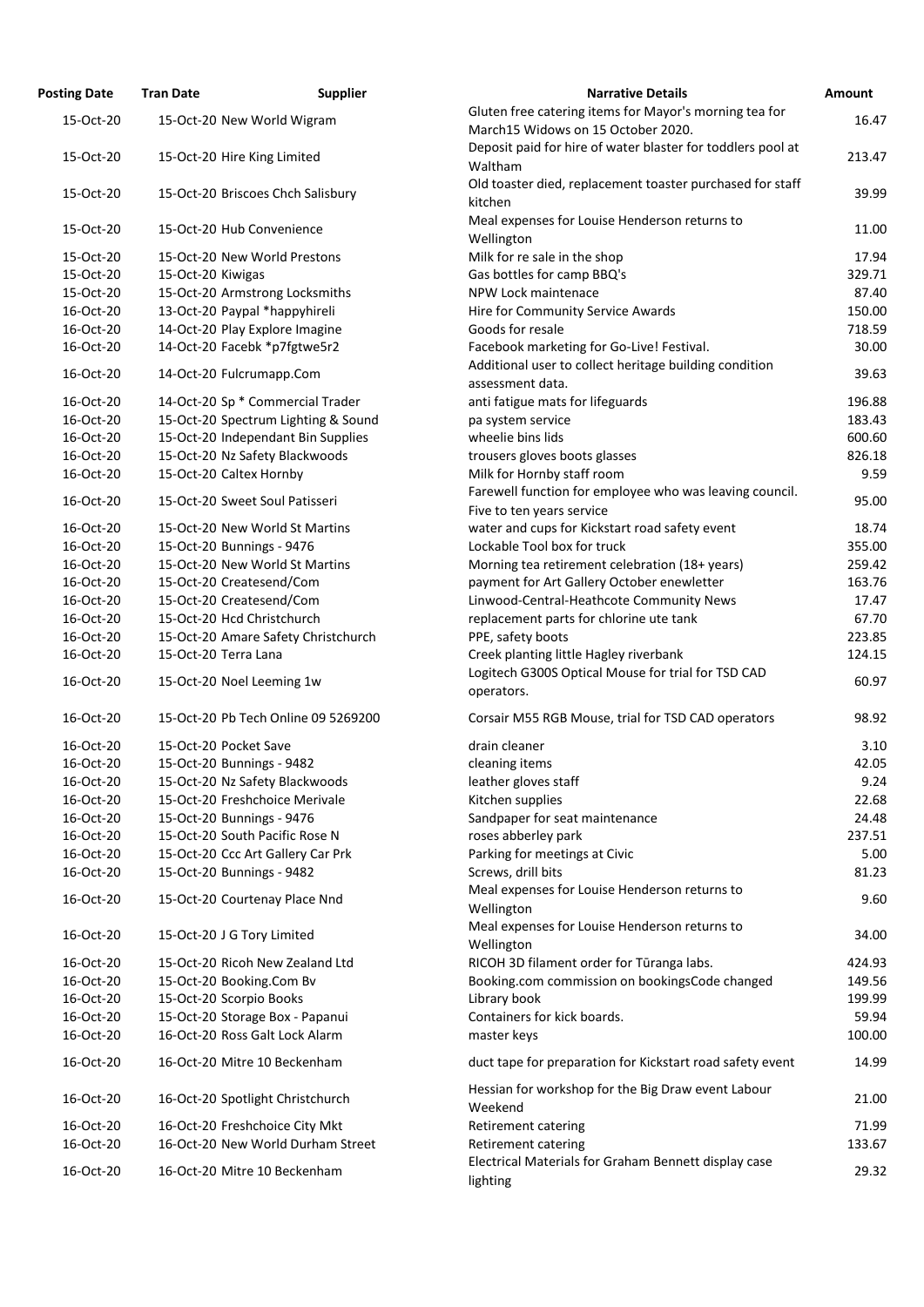| <b>Posting Date</b> | <b>Tran Date</b>                    | <b>Supplier</b><br><b>Narrative Details</b>                                                     | Amount   |
|---------------------|-------------------------------------|-------------------------------------------------------------------------------------------------|----------|
| 16-Oct-20           | 16-Oct-20 Mitre 10 Beckenham        | Duct tape for securing cables for esports tournament                                            | 66.09    |
| 16-Oct-20           | 16-Oct-20 Z Brougham St             | lawnmower petrol                                                                                | 40.91    |
| 16-Oct-20           | 16-Oct-20 Ballantynes               | Catering for Naval Point Development Plan Heritage Hui<br>on Saturday 17 Nov 2020.              | 35.00    |
| 16-Oct-20           | 16-Oct-20 Solgm                     | Registration for Funding and Ratings Forum Online Forum<br>by SOLGM                             | 862.50   |
| 16-Oct-20           | 16-Oct-20 Z Hornby                  | Personal use in error - Reimbursed at Service Desk<br>19/10/20                                  | 54.35    |
| 16-Oct-20           | 16-Oct-20 Mitre 10 Beckenham        | Miscellaneous small equipment                                                                   | 309.11   |
| 16-Oct-20           | 16-Oct-20 On Cue                    | Attendance to the Weathering the Storm Conference in<br>Invercargill from 1 - 4 December        | 816.50   |
| 16-Oct-20           | 16-Oct-20 Hire King Limited         | Credit Voucher Hire King Limited                                                                | $-72.67$ |
| 16-Oct-20           | 16-Oct-20 Mitre 10 Mega Papanui     | Irrigation requirements reel and hose section E                                                 | 398.00   |
| 19-Oct-20           | 15-Oct-20 The Blind Care Compa      | Broken window blinds replaced in fitness centre                                                 | 115.00   |
| 19-Oct-20           | 15-Oct-20 Createsend/Com            | Email newsletters for Halswell-Hornby-Riccarton<br>Community News.                              | 11.01    |
| 19-Oct-20           | 16-Oct-20 Wilson Parking            | Wilson Parking - Meeting Beca                                                                   | 8.60     |
| 19-Oct-20           | 16-Oct-20 Wilson Parking            | Wilson Parking - Collect WOF/Rego Van                                                           | 12.60    |
| 19-Oct-20           | 16-Oct-20 Vtnz Lichfield St         | VTNZ Toyota Hi Ace WOF                                                                          | 71.19    |
| 19-Oct-20           | 16-Oct-20 Nz Planning               | NZPI - Ethics for Planners                                                                      | 149.99   |
| 19-Oct-20           | 16-Oct-20 Bunnings - 9476           | Tape and caps for Templeton pool bike stand                                                     | 13.12    |
| 19-Oct-20           | 16-Oct-20 Kmart                     | Microwave for Graham Condon Staff Room - replacement                                            | 400.00   |
| 19-Oct-20           | 16-Oct-20 Zoom.Aud                  | Zoom Licenses for Councilors and Hearings                                                       | 476.36   |
| 19-Oct-20           | 16-Oct-20 Trowel Trades Chch        | painting supplies                                                                               | 277.51   |
| 19-Oct-20           | 16-Oct-20 Storage Box-Tower Junctio | Security - User Keys<br>Catering for Naval Point Development Plan Heritage Hui                  | 43.98    |
| 19-Oct-20           | 16-Oct-20 Countdown                 | on Saturday 17 Nov 2020.                                                                        | 44.20    |
| 19-Oct-20           | 16-Oct-20 Dept Internal Affairs     | digital image from National Library                                                             | 30.00    |
| 19-Oct-20           | 16-Oct-20 Bridon New Zealand - Chch | Storm Water Pipe CWTP - WO                                                                      | 27.72    |
| 19-Oct-20           | 16-Oct-20 Bridon New Zealand - Chch | Storm Water Pipe CWTP - WO                                                                      | 263.58   |
| 19-Oct-20           | 16-Oct-20 Nz Safety Blackwoods      | <b>PPE</b>                                                                                      | 449.68   |
| 19-Oct-20           | 16-Oct-20 Axure Software            | <b>ITDPCX Azure mthly sub</b>                                                                   | 152.20   |
| 19-Oct-20           | 16-Oct-20 Swiftype.Com              | ITDPCX Swiftype mthly sub                                                                       | 394.46   |
| 19-Oct-20           | 16-Oct-20 The Service Company - Hea | Gelex                                                                                           | 570.12   |
| 19-Oct-20           | 16-Oct-20 The Service Company - Hea | Bio-zyme                                                                                        | 570.12   |
| 19-Oct-20           | 16-Oct-20 Z Broadway                | Petrol for rental car wellington for Louise Henderson<br>returns and truck unloading at Te Papa | 12.43    |
| 19-Oct-20           | 16-Oct-20 Wishbone Wellington Air   | meal expenses for Louise Henderson returns and truck<br>unloading at Te Papa                    | 20.40    |
| 19-Oct-20           | 16-Oct-20 Caffe Laffare             | Meal expenses for Louise Henderson returns and truck<br>unloading at Te Papa                    | 32.50    |
| 19-Oct-20           | 16-Oct-20 Christchurch Airport      | Parking for trip to wellington for Louise Henderson<br>returns and truck unloading at Te Papa   | 60.00    |
| 19-Oct-20           | 16-Oct-20 Nz Rental Car Hire        | rental car wellington for Louise Henderson returns and<br>truck unloading at Te Papa            | 98.40    |
| 19-Oct-20           | 16-Oct-20 Bunnings - 9476           | replacement Hose reel and fittings                                                              | 69.97    |
| 19-Oct-20           | 16-Oct-20 Nz Safety Blackwoods      | Motor bike boots                                                                                | 215.48   |
| 19-Oct-20           | 16-Oct-20 Victoria University       | Library book                                                                                    | 60.00    |
| 19-Oct-20           | 16-Oct-20 Ab* Abebooks Gol2dz       | Library book                                                                                    | 78.58    |
| 19-Oct-20           | 16-Oct-20 Ab* Abebooks Idseqw       | Library book                                                                                    | 96.58    |
| 19-Oct-20           | 17-Oct-20 Mico Papanui 7085         | hose clips taps brass sockets                                                                   | 86.37    |
| 19-Oct-20           | 17-Oct-20 Gold Band Taxis           | Taxi Fare for Commentator of esports tournament                                                 | 54.40    |
| 19-Oct-20           | 17-Oct-20 New World St Martins      | Personal Use in Error - Repaid direct to card 22/10/20                                          | 447.07   |
| 19-Oct-20           | 17-Oct-20 Fresh Choice Parklands    | food for Travis wetland trust work day                                                          | 40.29    |
| 19-Oct-20           | 17-Oct-20 Lyttelton Supervalue      | Catering for Naval Point Development Plan Heritage Hui<br>on Saturday 17 Nov 2020.              | 2.89     |
| 19-Oct-20           | 17-Oct-20 Z Dee Street              | Use of wrong petrol station.                                                                    | 73.81    |
| 19-Oct-20           | 17-Oct-20 Mitre 10 Beckenham        | Rack and glue for ranger caravan                                                                | 45.90    |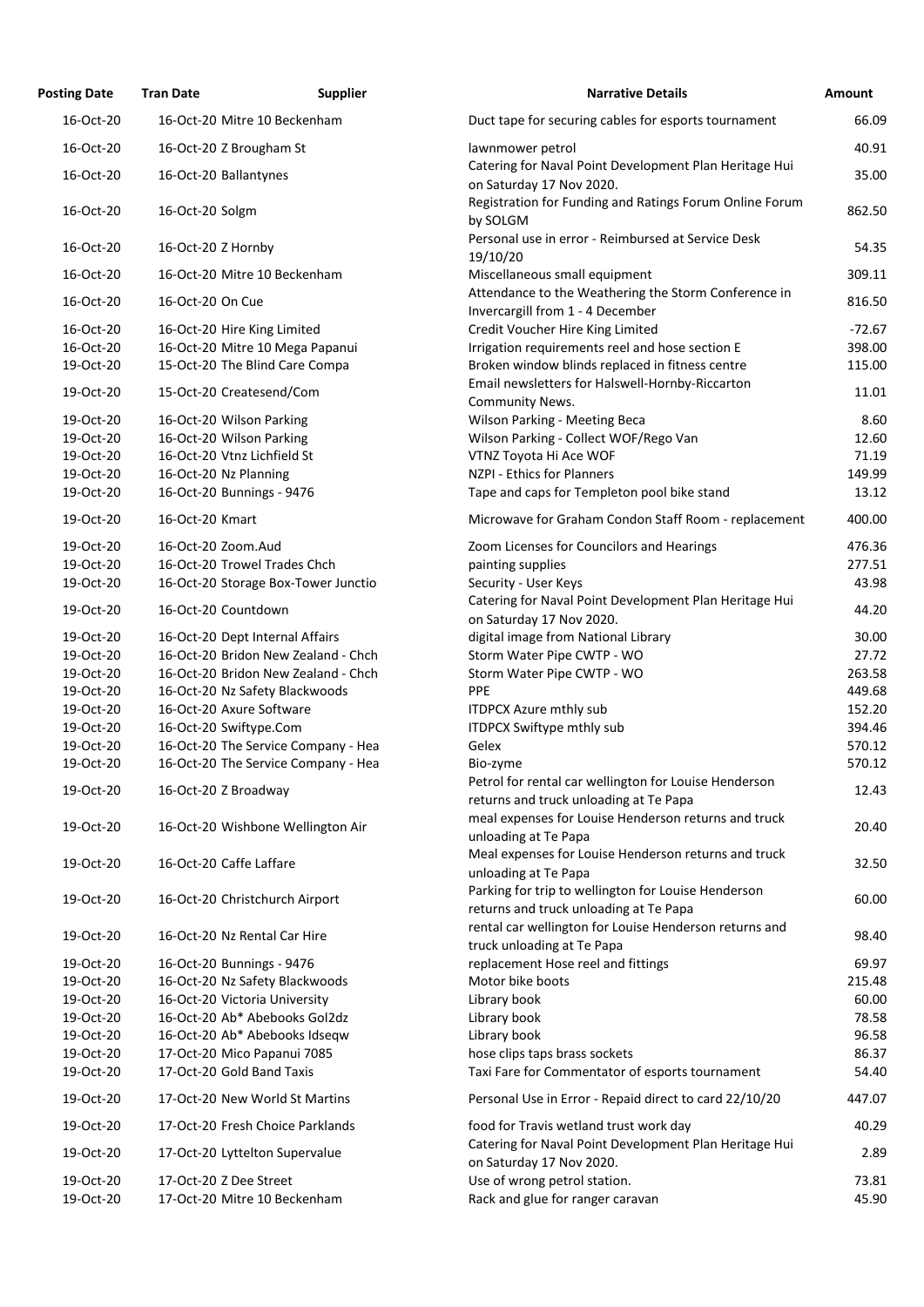| <b>Posting Date</b> | <b>Tran Date</b>             | <b>Supplier</b>                     | <b>Narrative Details</b>                                                                         |
|---------------------|------------------------------|-------------------------------------|--------------------------------------------------------------------------------------------------|
| 19-Oct-20           |                              | 18-Oct-20 Paknsave Moorhouse        | koha voucher for volunteer MC at Kickstart motorcycle<br>road safety event on 18 October         |
| 19-Oct-20           |                              | 18-Oct-20 Mitre 10 Beckenham        | screws for pest animal operations                                                                |
| 19-Oct-20           | 18-Oct-20 Countdown          |                                     | Food for volunteer work afternoon at McCormacks Bay<br>on 18.10.20                               |
| 19-Oct-20           |                              | 18-Oct-20 Pest Control Research     | Mustelid lure for pest animal operations                                                         |
| 19-Oct-20           | 18-Oct-20 Countdown          |                                     | Biscuits for sister city meetings                                                                |
| 19-Oct-20           | 18-Oct-20 Mindkits Ltd       |                                     | Filament for 3D printers (Ultimaker) : Tūranga                                                   |
| 19-Oct-20           | 19-Oct-20 Mobil Aranui       |                                     | Milk CWTP                                                                                        |
| 19-Oct-20           | 19-Oct-20 Site Safe          |                                     | Site safe training                                                                               |
| 19-Oct-20           |                              | 19-Oct-20 Mitre 10 Mega Ferrymead   | Hardware supplies                                                                                |
| 19-Oct-20           |                              | 19-Oct-20 Mitre 10 Mega Rangiora    | Conduit Flexible, Conduct box., saddles                                                          |
| 19-Oct-20           |                              | 19-Oct-20 The Warehouse 123         | <b>Ponds Sampling Containers</b>                                                                 |
| 19-Oct-20           |                              | 19-Oct-20 Animates Tower Junction   | Perches Woodham avairy                                                                           |
| 19-Oct-20           |                              | 19-Oct-20 Mitre 10 Mega Ferrymead   | Pack of screws, pipe clips, washers and gloves for repairs<br>to bottom drains at the whale pool |
| 19-Oct-20           | 19-Oct-20 Caltex Redwood     |                                     | milk for Redwood library                                                                         |
| 19-Oct-20           |                              | 19-Oct-20 Mitre 10 Mega Papanui     | New work wear                                                                                    |
| 19-Oct-20           | 19-Oct-20 Countdown          |                                     | tools for artist to complete mural                                                               |
| 19-Oct-20           |                              |                                     | Sewing Materials for Touching Sight Reading Room                                                 |
| 20-Oct-20           |                              | 19-Oct-20 Spotlight Christchurch    | Email newsletters for St Albans, Edgeware and Mairehau                                           |
|                     | 18-Oct-20 Createsend/Com     |                                     | transport update October 2020                                                                    |
| 20-Oct-20           | 18-Oct-20 Calendly           |                                     | Jellie Park Calendly                                                                             |
| 20-Oct-20           | 18-Oct-20 Calendly           |                                     | <b>Graham Condon Calendly</b>                                                                    |
| 20-Oct-20           | 18-Oct-20 Calendly           |                                     | <b>TQEII Calendly</b>                                                                            |
| 20-Oct-20           | 18-Oct-20 Calendly           |                                     | Pioneer calendly                                                                                 |
| 20-Oct-20           | 19-Oct-20 Wilson Parking     |                                     | Wilson Parking - Meeting Civic                                                                   |
| 20-Oct-20           |                              | 19-Oct-20 Egmont Commercial Lt M/O  | Gloves for potting staff and bags for potting trees                                              |
| 20-Oct-20           | 19-Oct-20 Bunnings - 9476    |                                     | Padlocks for tool box                                                                            |
| 20-Oct-20           |                              | 19-Oct-20 The Service Company Ltd C | <b>Biozyne</b>                                                                                   |
| 20-Oct-20           | 19-Oct-20 Lighting Plus Chch |                                     | LED desk lamps for Civic Offices.                                                                |
| 20-Oct-20           |                              | 19-Oct-20 Ross Galt Lock & Key      | ross galt keys                                                                                   |
| 20-Oct-20           | 19-Oct-20 Createsend/Com     |                                     | Email newsletters for Resource Consents update - 19<br>October                                   |
| 20-Oct-20           | 19-Oct-20 Createsend/Com     |                                     | Email newsletters for Resource Consents update - 19<br>October                                   |
| 20-Oct-20           |                              | 19-Oct-20 Chch City Council Civic   | Alcohol Licence for Pauline Rhodes Exhibition opening 26<br>November                             |
| 20-Oct-20           |                              | 19-Oct-20 Dulux Trade Centre        | dulux paint                                                                                      |
| 20-Oct-20           |                              | 19-Oct-20 Dulux Trade Centre        | dulux paint.                                                                                     |
| 20-Oct-20           |                              | 19-Oct-20 Dulux Trade Centre        | dulux paint                                                                                      |
| 20-Oct-20           |                              | 19-Oct-20 Dulux Trade Centre        | dulux paint                                                                                      |
| 20-Oct-20           |                              | 19-Oct-20 New World Durham Street   | <b>Training supplies</b>                                                                         |
| 20-Oct-20           |                              | 19-Oct-20 Hynds Pipe Systems Limite | Concrete dog bowls purchased for the shelter                                                     |
| 20-Oct-20           |                              | 19-Oct-20 Rex Wheels & Castors      | castors for dollies for Akaroa Museum                                                            |
| 20-Oct-20           | 19-Oct-20 Bunnings - 9476    |                                     | Spider Spray                                                                                     |
| 20-Oct-20           |                              | 19-Oct-20 Mitre 10 Mega Ferrymead   | gas burner - micro lab                                                                           |
| 20-Oct-20           | 19-Oct-20 Bunnings - 9476    |                                     | grasses & hooks for aviary                                                                       |
| 20-Oct-20           |                              | 19-Oct-20 Ross Galt Lock & Key      | Keys for Whale pool access so HPT staff can water test                                           |
| 20-Oct-20           |                              | 19-Oct-20 Engineering New Zealand   | Professional subscription Engineering NZ                                                         |
| 20-Oct-20           |                              | 19-Oct-20 R & S Trade Centre        | Tools for volunteer event on Saturday 24 October in<br>Linwood Park                              |
| 20-Oct-20           |                              | 20-Oct-20 New World Fendalton       | Purchase for Linwood-Central-Heathcote Community<br><b>Board Community Service Awards</b>        |
| 20-Oct-20           | 20-Oct-20 Stuff Ps Recurring |                                     | Monthly Press Subscription.                                                                      |
| 20-Oct-20           | 20-Oct-20 Stuff Ps Recurring |                                     | Monthly Press Subscription.                                                                      |
| 20-Oct-20           | 20-Oct-20 Stuff Ps Recurring |                                     | Monthly Press Subscription.                                                                      |
| 20-Oct-20           | 20-Oct-20 Battery Masta Ltd  |                                     | Photography - Batteries                                                                          |
| 20-Oct-20           | 20-Oct-20 Stuff Ps Recurring |                                     | Monthly Press Subscription.                                                                      |
| 20-Oct-20           | 20-Oct-20 Wsl South City     |                                     | Photography backup drive.                                                                        |

| Tran Date | <b>Supplier</b> | <b>Narrative Details</b>                                                                                                                                                                                                                                                                                                                                                                                                                                                                                                                                                                                                                                                                                                                                                                                                                                                                                                                                                                                                                                                                                                                                                                                                                                                                                                                                                                                                                                                                                                                                                                                                                      | Amount                                                                                                                                                                                                                                                                                                                                                                                                                                                                                                                                                                                                                                                                                                                                                                                                                                                                                                                                                                                                                                                                                              |
|-----------|-----------------|-----------------------------------------------------------------------------------------------------------------------------------------------------------------------------------------------------------------------------------------------------------------------------------------------------------------------------------------------------------------------------------------------------------------------------------------------------------------------------------------------------------------------------------------------------------------------------------------------------------------------------------------------------------------------------------------------------------------------------------------------------------------------------------------------------------------------------------------------------------------------------------------------------------------------------------------------------------------------------------------------------------------------------------------------------------------------------------------------------------------------------------------------------------------------------------------------------------------------------------------------------------------------------------------------------------------------------------------------------------------------------------------------------------------------------------------------------------------------------------------------------------------------------------------------------------------------------------------------------------------------------------------------|-----------------------------------------------------------------------------------------------------------------------------------------------------------------------------------------------------------------------------------------------------------------------------------------------------------------------------------------------------------------------------------------------------------------------------------------------------------------------------------------------------------------------------------------------------------------------------------------------------------------------------------------------------------------------------------------------------------------------------------------------------------------------------------------------------------------------------------------------------------------------------------------------------------------------------------------------------------------------------------------------------------------------------------------------------------------------------------------------------|
|           |                 | koha voucher for volunteer MC at Kickstart motorcycle                                                                                                                                                                                                                                                                                                                                                                                                                                                                                                                                                                                                                                                                                                                                                                                                                                                                                                                                                                                                                                                                                                                                                                                                                                                                                                                                                                                                                                                                                                                                                                                         | 150.00                                                                                                                                                                                                                                                                                                                                                                                                                                                                                                                                                                                                                                                                                                                                                                                                                                                                                                                                                                                                                                                                                              |
|           |                 | road safety event on 18 October                                                                                                                                                                                                                                                                                                                                                                                                                                                                                                                                                                                                                                                                                                                                                                                                                                                                                                                                                                                                                                                                                                                                                                                                                                                                                                                                                                                                                                                                                                                                                                                                               |                                                                                                                                                                                                                                                                                                                                                                                                                                                                                                                                                                                                                                                                                                                                                                                                                                                                                                                                                                                                                                                                                                     |
|           |                 |                                                                                                                                                                                                                                                                                                                                                                                                                                                                                                                                                                                                                                                                                                                                                                                                                                                                                                                                                                                                                                                                                                                                                                                                                                                                                                                                                                                                                                                                                                                                                                                                                                               | 31.76                                                                                                                                                                                                                                                                                                                                                                                                                                                                                                                                                                                                                                                                                                                                                                                                                                                                                                                                                                                                                                                                                               |
|           |                 | on 18.10.20                                                                                                                                                                                                                                                                                                                                                                                                                                                                                                                                                                                                                                                                                                                                                                                                                                                                                                                                                                                                                                                                                                                                                                                                                                                                                                                                                                                                                                                                                                                                                                                                                                   | 42.32                                                                                                                                                                                                                                                                                                                                                                                                                                                                                                                                                                                                                                                                                                                                                                                                                                                                                                                                                                                                                                                                                               |
|           |                 | Mustelid lure for pest animal operations                                                                                                                                                                                                                                                                                                                                                                                                                                                                                                                                                                                                                                                                                                                                                                                                                                                                                                                                                                                                                                                                                                                                                                                                                                                                                                                                                                                                                                                                                                                                                                                                      | 453.35                                                                                                                                                                                                                                                                                                                                                                                                                                                                                                                                                                                                                                                                                                                                                                                                                                                                                                                                                                                                                                                                                              |
|           |                 | Biscuits for sister city meetings                                                                                                                                                                                                                                                                                                                                                                                                                                                                                                                                                                                                                                                                                                                                                                                                                                                                                                                                                                                                                                                                                                                                                                                                                                                                                                                                                                                                                                                                                                                                                                                                             | 9.20                                                                                                                                                                                                                                                                                                                                                                                                                                                                                                                                                                                                                                                                                                                                                                                                                                                                                                                                                                                                                                                                                                |
|           |                 | Filament for 3D printers (Ultimaker) : Tūranga                                                                                                                                                                                                                                                                                                                                                                                                                                                                                                                                                                                                                                                                                                                                                                                                                                                                                                                                                                                                                                                                                                                                                                                                                                                                                                                                                                                                                                                                                                                                                                                                | 111.04                                                                                                                                                                                                                                                                                                                                                                                                                                                                                                                                                                                                                                                                                                                                                                                                                                                                                                                                                                                                                                                                                              |
|           |                 | Milk CWTP                                                                                                                                                                                                                                                                                                                                                                                                                                                                                                                                                                                                                                                                                                                                                                                                                                                                                                                                                                                                                                                                                                                                                                                                                                                                                                                                                                                                                                                                                                                                                                                                                                     | 14.67                                                                                                                                                                                                                                                                                                                                                                                                                                                                                                                                                                                                                                                                                                                                                                                                                                                                                                                                                                                                                                                                                               |
|           |                 | Site safe training                                                                                                                                                                                                                                                                                                                                                                                                                                                                                                                                                                                                                                                                                                                                                                                                                                                                                                                                                                                                                                                                                                                                                                                                                                                                                                                                                                                                                                                                                                                                                                                                                            | 120.75                                                                                                                                                                                                                                                                                                                                                                                                                                                                                                                                                                                                                                                                                                                                                                                                                                                                                                                                                                                                                                                                                              |
|           |                 | Hardware supplies                                                                                                                                                                                                                                                                                                                                                                                                                                                                                                                                                                                                                                                                                                                                                                                                                                                                                                                                                                                                                                                                                                                                                                                                                                                                                                                                                                                                                                                                                                                                                                                                                             | 43.73                                                                                                                                                                                                                                                                                                                                                                                                                                                                                                                                                                                                                                                                                                                                                                                                                                                                                                                                                                                                                                                                                               |
|           |                 | Conduit Flexible, Conduct box., saddles                                                                                                                                                                                                                                                                                                                                                                                                                                                                                                                                                                                                                                                                                                                                                                                                                                                                                                                                                                                                                                                                                                                                                                                                                                                                                                                                                                                                                                                                                                                                                                                                       | 43.42                                                                                                                                                                                                                                                                                                                                                                                                                                                                                                                                                                                                                                                                                                                                                                                                                                                                                                                                                                                                                                                                                               |
|           |                 | <b>Ponds Sampling Containers</b>                                                                                                                                                                                                                                                                                                                                                                                                                                                                                                                                                                                                                                                                                                                                                                                                                                                                                                                                                                                                                                                                                                                                                                                                                                                                                                                                                                                                                                                                                                                                                                                                              | 27.50                                                                                                                                                                                                                                                                                                                                                                                                                                                                                                                                                                                                                                                                                                                                                                                                                                                                                                                                                                                                                                                                                               |
|           |                 | Perches Woodham avairy                                                                                                                                                                                                                                                                                                                                                                                                                                                                                                                                                                                                                                                                                                                                                                                                                                                                                                                                                                                                                                                                                                                                                                                                                                                                                                                                                                                                                                                                                                                                                                                                                        | 43.56                                                                                                                                                                                                                                                                                                                                                                                                                                                                                                                                                                                                                                                                                                                                                                                                                                                                                                                                                                                                                                                                                               |
|           |                 | Pack of screws, pipe clips, washers and gloves for repairs                                                                                                                                                                                                                                                                                                                                                                                                                                                                                                                                                                                                                                                                                                                                                                                                                                                                                                                                                                                                                                                                                                                                                                                                                                                                                                                                                                                                                                                                                                                                                                                    | 81.27                                                                                                                                                                                                                                                                                                                                                                                                                                                                                                                                                                                                                                                                                                                                                                                                                                                                                                                                                                                                                                                                                               |
|           |                 | to bottom drains at the whale pool                                                                                                                                                                                                                                                                                                                                                                                                                                                                                                                                                                                                                                                                                                                                                                                                                                                                                                                                                                                                                                                                                                                                                                                                                                                                                                                                                                                                                                                                                                                                                                                                            |                                                                                                                                                                                                                                                                                                                                                                                                                                                                                                                                                                                                                                                                                                                                                                                                                                                                                                                                                                                                                                                                                                     |
|           |                 | milk for Redwood library                                                                                                                                                                                                                                                                                                                                                                                                                                                                                                                                                                                                                                                                                                                                                                                                                                                                                                                                                                                                                                                                                                                                                                                                                                                                                                                                                                                                                                                                                                                                                                                                                      | 5.20                                                                                                                                                                                                                                                                                                                                                                                                                                                                                                                                                                                                                                                                                                                                                                                                                                                                                                                                                                                                                                                                                                |
|           |                 | New work wear                                                                                                                                                                                                                                                                                                                                                                                                                                                                                                                                                                                                                                                                                                                                                                                                                                                                                                                                                                                                                                                                                                                                                                                                                                                                                                                                                                                                                                                                                                                                                                                                                                 | 21.96                                                                                                                                                                                                                                                                                                                                                                                                                                                                                                                                                                                                                                                                                                                                                                                                                                                                                                                                                                                                                                                                                               |
|           |                 | tools for artist to complete mural                                                                                                                                                                                                                                                                                                                                                                                                                                                                                                                                                                                                                                                                                                                                                                                                                                                                                                                                                                                                                                                                                                                                                                                                                                                                                                                                                                                                                                                                                                                                                                                                            | 55.95                                                                                                                                                                                                                                                                                                                                                                                                                                                                                                                                                                                                                                                                                                                                                                                                                                                                                                                                                                                                                                                                                               |
|           |                 |                                                                                                                                                                                                                                                                                                                                                                                                                                                                                                                                                                                                                                                                                                                                                                                                                                                                                                                                                                                                                                                                                                                                                                                                                                                                                                                                                                                                                                                                                                                                                                                                                                               | 52.00                                                                                                                                                                                                                                                                                                                                                                                                                                                                                                                                                                                                                                                                                                                                                                                                                                                                                                                                                                                                                                                                                               |
|           |                 | Email newsletters for St Albans, Edgeware and Mairehau                                                                                                                                                                                                                                                                                                                                                                                                                                                                                                                                                                                                                                                                                                                                                                                                                                                                                                                                                                                                                                                                                                                                                                                                                                                                                                                                                                                                                                                                                                                                                                                        |                                                                                                                                                                                                                                                                                                                                                                                                                                                                                                                                                                                                                                                                                                                                                                                                                                                                                                                                                                                                                                                                                                     |
|           |                 |                                                                                                                                                                                                                                                                                                                                                                                                                                                                                                                                                                                                                                                                                                                                                                                                                                                                                                                                                                                                                                                                                                                                                                                                                                                                                                                                                                                                                                                                                                                                                                                                                                               | 16.74                                                                                                                                                                                                                                                                                                                                                                                                                                                                                                                                                                                                                                                                                                                                                                                                                                                                                                                                                                                                                                                                                               |
|           |                 |                                                                                                                                                                                                                                                                                                                                                                                                                                                                                                                                                                                                                                                                                                                                                                                                                                                                                                                                                                                                                                                                                                                                                                                                                                                                                                                                                                                                                                                                                                                                                                                                                                               | 46.59                                                                                                                                                                                                                                                                                                                                                                                                                                                                                                                                                                                                                                                                                                                                                                                                                                                                                                                                                                                                                                                                                               |
|           |                 |                                                                                                                                                                                                                                                                                                                                                                                                                                                                                                                                                                                                                                                                                                                                                                                                                                                                                                                                                                                                                                                                                                                                                                                                                                                                                                                                                                                                                                                                                                                                                                                                                                               | 69.89                                                                                                                                                                                                                                                                                                                                                                                                                                                                                                                                                                                                                                                                                                                                                                                                                                                                                                                                                                                                                                                                                               |
|           |                 |                                                                                                                                                                                                                                                                                                                                                                                                                                                                                                                                                                                                                                                                                                                                                                                                                                                                                                                                                                                                                                                                                                                                                                                                                                                                                                                                                                                                                                                                                                                                                                                                                                               | 93.18                                                                                                                                                                                                                                                                                                                                                                                                                                                                                                                                                                                                                                                                                                                                                                                                                                                                                                                                                                                                                                                                                               |
|           |                 |                                                                                                                                                                                                                                                                                                                                                                                                                                                                                                                                                                                                                                                                                                                                                                                                                                                                                                                                                                                                                                                                                                                                                                                                                                                                                                                                                                                                                                                                                                                                                                                                                                               | 139.77                                                                                                                                                                                                                                                                                                                                                                                                                                                                                                                                                                                                                                                                                                                                                                                                                                                                                                                                                                                                                                                                                              |
|           |                 |                                                                                                                                                                                                                                                                                                                                                                                                                                                                                                                                                                                                                                                                                                                                                                                                                                                                                                                                                                                                                                                                                                                                                                                                                                                                                                                                                                                                                                                                                                                                                                                                                                               | 4.60                                                                                                                                                                                                                                                                                                                                                                                                                                                                                                                                                                                                                                                                                                                                                                                                                                                                                                                                                                                                                                                                                                |
|           |                 |                                                                                                                                                                                                                                                                                                                                                                                                                                                                                                                                                                                                                                                                                                                                                                                                                                                                                                                                                                                                                                                                                                                                                                                                                                                                                                                                                                                                                                                                                                                                                                                                                                               | 356.79                                                                                                                                                                                                                                                                                                                                                                                                                                                                                                                                                                                                                                                                                                                                                                                                                                                                                                                                                                                                                                                                                              |
|           |                 |                                                                                                                                                                                                                                                                                                                                                                                                                                                                                                                                                                                                                                                                                                                                                                                                                                                                                                                                                                                                                                                                                                                                                                                                                                                                                                                                                                                                                                                                                                                                                                                                                                               | 39.90                                                                                                                                                                                                                                                                                                                                                                                                                                                                                                                                                                                                                                                                                                                                                                                                                                                                                                                                                                                                                                                                                               |
|           |                 |                                                                                                                                                                                                                                                                                                                                                                                                                                                                                                                                                                                                                                                                                                                                                                                                                                                                                                                                                                                                                                                                                                                                                                                                                                                                                                                                                                                                                                                                                                                                                                                                                                               | 57.44                                                                                                                                                                                                                                                                                                                                                                                                                                                                                                                                                                                                                                                                                                                                                                                                                                                                                                                                                                                                                                                                                               |
|           |                 |                                                                                                                                                                                                                                                                                                                                                                                                                                                                                                                                                                                                                                                                                                                                                                                                                                                                                                                                                                                                                                                                                                                                                                                                                                                                                                                                                                                                                                                                                                                                                                                                                                               | 594.00                                                                                                                                                                                                                                                                                                                                                                                                                                                                                                                                                                                                                                                                                                                                                                                                                                                                                                                                                                                                                                                                                              |
|           |                 |                                                                                                                                                                                                                                                                                                                                                                                                                                                                                                                                                                                                                                                                                                                                                                                                                                                                                                                                                                                                                                                                                                                                                                                                                                                                                                                                                                                                                                                                                                                                                                                                                                               | 45.90                                                                                                                                                                                                                                                                                                                                                                                                                                                                                                                                                                                                                                                                                                                                                                                                                                                                                                                                                                                                                                                                                               |
|           |                 |                                                                                                                                                                                                                                                                                                                                                                                                                                                                                                                                                                                                                                                                                                                                                                                                                                                                                                                                                                                                                                                                                                                                                                                                                                                                                                                                                                                                                                                                                                                                                                                                                                               |                                                                                                                                                                                                                                                                                                                                                                                                                                                                                                                                                                                                                                                                                                                                                                                                                                                                                                                                                                                                                                                                                                     |
|           |                 | October                                                                                                                                                                                                                                                                                                                                                                                                                                                                                                                                                                                                                                                                                                                                                                                                                                                                                                                                                                                                                                                                                                                                                                                                                                                                                                                                                                                                                                                                                                                                                                                                                                       | 12.39                                                                                                                                                                                                                                                                                                                                                                                                                                                                                                                                                                                                                                                                                                                                                                                                                                                                                                                                                                                                                                                                                               |
|           |                 |                                                                                                                                                                                                                                                                                                                                                                                                                                                                                                                                                                                                                                                                                                                                                                                                                                                                                                                                                                                                                                                                                                                                                                                                                                                                                                                                                                                                                                                                                                                                                                                                                                               |                                                                                                                                                                                                                                                                                                                                                                                                                                                                                                                                                                                                                                                                                                                                                                                                                                                                                                                                                                                                                                                                                                     |
|           |                 |                                                                                                                                                                                                                                                                                                                                                                                                                                                                                                                                                                                                                                                                                                                                                                                                                                                                                                                                                                                                                                                                                                                                                                                                                                                                                                                                                                                                                                                                                                                                                                                                                                               | 13.05                                                                                                                                                                                                                                                                                                                                                                                                                                                                                                                                                                                                                                                                                                                                                                                                                                                                                                                                                                                                                                                                                               |
|           |                 |                                                                                                                                                                                                                                                                                                                                                                                                                                                                                                                                                                                                                                                                                                                                                                                                                                                                                                                                                                                                                                                                                                                                                                                                                                                                                                                                                                                                                                                                                                                                                                                                                                               |                                                                                                                                                                                                                                                                                                                                                                                                                                                                                                                                                                                                                                                                                                                                                                                                                                                                                                                                                                                                                                                                                                     |
|           |                 |                                                                                                                                                                                                                                                                                                                                                                                                                                                                                                                                                                                                                                                                                                                                                                                                                                                                                                                                                                                                                                                                                                                                                                                                                                                                                                                                                                                                                                                                                                                                                                                                                                               | 207.00                                                                                                                                                                                                                                                                                                                                                                                                                                                                                                                                                                                                                                                                                                                                                                                                                                                                                                                                                                                                                                                                                              |
|           |                 |                                                                                                                                                                                                                                                                                                                                                                                                                                                                                                                                                                                                                                                                                                                                                                                                                                                                                                                                                                                                                                                                                                                                                                                                                                                                                                                                                                                                                                                                                                                                                                                                                                               | 112.67                                                                                                                                                                                                                                                                                                                                                                                                                                                                                                                                                                                                                                                                                                                                                                                                                                                                                                                                                                                                                                                                                              |
|           |                 |                                                                                                                                                                                                                                                                                                                                                                                                                                                                                                                                                                                                                                                                                                                                                                                                                                                                                                                                                                                                                                                                                                                                                                                                                                                                                                                                                                                                                                                                                                                                                                                                                                               | 225.34                                                                                                                                                                                                                                                                                                                                                                                                                                                                                                                                                                                                                                                                                                                                                                                                                                                                                                                                                                                                                                                                                              |
|           |                 |                                                                                                                                                                                                                                                                                                                                                                                                                                                                                                                                                                                                                                                                                                                                                                                                                                                                                                                                                                                                                                                                                                                                                                                                                                                                                                                                                                                                                                                                                                                                                                                                                                               | 225.34                                                                                                                                                                                                                                                                                                                                                                                                                                                                                                                                                                                                                                                                                                                                                                                                                                                                                                                                                                                                                                                                                              |
|           |                 |                                                                                                                                                                                                                                                                                                                                                                                                                                                                                                                                                                                                                                                                                                                                                                                                                                                                                                                                                                                                                                                                                                                                                                                                                                                                                                                                                                                                                                                                                                                                                                                                                                               | 249.41                                                                                                                                                                                                                                                                                                                                                                                                                                                                                                                                                                                                                                                                                                                                                                                                                                                                                                                                                                                                                                                                                              |
|           |                 |                                                                                                                                                                                                                                                                                                                                                                                                                                                                                                                                                                                                                                                                                                                                                                                                                                                                                                                                                                                                                                                                                                                                                                                                                                                                                                                                                                                                                                                                                                                                                                                                                                               | 52.53                                                                                                                                                                                                                                                                                                                                                                                                                                                                                                                                                                                                                                                                                                                                                                                                                                                                                                                                                                                                                                                                                               |
|           |                 |                                                                                                                                                                                                                                                                                                                                                                                                                                                                                                                                                                                                                                                                                                                                                                                                                                                                                                                                                                                                                                                                                                                                                                                                                                                                                                                                                                                                                                                                                                                                                                                                                                               | 249.78                                                                                                                                                                                                                                                                                                                                                                                                                                                                                                                                                                                                                                                                                                                                                                                                                                                                                                                                                                                                                                                                                              |
|           |                 |                                                                                                                                                                                                                                                                                                                                                                                                                                                                                                                                                                                                                                                                                                                                                                                                                                                                                                                                                                                                                                                                                                                                                                                                                                                                                                                                                                                                                                                                                                                                                                                                                                               | 186.70                                                                                                                                                                                                                                                                                                                                                                                                                                                                                                                                                                                                                                                                                                                                                                                                                                                                                                                                                                                                                                                                                              |
|           |                 |                                                                                                                                                                                                                                                                                                                                                                                                                                                                                                                                                                                                                                                                                                                                                                                                                                                                                                                                                                                                                                                                                                                                                                                                                                                                                                                                                                                                                                                                                                                                                                                                                                               | 296.46                                                                                                                                                                                                                                                                                                                                                                                                                                                                                                                                                                                                                                                                                                                                                                                                                                                                                                                                                                                                                                                                                              |
|           |                 |                                                                                                                                                                                                                                                                                                                                                                                                                                                                                                                                                                                                                                                                                                                                                                                                                                                                                                                                                                                                                                                                                                                                                                                                                                                                                                                                                                                                                                                                                                                                                                                                                                               | 228.00                                                                                                                                                                                                                                                                                                                                                                                                                                                                                                                                                                                                                                                                                                                                                                                                                                                                                                                                                                                                                                                                                              |
|           |                 |                                                                                                                                                                                                                                                                                                                                                                                                                                                                                                                                                                                                                                                                                                                                                                                                                                                                                                                                                                                                                                                                                                                                                                                                                                                                                                                                                                                                                                                                                                                                                                                                                                               | 44.58                                                                                                                                                                                                                                                                                                                                                                                                                                                                                                                                                                                                                                                                                                                                                                                                                                                                                                                                                                                                                                                                                               |
|           |                 |                                                                                                                                                                                                                                                                                                                                                                                                                                                                                                                                                                                                                                                                                                                                                                                                                                                                                                                                                                                                                                                                                                                                                                                                                                                                                                                                                                                                                                                                                                                                                                                                                                               | 55.50                                                                                                                                                                                                                                                                                                                                                                                                                                                                                                                                                                                                                                                                                                                                                                                                                                                                                                                                                                                                                                                                                               |
|           |                 |                                                                                                                                                                                                                                                                                                                                                                                                                                                                                                                                                                                                                                                                                                                                                                                                                                                                                                                                                                                                                                                                                                                                                                                                                                                                                                                                                                                                                                                                                                                                                                                                                                               | 1132.75                                                                                                                                                                                                                                                                                                                                                                                                                                                                                                                                                                                                                                                                                                                                                                                                                                                                                                                                                                                                                                                                                             |
|           |                 | Tools for volunteer event on Saturday 24 October in                                                                                                                                                                                                                                                                                                                                                                                                                                                                                                                                                                                                                                                                                                                                                                                                                                                                                                                                                                                                                                                                                                                                                                                                                                                                                                                                                                                                                                                                                                                                                                                           |                                                                                                                                                                                                                                                                                                                                                                                                                                                                                                                                                                                                                                                                                                                                                                                                                                                                                                                                                                                                                                                                                                     |
|           |                 | Linwood Park                                                                                                                                                                                                                                                                                                                                                                                                                                                                                                                                                                                                                                                                                                                                                                                                                                                                                                                                                                                                                                                                                                                                                                                                                                                                                                                                                                                                                                                                                                                                                                                                                                  | 94.47                                                                                                                                                                                                                                                                                                                                                                                                                                                                                                                                                                                                                                                                                                                                                                                                                                                                                                                                                                                                                                                                                               |
|           |                 | <b>Board Community Service Awards</b>                                                                                                                                                                                                                                                                                                                                                                                                                                                                                                                                                                                                                                                                                                                                                                                                                                                                                                                                                                                                                                                                                                                                                                                                                                                                                                                                                                                                                                                                                                                                                                                                         | 31.98                                                                                                                                                                                                                                                                                                                                                                                                                                                                                                                                                                                                                                                                                                                                                                                                                                                                                                                                                                                                                                                                                               |
|           |                 | Monthly Press Subscription.                                                                                                                                                                                                                                                                                                                                                                                                                                                                                                                                                                                                                                                                                                                                                                                                                                                                                                                                                                                                                                                                                                                                                                                                                                                                                                                                                                                                                                                                                                                                                                                                                   | 65.87                                                                                                                                                                                                                                                                                                                                                                                                                                                                                                                                                                                                                                                                                                                                                                                                                                                                                                                                                                                                                                                                                               |
|           |                 | Monthly Press Subscription.                                                                                                                                                                                                                                                                                                                                                                                                                                                                                                                                                                                                                                                                                                                                                                                                                                                                                                                                                                                                                                                                                                                                                                                                                                                                                                                                                                                                                                                                                                                                                                                                                   | 71.07                                                                                                                                                                                                                                                                                                                                                                                                                                                                                                                                                                                                                                                                                                                                                                                                                                                                                                                                                                                                                                                                                               |
|           |                 | Monthly Press Subscription.                                                                                                                                                                                                                                                                                                                                                                                                                                                                                                                                                                                                                                                                                                                                                                                                                                                                                                                                                                                                                                                                                                                                                                                                                                                                                                                                                                                                                                                                                                                                                                                                                   | 71.07                                                                                                                                                                                                                                                                                                                                                                                                                                                                                                                                                                                                                                                                                                                                                                                                                                                                                                                                                                                                                                                                                               |
|           |                 | Photography - Batteries                                                                                                                                                                                                                                                                                                                                                                                                                                                                                                                                                                                                                                                                                                                                                                                                                                                                                                                                                                                                                                                                                                                                                                                                                                                                                                                                                                                                                                                                                                                                                                                                                       | 82.80                                                                                                                                                                                                                                                                                                                                                                                                                                                                                                                                                                                                                                                                                                                                                                                                                                                                                                                                                                                                                                                                                               |
|           |                 | Monthly Press Subscription.                                                                                                                                                                                                                                                                                                                                                                                                                                                                                                                                                                                                                                                                                                                                                                                                                                                                                                                                                                                                                                                                                                                                                                                                                                                                                                                                                                                                                                                                                                                                                                                                                   | 87.10                                                                                                                                                                                                                                                                                                                                                                                                                                                                                                                                                                                                                                                                                                                                                                                                                                                                                                                                                                                                                                                                                               |
|           |                 | Photography backup drive.                                                                                                                                                                                                                                                                                                                                                                                                                                                                                                                                                                                                                                                                                                                                                                                                                                                                                                                                                                                                                                                                                                                                                                                                                                                                                                                                                                                                                                                                                                                                                                                                                     | 129.00                                                                                                                                                                                                                                                                                                                                                                                                                                                                                                                                                                                                                                                                                                                                                                                                                                                                                                                                                                                                                                                                                              |
|           |                 | 18-Oct-20 Paknsave Moorhouse<br>18-Oct-20 Mitre 10 Beckenham<br>18-Oct-20 Countdown<br>18-Oct-20 Pest Control Research<br>18-Oct-20 Countdown<br>18-Oct-20 Mindkits Ltd<br>19-Oct-20 Mobil Aranui<br>19-Oct-20 Site Safe<br>19-Oct-20 Mitre 10 Mega Ferrymead<br>19-Oct-20 Mitre 10 Mega Rangiora<br>19-Oct-20 The Warehouse 123<br>19-Oct-20 Animates Tower Junction<br>19-Oct-20 Mitre 10 Mega Ferrymead<br>19-Oct-20 Caltex Redwood<br>19-Oct-20 Mitre 10 Mega Papanui<br>19-Oct-20 Countdown<br>19-Oct-20 Spotlight Christchurch<br>18-Oct-20 Createsend/Com<br>18-Oct-20 Calendly<br>18-Oct-20 Calendly<br>18-Oct-20 Calendly<br>18-Oct-20 Calendly<br>19-Oct-20 Wilson Parking<br>19-Oct-20 Egmont Commercial Lt M/O<br>19-Oct-20 Bunnings - 9476<br>19-Oct-20 The Service Company Ltd C<br>19-Oct-20 Lighting Plus Chch<br>19-Oct-20 Ross Galt Lock & Key<br>19-Oct-20 Createsend/Com<br>19-Oct-20 Createsend/Com<br>19-Oct-20 Chch City Council Civic<br>19-Oct-20 Dulux Trade Centre<br>19-Oct-20 Dulux Trade Centre<br>19-Oct-20 Dulux Trade Centre<br>19-Oct-20 Dulux Trade Centre<br>19-Oct-20 New World Durham Street<br>19-Oct-20 Hynds Pipe Systems Limite<br>19-Oct-20 Rex Wheels & Castors<br>19-Oct-20 Bunnings - 9476<br>19-Oct-20 Mitre 10 Mega Ferrymead<br>19-Oct-20 Bunnings - 9476<br>19-Oct-20 Ross Galt Lock & Key<br>19-Oct-20 Engineering New Zealand<br>19-Oct-20 R & S Trade Centre<br>20-Oct-20 New World Fendalton<br>20-Oct-20 Stuff Ps Recurring<br>20-Oct-20 Stuff Ps Recurring<br>20-Oct-20 Stuff Ps Recurring<br>20-Oct-20 Battery Masta Ltd<br>20-Oct-20 Stuff Ps Recurring<br>20-Oct-20 Wsl South City | screws for pest animal operations<br>Food for volunteer work afternoon at McCormacks Bay<br>Sewing Materials for Touching Sight Reading Room<br>transport update October 2020<br>Jellie Park Calendly<br><b>Graham Condon Calendly</b><br><b>TQEII Calendly</b><br>Pioneer calendly<br><b>Wilson Parking - Meeting Civic</b><br>Gloves for potting staff and bags for potting trees<br>Padlocks for tool box<br>Biozyne<br>LED desk lamps for Civic Offices.<br>ross galt keys<br>Email newsletters for Resource Consents update - 19<br>Email newsletters for Resource Consents update - 19<br>October<br>Alcohol Licence for Pauline Rhodes Exhibition opening 26<br>November<br>dulux paint<br>dulux paint.<br>dulux paint<br>dulux paint<br><b>Training supplies</b><br>Concrete dog bowls purchased for the shelter<br>castors for dollies for Akaroa Museum<br>Spider Spray<br>gas burner - micro lab<br>grasses & hooks for aviary<br>Keys for Whale pool access so HPT staff can water test<br>Professional subscription Engineering NZ<br>Purchase for Linwood-Central-Heathcote Community |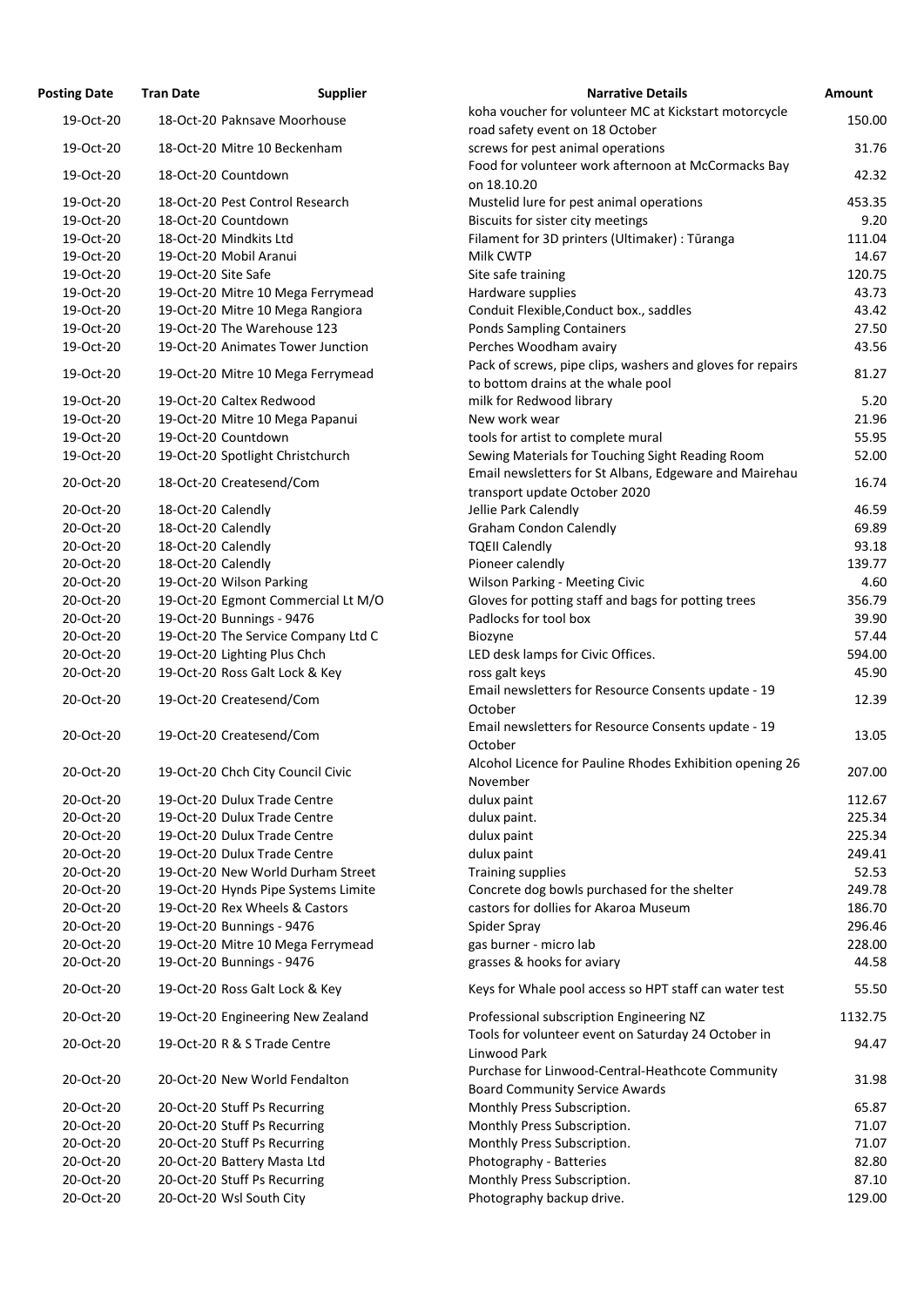| <b>Osting Date</b> | <b>Tran Date</b>                  | <b>Supplier</b>                     | <b>Narrative Details</b>                                                  |
|--------------------|-----------------------------------|-------------------------------------|---------------------------------------------------------------------------|
| 20-Oct-20          | 20-Oct-20 Rebel Christchurch      |                                     | Staff - Pants                                                             |
| 20-Oct-20          | 20-Oct-20 Stuff Ps Recurring      |                                     | The Press subscription for CAG library records                            |
| 20-Oct-20          | 20-Oct-20 Sanco Tooling Ltd       |                                     | vacume bags for festool                                                   |
| 20-Oct-20          | 20-Oct-20 Gunworks Limited        |                                     | Mount new scope to rifle for pest control                                 |
| 20-Oct-20          | 20-Oct-20 Wsl Online              |                                     | Tape for TWRF                                                             |
| 20-Oct-20          | 20-Oct-20 New World Prestons      |                                     | kitchen supplies                                                          |
| 20-Oct-20          | 20-Oct-20 Ccc Art Gallery Car Prk |                                     | Parking for meetings at Civic                                             |
| 20-Oct-20          |                                   | 20-Oct-20 C Junction Convenience    | Extra milk purchase due to insufficient delivered amo                     |
| 20-Oct-20          |                                   | 20-Oct-20 Mitre 10 Mega Papanui     | Staple gun and staples                                                    |
| 20-Oct-20          | 20-Oct-20 Irrigation Warehouse    |                                     | Irrigation requirements BG                                                |
| 20-Oct-20          | 20-Oct-20 Mitre 10 Mega Hornby    |                                     | Tools, irrigation requirements, gloves for volunterer<br>groups section c |
| 20-Oct-20          | 20-Oct-20 Vinz Carlyle St         |                                     | Copy of replacement MR6 card MLG202                                       |
| 20-Oct-20          | 20-Oct-20 Mitre 10 Beckenham      |                                     | Muli-point electrical power cord                                          |
| 20-Oct-20          | 20-Oct-20 Trents Wholesale Ltd    |                                     | Napkins and condiments stock for Public Events                            |
| 21-Oct-20          | 19-Oct-20 Createsend/Com          |                                     | Email newsletters for Woolston Village Upgrade                            |
| 21-Oct-20          | 19-Oct-20 Fulcrumapp.Com          |                                     | Additional user for data collection                                       |
| 21-Oct-20          | 19-Oct-20 Jotform Inc.            |                                     | Description - H&S Reporting Tool for Contractors                          |
| 21-Oct-20          | 19-Oct-20 Www.Bsigroup.Com        |                                     | ISO Standards publications available in TRIM for CCC                      |
| 21-Oct-20          | 20-Oct-20 Divine Cakes            |                                     | Cake purchased for staff retirement function                              |
| 21-Oct-20          | 20-Oct-20 Surveymonkey            |                                     | Survey done for Greater Christchurch Partnership - O<br>- Nov 19 2020     |
|                    |                                   |                                     |                                                                           |
| 21-Oct-20          | 20-Oct-20 Bunnings - 9476         |                                     | Clips and fasteners for spouting                                          |
| 21-Oct-20          | 20-Oct-20 Bunnings - 9476         |                                     | <b>Spouting Gear</b>                                                      |
| 21-Oct-20          | 20-Oct-20 Createsend/Com          |                                     | Email newsletters for Lyttelton Harbour Wastewater<br>Project             |
| 21-Oct-20          | 20-Oct-20 Voyager Internet Ltd    |                                     | <b>Bulletin messaging</b>                                                 |
| 21-Oct-20          | 20-Oct-20 Mainland Fasteners Ltd  |                                     | Workshop Supplies - WO                                                    |
| 21-Oct-20          | 20-Oct-20 Spotify P11cd20b0f      |                                     | Music for facility                                                        |
| 21-Oct-20          |                                   | 20-Oct-20 Engineering New Zealand   | Eng NZ Professional - Membership Subscription                             |
|                    |                                   |                                     | Replacement HTC Vive (VR) headset cables (x2) +                           |
| 21-Oct-20          |                                   | 20-Oct-20 Pb Tech Online 09 5269200 | replacement HTC Link-box (Tūranga)                                        |
| 21-Oct-20          |                                   | 20-Oct-20 The Service Company Ltd C | Pure water filter window cleaning                                         |
| 21-Oct-20          |                                   | 20-Oct-20 Mitre 10 Mega Ferrymead   | Cable ties for shelter                                                    |
| 21-Oct-20          | 20-Oct-20 Nz Safety Blackwoods    |                                     | Motorbike boots                                                           |
| 21-Oct-20          | 21-Oct-20 Ccc Parking             |                                     | CCC Parking - Meeting Civic Pioneer Generation                            |
| 21-Oct-20          | 21-Oct-20 Pak N Save Hornby       |                                     | Milk for Hornby staff room.                                               |
| 21-Oct-20          | 21-Oct-20 Rebel Christchurch      |                                     | Staff - Shorts                                                            |
|                    |                                   |                                     | Ilford A3+ digital photographic printing paper for Sus                    |
| 21-Oct-20          |                                   | 21-Oct-20 Photo & Video Interntnl   | black and white exhibition images.                                        |
| 21-Oct-20          | 21-Oct-20 Countdown               |                                     | items for retail                                                          |
| 21-Oct-20          |                                   | 21-Oct-20 Chris Farnleys Personal W | hand sanitizer                                                            |
| 21-Oct-20          | 21-Oct-20 Irrigation Warehouse    |                                     | plumbing fitting for burst water pipe at Halswell Qua                     |
| 21-Oct-20          | 21-Oct-20 Caltex Redwood          |                                     | milk for Redwood library                                                  |
| 21-Oct-20          | 21-Oct-20 Mitre 10 Beckenham      |                                     | Irrigation requirements BG                                                |
| 21-Oct-20          | 21-Oct-20 Ccc Art Gallery Car Prk |                                     | Parking for interviews at Civic                                           |
| 21-Oct-20          | 21-Oct-20 Ccc Art Gallery Car Prk |                                     | Parking for interviews at Civic                                           |
| 21-Oct-20          | 21-Oct-20 Masterpet Corp Ltd      |                                     | Dog food for shelter dogs                                                 |
| 21-Oct-20          |                                   | 21-Oct-20 Mitre 10 Mega Papanui     | Aqua Knead for fixing tiles                                               |
| 21-Oct-20          | 21-Oct-20 The Warehouse 123       |                                     | Plastic wallet for graffiti wipe to go in                                 |
|                    |                                   |                                     | Sydenham Bakery - Catering for Hoon Hay network                           |
| 21-Oct-20          | 21-Oct-20 Sydenham Bakery         |                                     | meeting 21 October 2020.                                                  |
| 22-Oct-20          | 19-Oct-20 Paypal *gidonbingce Gi  |                                     | Goods for resale                                                          |
| 22-Oct-20          | 19-Oct-20 Paypal *mobelgroup      |                                     | Replacement keys for stationery cabinet for S&T                           |
| 22-Oct-20          | 20-Oct-20 Easymapmaker.Com        |                                     | Easy Map Maker Subscription Oct                                           |
| 22-Oct-20          | 20-Oct-20 Createsend/Com          |                                     | Email newsletters for (Walk or Wheel to School Day2                       |
|                    |                                   |                                     | first nowslattor)                                                         |

| <b>Posting Date</b> | <b>Tran Date</b> | <b>Supplier</b>                     | <b>Narrative Details</b>                                                                         | Amount  |
|---------------------|------------------|-------------------------------------|--------------------------------------------------------------------------------------------------|---------|
| 20-Oct-20           |                  | 20-Oct-20 Rebel Christchurch        | Staff - Pants                                                                                    | 159.98  |
| 20-Oct-20           |                  | 20-Oct-20 Stuff Ps Recurring        | The Press subscription for CAG library records                                                   | 68.90   |
| 20-Oct-20           |                  | 20-Oct-20 Sanco Tooling Ltd         | vacume bags for festool                                                                          | 117.30  |
| 20-Oct-20           |                  | 20-Oct-20 Gunworks Limited          | Mount new scope to rifle for pest control                                                        | 133.75  |
| 20-Oct-20           |                  | 20-Oct-20 Wsl Online                | Tape for TWRF                                                                                    | 29.66   |
| 20-Oct-20           |                  | 20-Oct-20 New World Prestons        | kitchen supplies                                                                                 | 19.99   |
| 20-Oct-20           |                  | 20-Oct-20 Ccc Art Gallery Car Prk   | Parking for meetings at Civic                                                                    | 9.00    |
| 20-Oct-20           |                  | 20-Oct-20 C Junction Convenience    | Extra milk purchase due to insufficient delivered amount                                         | 27.50   |
| 20-Oct-20           |                  | 20-Oct-20 Mitre 10 Mega Papanui     | Staple gun and staples                                                                           | 54.36   |
| 20-Oct-20           |                  | 20-Oct-20 Irrigation Warehouse      | Irrigation requirements BG                                                                       | 231.28  |
|                     |                  |                                     | Tools, irrigation requirements, gloves for volunterer                                            |         |
| 20-Oct-20           |                  | 20-Oct-20 Mitre 10 Mega Hornby      | groups section c                                                                                 | 601.19  |
| 20-Oct-20           |                  | 20-Oct-20 Vinz Carlyle St           | Copy of replacement MR6 card MLG202                                                              | 4.20    |
| 20-Oct-20           |                  | 20-Oct-20 Mitre 10 Beckenham        | Muli-point electrical power cord                                                                 | 20.84   |
| 20-Oct-20           |                  | 20-Oct-20 Trents Wholesale Ltd      | Napkins and condiments stock for Public Events                                                   | 106.78  |
| 21-Oct-20           |                  | 19-Oct-20 Createsend/Com            | Email newsletters for Woolston Village Upgrade                                                   | 11.98   |
| 21-Oct-20           |                  | 19-Oct-20 Fulcrumapp.Com            | Additional user for data collection                                                              | 30.41   |
| 21-Oct-20           |                  | 19-Oct-20 Jotform Inc.              | Description - H&S Reporting Tool for Contractors                                                 | 29.45   |
| 21-Oct-20           |                  | 19-Oct-20 Www.Bsigroup.Com          | ISO Standards publications available in TRIM for CCC use                                         | 403.76  |
| 21-Oct-20           |                  | 20-Oct-20 Divine Cakes              | Cake purchased for staff retirement function                                                     | 85.00   |
| 21-Oct-20           |                  | 20-Oct-20 Surveymonkey              | Survey done for Greater Christchurch Partnership - Oct 20<br>- Nov 19 2020                       | 49.00   |
| 21-Oct-20           |                  | 20-Oct-20 Bunnings - 9476           | Clips and fasteners for spouting                                                                 | 71.36   |
| 21-Oct-20           |                  | 20-Oct-20 Bunnings - 9476           | <b>Spouting Gear</b>                                                                             | 77.68   |
| 21-Oct-20           |                  | 20-Oct-20 Createsend/Com            | Email newsletters for Lyttelton Harbour Wastewater                                               | 10.80   |
|                     |                  |                                     | Project                                                                                          |         |
| 21-Oct-20           |                  | 20-Oct-20 Voyager Internet Ltd      | <b>Bulletin messaging</b>                                                                        | 16.88   |
| 21-Oct-20           |                  | 20-Oct-20 Mainland Fasteners Ltd    | Workshop Supplies - WO                                                                           | 33.64   |
| 21-Oct-20           |                  | 20-Oct-20 Spotify P11cd20b0f        | Music for facility                                                                               | 22.50   |
| 21-Oct-20           |                  | 20-Oct-20 Engineering New Zealand   | Eng NZ Professional - Membership Subscription                                                    | 483.00  |
| 21-Oct-20           |                  | 20-Oct-20 Pb Tech Online 09 5269200 | Replacement HTC Vive (VR) headset cables (x2) +<br>replacement HTC Link-box (Tūranga)            | 353.21  |
| 21-Oct-20           |                  | 20-Oct-20 The Service Company Ltd C | Pure water filter window cleaning                                                                | 153.19  |
| 21-Oct-20           |                  | 20-Oct-20 Mitre 10 Mega Ferrymead   | Cable ties for shelter                                                                           | 13.13   |
| 21-Oct-20           |                  | 20-Oct-20 Nz Safety Blackwoods      | Motorbike boots                                                                                  | 404.76  |
|                     |                  |                                     |                                                                                                  |         |
| 21-Oct-20           |                  | 21-Oct-20 Ccc Parking               | CCC Parking - Meeting Civic Pioneer Generation                                                   | 3.60    |
| 21-Oct-20           |                  | 21-Oct-20 Pak N Save Hornby         | Milk for Hornby staff room.                                                                      | 3.29    |
| 21-Oct-20           |                  | 21-Oct-20 Rebel Christchurch        | Staff - Shorts                                                                                   | 124.98  |
| 21-Oct-20           |                  | 21-Oct-20 Photo & Video Interntnl   | Ilford A3+ digital photographic printing paper for Sushtak<br>black and white exhibition images. | 113.00  |
| 21-Oct-20           |                  | 21-Oct-20 Countdown                 | items for retail                                                                                 | 80.00   |
| 21-Oct-20           |                  | 21-Oct-20 Chris Farnleys Personal W | hand sanitizer                                                                                   | 230.00  |
| 21-Oct-20           |                  | 21-Oct-20 Irrigation Warehouse      | plumbing fitting for burst water pipe at Halswell Quarry                                         | 18.37   |
| 21-Oct-20           |                  | 21-Oct-20 Caltex Redwood            | milk for Redwood library                                                                         | 5.60    |
| 21-Oct-20           |                  | 21-Oct-20 Mitre 10 Beckenham        | Irrigation requirements BG                                                                       | 148.15  |
|                     |                  |                                     |                                                                                                  |         |
| 21-Oct-20           |                  | 21-Oct-20 Ccc Art Gallery Car Prk   | Parking for interviews at Civic                                                                  | 7.00    |
| 21-Oct-20           |                  | 21-Oct-20 Ccc Art Gallery Car Prk   | Parking for interviews at Civic                                                                  | 9.00    |
| 21-Oct-20           |                  | 21-Oct-20 Masterpet Corp Ltd        | Dog food for shelter dogs                                                                        | 1078.40 |
| 21-Oct-20           |                  | 21-Oct-20 Mitre 10 Mega Papanui     | Aqua Knead for fixing tiles                                                                      | 149.94  |
| 21-Oct-20           |                  | 21-Oct-20 The Warehouse 123         | Plastic wallet for graffiti wipe to go in                                                        | 4.00    |
| 21-Oct-20           |                  | 21-Oct-20 Sydenham Bakery           | Sydenham Bakery - Catering for Hoon Hay network<br>meeting 21 October 2020.                      | 103.60  |
| 22-Oct-20           |                  | 19-Oct-20 Paypal *gidonbingce Gi    | Goods for resale                                                                                 | 936.10  |
| 22-Oct-20           |                  |                                     |                                                                                                  |         |
|                     |                  | 19-Oct-20 Paypal *mobelgroup        | Replacement keys for stationery cabinet for S&T                                                  | 80.50   |
| 22-Oct-20           |                  | 20-Oct-20 Easymapmaker.Com          | Easy Map Maker Subscription Oct                                                                  | 45.27   |
| 22-Oct-20           |                  | 20-Oct-20 Createsend/Com            | Email newsletters for (Walk or Wheel to School Day2021 -<br>first newsletter).                   | 8.74    |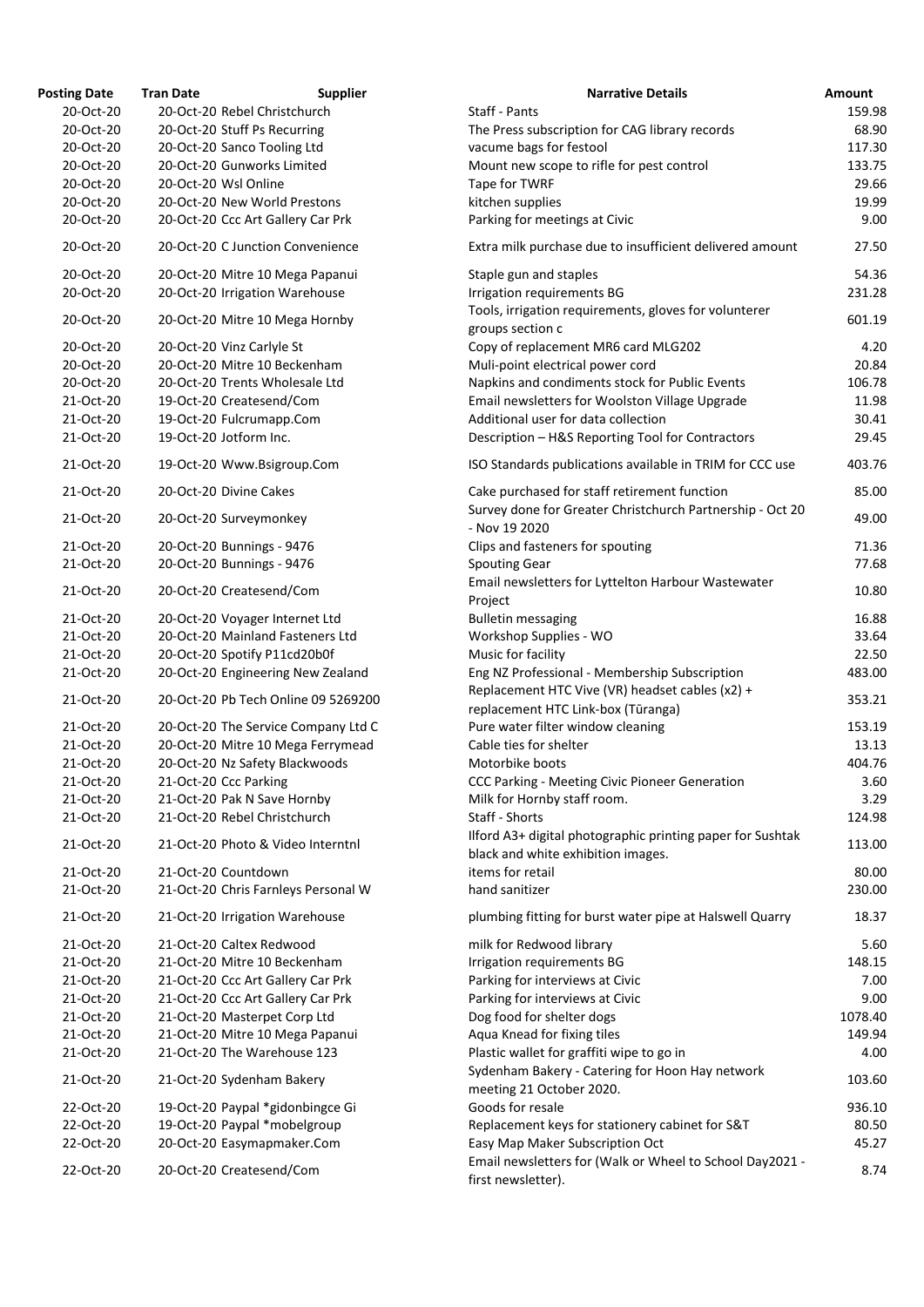| <b>Posting Date</b> | <b>Tran Date</b>                    | <b>Supplier</b>                      | <b>Narrative Details</b>                                                                               | <b>Amount</b> |
|---------------------|-------------------------------------|--------------------------------------|--------------------------------------------------------------------------------------------------------|---------------|
| 22-Oct-20           | 20-Oct-20 Uber *trip                |                                      | Travel Wellington airport for National Forward Works<br>Viewer meetings with Infrastructure Commission | 12.85         |
| 22-Oct-20           | 21-Oct-20 Bunnings - 9482           |                                      | van storage containers                                                                                 | 111.53        |
| 22-Oct-20           | 21-Oct-20 Jc Installs Limited       |                                      | reverse camera install                                                                                 | 350.42        |
| 22-Oct-20           | 21-Oct-20 Wilson Parking            |                                      | <b>Wilson Parking - Meeting Civic</b>                                                                  | 6.60          |
| 22-Oct-20           | 21-Oct-20 Couplands Bakeries        |                                      | catering for retirement farewell function                                                              | 65.00         |
| 22-Oct-20           | 21-Oct-20 Bishopdale Books          |                                      | Notebooks for seasonal staff                                                                           | 33.96         |
| 22-Oct-20           | 21-Oct-20 Evolution Cycles          |                                      | repairs to 3 wheeler bike                                                                              | 162.19        |
| 22-Oct-20           | 21-Oct-20 Nz Safety Blackwoods      |                                      | <b>PPE</b>                                                                                             | 273.70        |
| 22-Oct-20           | 21-Oct-20 Mitre 10 Beckenham        |                                      | Paint Materials for Graham Bennett 'World Apart'<br>artwork                                            | 18.98         |
| 22-Oct-20           | 21-Oct-20 Lanyards Nz               |                                      | printer ribbon for Zebra Card printer                                                                  | 871.79        |
| 22-Oct-20           | 21-Oct-20 Mobil Sydenham            |                                      | Prezzy Card for promotions.                                                                            | 55.95         |
| 22-Oct-20           | 21-Oct-20 Mobil Sydenham            |                                      | Prezzy Card for promotions.                                                                            | 55.95         |
| 22-Oct-20           | 21-Oct-20 Mobil Sydenham            |                                      | Prezzy Card for promotions.                                                                            | 55.95         |
| 22-Oct-20           | 21-Oct-20 Mobil Sydenham            |                                      | Prezzy Card for promotions.                                                                            | 55.95         |
| 22-Oct-20           | 21-Oct-20 Nz Safety Blackwoods      |                                      | Sun hat and safety specs                                                                               | 49.37         |
| 22-Oct-20           | 21-Oct-20 Createsend/Com            |                                      | Invitation to Graham Bennett book launch                                                               | 8.85          |
| 22-Oct-20           | 21-Oct-20 Createsend/Com            |                                      | Invitation to Bennett and Touching Sight exhibitions.                                                  | 12.79         |
| 22-Oct-20           | 21-Oct-20 Kolorful Kanvas Ltd       |                                      | Marquee repairs                                                                                        | 150.00        |
| 22-Oct-20           | 21-Oct-20 Farmlands Hornby          |                                      | 1L Cyrus Insecticide                                                                                   | 80.53         |
| 22-Oct-20           | 21-Oct-20 Farmlands Hornby          |                                      | 1L Adama Mavick Aquaflow I nsecticide                                                                  | 195.79        |
| 22-Oct-20           | 21-Oct-20 New World St Martins      |                                      | Light bulbs for foyer 2x LED                                                                           | 26.98         |
| 22-Oct-20           | 21-Oct-20 Engineering New Zealand   |                                      | <b>CPEng subscription Howard S</b>                                                                     | 529.00        |
| 22-Oct-20           | 21-Oct-20 The Palms Shopping Centre |                                      | gift vouchers for volunteer recognition for those involved<br>in helping run the group                 | 163.00        |
| 22-Oct-20           | 21-Oct-20 Wilson Parking            |                                      | Parking for meeting at Civic                                                                           | 12.60         |
| 22-Oct-20           | 21-Oct-20 Nz Transport Agency       |                                      | Rego for Boat trailer                                                                                  | 32.48         |
| 22-Oct-20           | 21-Oct-20 Vtnz Lichfield St         |                                      | VTNZ WOF Boat Trailer - Midge Control                                                                  | 49.00         |
| 22-Oct-20           | 21-Oct-20 Portstone Garden Ctr      |                                      | garden plants                                                                                          | 244.24        |
| 22-Oct-20           | 21-Oct-20 North Canterbury Stockfee |                                      | ringneck birds Woodham aviary                                                                          | 490.00        |
| 22-Oct-20           | 21-Oct-20 Petworld                  |                                      | 5 birds Woodham aviary                                                                                 | 553.20        |
| 22-Oct-20           | 21-Oct-20 Bp 2go Redcliffs          |                                      | Jerry can                                                                                              | 18.99         |
| 22-Oct-20           | 21-Oct-20 Terra Viva Home & Garden  |                                      | Plants for section A and Chapple garden                                                                | 678.75        |
| 22-Oct-20           | 21-Oct-20 Bunnings - 9482           |                                      | water hose equipment                                                                                   | 46.86         |
| 22-Oct-20           | 21-Oct-20 The Service Company - Hea |                                      | Bio-zyme                                                                                               | 915.40        |
| 22-Oct-20           | 21-Oct-20 Engineering New Zealand   |                                      | Professional Subscriptions with Eng NZ.                                                                | 1265.00       |
| 22-Oct-20           | 21-Oct-20 Lanyards Nz               |                                      | Card printer ribbons                                                                                   | 871.79        |
| 22-Oct-20           | 21-Oct-20 Bunnings - 9482           |                                      | Tools for volunteers                                                                                   | 69.40         |
| 22-Oct-20           | 21-Oct-20 Bunnings - 9482           |                                      | Power bit speedbore drill                                                                              | 29.96         |
| 22-Oct-20           | 22-Oct-20<br>You                    | Payment - Personal - Payment - Thank | Payment - Personal Payment - Thank You - 16/10/20<br>personal use in error                             | $-447.07$     |
| 22-Oct-20           | 22-Oct-20 Countdown                 |                                      | Milk                                                                                                   | 5.72          |
| 22-Oct-20           | 22-Oct-20 Chch City Council Civic   |                                      | Special license fee for a cash bar for "Drag Yourself to the<br>Gallery" event 2 December.             | 207.00        |
| 22-Oct-20           | 22-Oct-20 Mitre 10 Beckenham        |                                      | plywood for dollies for Akaroa Museum                                                                  | 65.88         |
| 22-Oct-20           | 22-Oct-20 Gordon Harris Chch        |                                      | Materials for Talanoa I Measina exhibition                                                             | 44.76         |
| 23-Oct-20           | 20-Oct-20 Paypal *goformz Inc       |                                      | <b>CCCI Additional sub</b>                                                                             | 259.41        |
| 23-Oct-20           | 20-Oct-20 Uber *trip                |                                      | Travel Wellington airport for National Forward Works<br>Viewer meetings with Infrastructure Commission | 29.76         |
| 23-Oct-20           | 21-Oct-20 Createsend/Com            |                                      | Email newsletters for Coastal-Burwood Community News                                                   | 11.44         |
| 23-Oct-20           | 21-Oct-20 Myfonts                   |                                      | Typeface for In Kahoots exhibition                                                                     | 34.99         |
| 23-Oct-20           | 21-Oct-20 Hokonui Alpines           |                                      | Plants for section E Rock and Crevice Garden                                                           | 227.20        |
|                     |                                     |                                      | Laminated topo maps x4 and GPS download cable for                                                      |               |
| 23-Oct-20           | 22-Oct-20 Map World                 |                                      | Banks Peninsula bird surveys<br>fly spray, paint brush for herbicide application, hand soap,           | 109.60        |
| 23-Oct-20           | 22-Oct-20 Nz Safety Blackwoods      |                                      | dust masks                                                                                             | 398.56        |
| 23-Oct-20           | 22-Oct-20 Spectrum Lighting & Sound |                                      | Lighting rig for use in esport event                                                                   | 512.41        |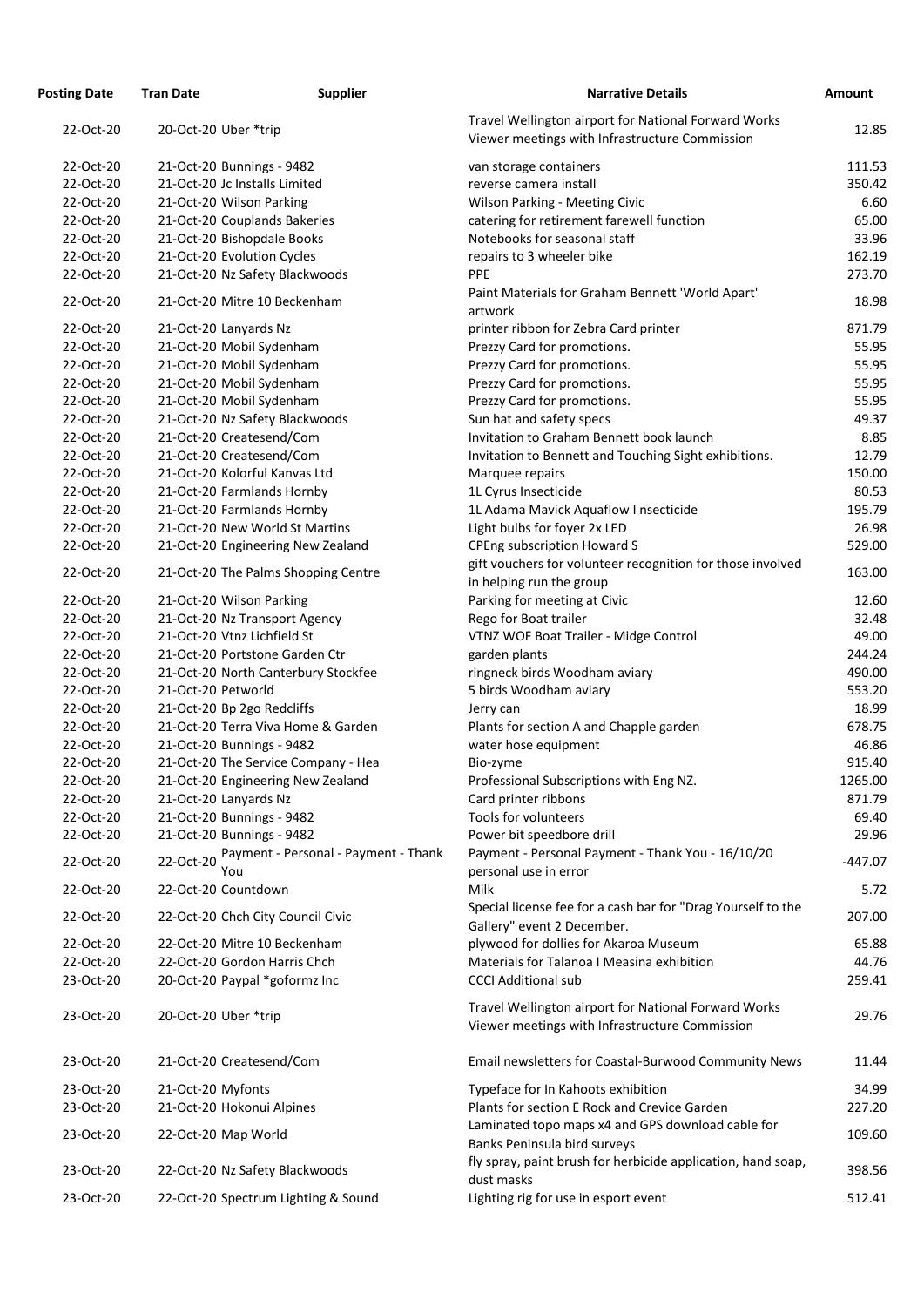| <b>Posting Date</b> | <b>Tran Date</b><br><b>Supplier</b> | <b>Narrative Details</b>                                                                                | Amount    |
|---------------------|-------------------------------------|---------------------------------------------------------------------------------------------------------|-----------|
| 23-Oct-20           | 22-Oct-20 Bunnings - 9482           | Oil remover for hot pools                                                                               | 11.89     |
| 23-Oct-20           | 22-Oct-20 Burnsco Marine            | buffing wax                                                                                             | 129.98    |
| 23-Oct-20           | 22-Oct-20 The Service Company Ltd C | cleaning supplies                                                                                       | 320.85    |
| 23-Oct-20           | 22-Oct-20 Createsend/Com            | Email newsletters for Papanui-Innes Community News.                                                     | 8.68      |
| 23-Oct-20           | 22-Oct-20 Createsend/Com            | Email newsletters for Spreydon-Cashmere Community<br><b>News</b>                                        | 8.82      |
| 23-Oct-20           | 22-Oct-20 Createsend/Com            | Email newsletters for Fendalton-Waimairi-Harewood<br><b>Community News</b>                              | 10.36     |
| 23-Oct-20           | 22-Oct-20 Engineering New Zealand   | EngineeringNZ membership (chartership + membership)                                                     | 1132.75   |
| 23-Oct-20           | 22-Oct-20 Pulp Kitchen Catering     | Christchurch West Melton Zone Committee Catering                                                        | 292.33    |
| 23-Oct-20           | 22-Oct-20 Engineering New Zealand   | VW Eng NZ sub (two parts)                                                                               | 603.75    |
| 23-Oct-20           | 22-Oct-20 Engineering New Zealand   | VW Eng NZ sub (two parts)                                                                               | 603.75    |
| 23-Oct-20           | 22-Oct-20 Nz Red Cross Cwc          | <b>Compression bandage</b>                                                                              | 10.86     |
| 23-Oct-20           | 22-Oct-20 Wilson Parking            | Parking for meetings at Turanga                                                                         | 8.10      |
|                     |                                     |                                                                                                         |           |
| 23-Oct-20           | 22-Oct-20 Ecodrop Metro             | Dumping                                                                                                 | 34.50     |
| 23-Oct-20           | 22-Oct-20 Pearsons 2018 Limited     | potting mix for Travis wetland                                                                          | 105.40    |
| 23-Oct-20           | 22-Oct-20 Nz Safety Blackwoods      | PPE gear                                                                                                | 313.89    |
| 23-Oct-20           | 22-Oct-20 Akaroa Motor Garage       | 2 x 9Kg Gas bottles refilled for Holiday Park BBQ's                                                     | 77.80     |
| 23-Oct-20           | 22-Oct-20 Dunbar Sloane Auctio      | Two lots purchased from Dunbar Sloane, Wellington, 21<br>October 2020 Affordable Art & Ceramics Auction | 646.67    |
| 23-Oct-20           | 22-Oct-20 Marshire Investments (Nz  | Plastic sheet to make temp ceiling fixings in steam room<br><b>HPT</b>                                  | 15.00     |
| 23-Oct-20           | 22-Oct-20 Bunnings - 9476           | Repairs to Steam room ceiling as temp fix by PB. screws,<br>caps, silicone etc                          | 25.06     |
| 23-Oct-20           | 22-Oct-20 Nz Safety Blackwoods      | Safety boots                                                                                            | 194.49    |
| 23-Oct-20           | 22-Oct-20 Smiths Hire               | metal detector                                                                                          | 20.00     |
| 23-Oct-20           | 22-Oct-20 Countdown                 | Stock for re sale in the shop                                                                           | 46.73     |
| 23-Oct-20           | 22-Oct-20 Placemakers Riccarton     | <b>NPW Uniforms</b>                                                                                     | 171.95    |
| 23-Oct-20           |                                     |                                                                                                         | 6.70      |
|                     | 23-Oct-20 Ccc Parking               | CCC Parking - Meeting With Pioneer Energy                                                               |           |
| 23-Oct-20           | 23-Oct-20 Ccc Parking               | Parking                                                                                                 | 6.70      |
| 23-Oct-20           | 23-Oct-20 Nzrc Online Shop          | First Aide training New Red Cross                                                                       | 70.00     |
| 23-Oct-20           | 23-Oct-20 New World Stanmore        | coffee                                                                                                  | 62.45     |
| 23-Oct-20           | 23-Oct-20 Garden Box                | sand for laying wiring at Halswell quarry                                                               | 25.00     |
| 23-Oct-20           | 23-Oct-20 Cactus Outdoor Limited    | work clothes for new council employee                                                                   | 394.20    |
| 23-Oct-20           | 23-Oct-20 Mitre 10 Mega Ferrymead   | tubes of pool sealant, masking tape, paint rollers, and<br>brushes for painting around summer pools     | 312.79    |
| 23-Oct-20           | 23-Oct-20 Mitre 10 Mega Ferrymead   | Trap stand and lure, duct tape                                                                          | 66.79     |
| 23-Oct-20           | 23-Oct-20 Sopers Macindoe Chch      | Mortice lock case                                                                                       | 158.16    |
| 23-Oct-20           | 23-Oct-20 Wsl South City            | Urgent stationary required for Innovative Streets<br>workshop with community                            | 57.95     |
| 23-Oct-20           | 23-Oct-20 James Bull & Co           | Keys - Sport Canterbury Office                                                                          | 75.10     |
|                     |                                     |                                                                                                         |           |
| 23-Oct-20           | 23-Oct-20 Briscoes Papanui          | Replacement Toaster for Lyttleton Library                                                               | 89.99     |
| 23-Oct-20           | 23-Oct-20 Briscoes Papanui          | Outside mats for tourist flats                                                                          | 159.91    |
| 23-Oct-20           | 23-Oct-20 Mitre 10 Mega Papanui     | carabiners for inflatables                                                                              | 76.93     |
| 23-Oct-20           | 23-Oct-20 Hellers Shop Chch         | Sausages for Bill Hammond Fundraiser                                                                    | 276.00    |
| 27-Oct-20           | 21-Oct-20 Paypal *goformz Inc       | Credit Voucher Paypal *goformz Inc                                                                      | $-259.41$ |
| 27-Oct-20           | 22-Oct-20 Createsend/Com            | Email newsletters for Akaroa Wastewater hearing update                                                  | 9.16      |
| 27-Oct-20           | 22-Oct-20 Createsend/Com            | Email newsletters for Banks Peninsula Community News                                                    | 10.15     |
| 27-Oct-20           | 22-Oct-20 Createsend/Com            | Email newsletters for Christchurch Heritage Festival 2020 -<br>Newsletter #2)                           | 16.36     |
| 27-Oct-20           | 22-Oct-20 Enscape3d.Com             | 3d image production to be used for consultation                                                         | 70.05     |
| 27-Oct-20           | 22-Oct-20 Hanyang Riccarton         | Rarakau Milk supplies                                                                                   | 3.70      |
| 27-Oct-20           | 22-Oct-20 Uber *trip                | Travel Wellington airport for National Forward Works                                                    | 25.18     |
| 27-Oct-20           | 23-Oct-20 Bunnings - 9476           | Viewer meetings with Infrastructure Commission<br><b>Cleaning Equipment for BP Sites</b>                | 115.91    |
|                     |                                     |                                                                                                         |           |